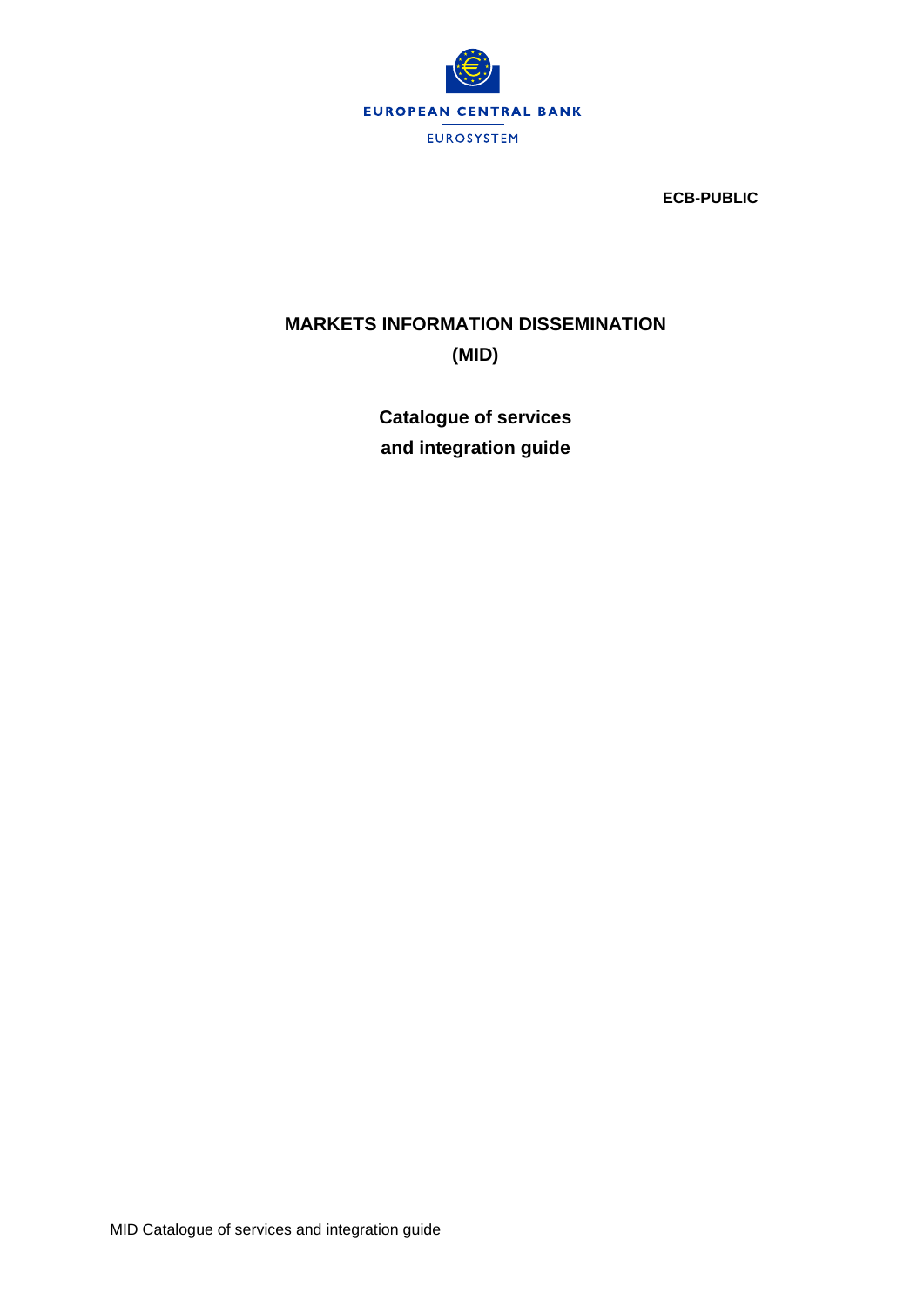# **Table of Contents**

| 1.       | <b>Revision History</b>                                                                                  | 3  |
|----------|----------------------------------------------------------------------------------------------------------|----|
| 2.       | <b>Introduction</b>                                                                                      | 4  |
| 3.       | Data content                                                                                             | 5  |
| 3.1      | Release types                                                                                            | 5  |
| 3.2      | Release structure                                                                                        | 6  |
| 4.       | Data format                                                                                              | 8  |
| 4.1      | Release message format                                                                                   | 8  |
| 4.2      | Release body format                                                                                      | 9  |
| 4.3      | Release footer format and usage of digital signature                                                     | 9  |
| 4.3.1    | Attachment digital signature verification                                                                | 9  |
| 4.3.2    | Release digital signature verification                                                                   | 10 |
| 5.       | API to retrieve data                                                                                     | 11 |
| 5.1      | <b>RSS</b>                                                                                               | 11 |
| 5.2      | Web query                                                                                                | 11 |
| 5.2.1    | Query of list of available releases                                                                      | 12 |
| 5.2.2    | Retrieval of a single release                                                                            | 14 |
| 5.3      | Retrieve full and updated data lists                                                                     | 15 |
| 5.4      | Retrieve subsets of the full data lists via content-based queries                                        | 16 |
| 5.4.1    | Eligible Assets Data Dictionary                                                                          | 16 |
| 5.4.2    | Eligible Assets (EAs) full dataset                                                                       | 18 |
| 5.4.3    | Monetary Financial Institutions including Minimum Reserve Requirement features<br>(MFI MRR) full dataset | 21 |
| 5.4.4    | Monetary Financial Institutions (MFIs) full dataset                                                      | 24 |
| 6.       | <b>MID maintenance publication</b>                                                                       | 28 |
| 6.1      | Retrieving maintenance publication via RSS                                                               | 28 |
| 6.2      | Retrieving maintenance publication via Web Query (SOAP)                                                  | 29 |
| 6.3      | Retrieving specific maintenance publications                                                             | 30 |
| 7.       | <b>Repository</b>                                                                                        | 31 |
| 8.       | <b>Connectivity tests</b>                                                                                | 33 |
| Annex 1: | Release structure codes                                                                                  | 34 |
| Annex 2: | Release body format                                                                                      | 40 |
| Annex 3: | Summary of all release messages                                                                          | 43 |
| Annex 4: | List of references                                                                                       | 48 |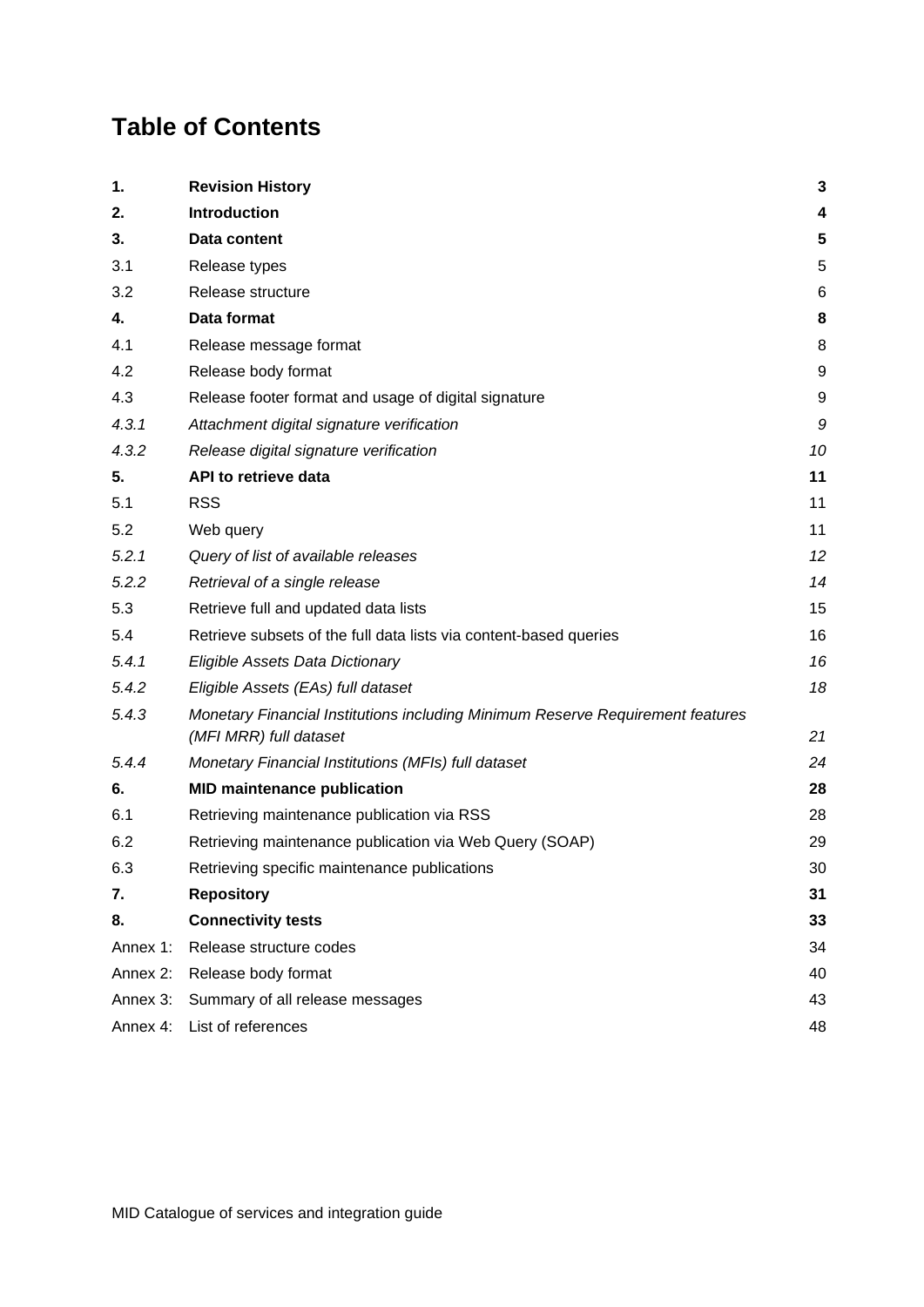# <span id="page-2-0"></span>**1. Revision History**

| <b>Date</b>      | <b>Version</b> | <b>Description of changes</b>                                                | <b>Author</b> |
|------------------|----------------|------------------------------------------------------------------------------|---------------|
| 28-Nov-14        | 1.0            | Final version                                                                | MID team      |
| June 2015        | 1.1            | Update for inclusion of additional services                                  | MID team      |
| September 2015   | 1.2            | <b>Update for Eligible Assets</b>                                            | MID team      |
| May 2016         | 1.3            | Update for                                                                   | MID team      |
|                  |                | Press release on Monetary Policy Decisions and                               |               |
|                  |                | Press release on Monetary developments in the euro area                      |               |
| September 2016   | 1.4            | Update for change in publication of euro foreign exchange<br>reference rates | MID team      |
| September 2016   | 1.5            | Update for change of certificate                                             |               |
| August 2018      | 1.6            | Updated for Monetary Financial Institutions (MFIs)                           | MID team      |
| November 2018    | 1.7            | Updated for Liquidity Management Publication                                 | MID team      |
| November 2018    | 1.8            | <b>Updated for TIPS</b>                                                      | MID team      |
| April 2019       | 1.9            | Updated for Liquidity Management Publication                                 | MID team      |
| <b>July 2019</b> | 2.0            | Updated for Liquidity Management Publication                                 | MID team      |
| August 2019      | 2.1            | Updated for Daily publication of EURO-SHORT-TERM-<br>RATE (€STR)             | MID team      |
| September 2019   | 2.2            | Updated for Daily publication of EURO-SHORT-TERM-<br>RATE (€STR)             | MID team      |
| December 2019    | 2.3            | <b>Updated for Eligible Assets</b>                                           | MID team      |
| January 2020     | 2.4            | <b>Updated for Maintenance Release</b>                                       | MID team      |
| December 2020    | 2.5            | Updated for Liquidity Management Publication                                 | MID team      |
| March 2021       | 2.6            | Updated for Compounded_EURO-SHORT-TERM-<br>RATE_Indicators                   | MID team      |

This document aims at providing an MID catalogue of services for external information consumers, describing the data that is disseminated, the format in which it is disseminated and the API necessary to retrieve the data. The content of this document is intended to be used by external consumers of structured information.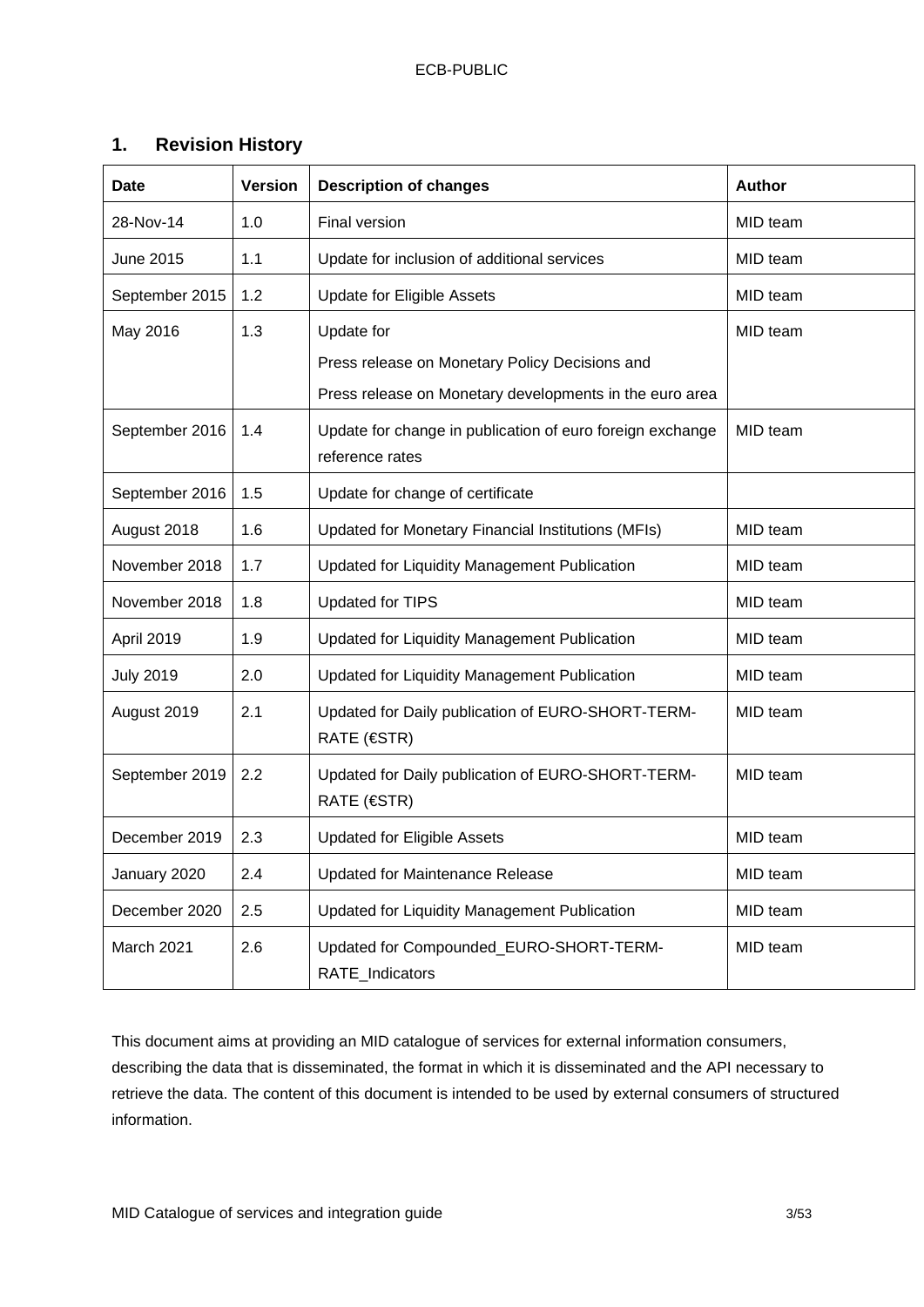# <span id="page-3-0"></span>**2. Introduction**

ECB Market Information Dissemination (MID) is a new dissemination channel of ECB information to the public, addressing mainly automatic consumers, i.e. computer applications.

### *What is it and what does it do?*

- A dissemination channel for automated consumption,
	- o privileging structured information.
	- o suitable for automatic processing.
- It offers increased reliability and security for the dissemination of structured information to external users.

#### *What is it not?*

- Not a replacement of ECB website services.
- Not a data warehouse.



#### Figure 1 – The MID concept

#### *MID services* offer:

- Dissemination of structured information via a publicly available service.
- Content integrity.
- Source authenticity.

MID makes information available in the form of a "release", which consists of a structured message published in a temporary area accessible to the public.

The ECB considers all information published via MID services of public domain, i.e. not restricted, not confidential.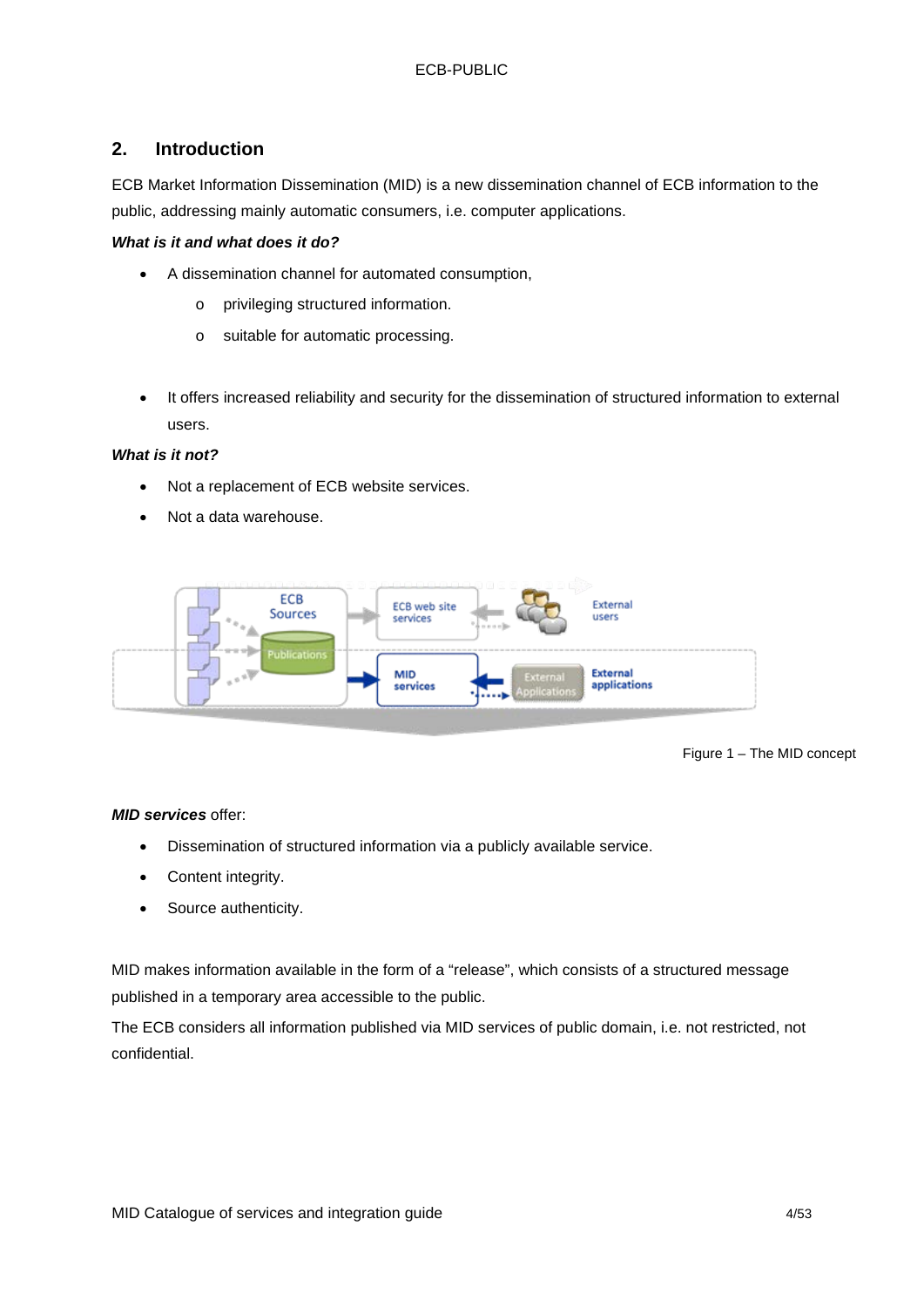# <span id="page-4-0"></span>**3. Data content**

The following section gives an overview of the data content MID offers.

## <span id="page-4-1"></span>**3.1 Release types**

The ECB uses the MID services to publish a wide range of information types, referenced as "release types".

Currently, the ECB publishes information related to the following release types via MID:

| <b>Information</b><br>origin    | <b>Release type</b>                                                                          | <b>MID tag releaseType</b>                |
|---------------------------------|----------------------------------------------------------------------------------------------|-------------------------------------------|
| <b>ECB Market</b><br>Operations | Tender operation<br>announcement                                                             | TenderOperationAnnouncement               |
|                                 | Tender operation allotment                                                                   | <b>TenderOperationAllotment</b>           |
|                                 | List of eligible marketable<br>assets                                                        | EligibleAssetsList                        |
|                                 | List of monetary financial<br>institutions (MFIs)                                            | MonetaryFinancialInstitutionsList         |
|                                 | List of monetary financial<br>institutions including minimum<br>reserve requirement features | MonetaryFinancialInstitutionsIncludingMRR |
|                                 | Euro foreign exchange<br>reference rates                                                     | EuroForeignExchangeReferenceRates         |
|                                 | <b>Liquidity Management</b><br>Publication                                                   | LiquidityManagementData                   |
| <b>ECB Payment</b><br>Systems   | <b>TARGET2</b> operational status<br>message                                                 | TARGET2OperationalStatusMessage           |
|                                 | <b>TARGET2 Securities</b><br>operational status message                                      | T2SOperationalStatusMessage               |
|                                 | <b>TIPS operational status</b><br>message                                                    | TIPSOperationalStatusMessage              |
| <b>ECB</b><br>Communications    | Press release on Monetary<br><b>Policy Decisions</b>                                         | PressReleaseMonPolDecision                |
|                                 | Press release on Monetary<br>developments in the euro area                                   | PressReleaseM3                            |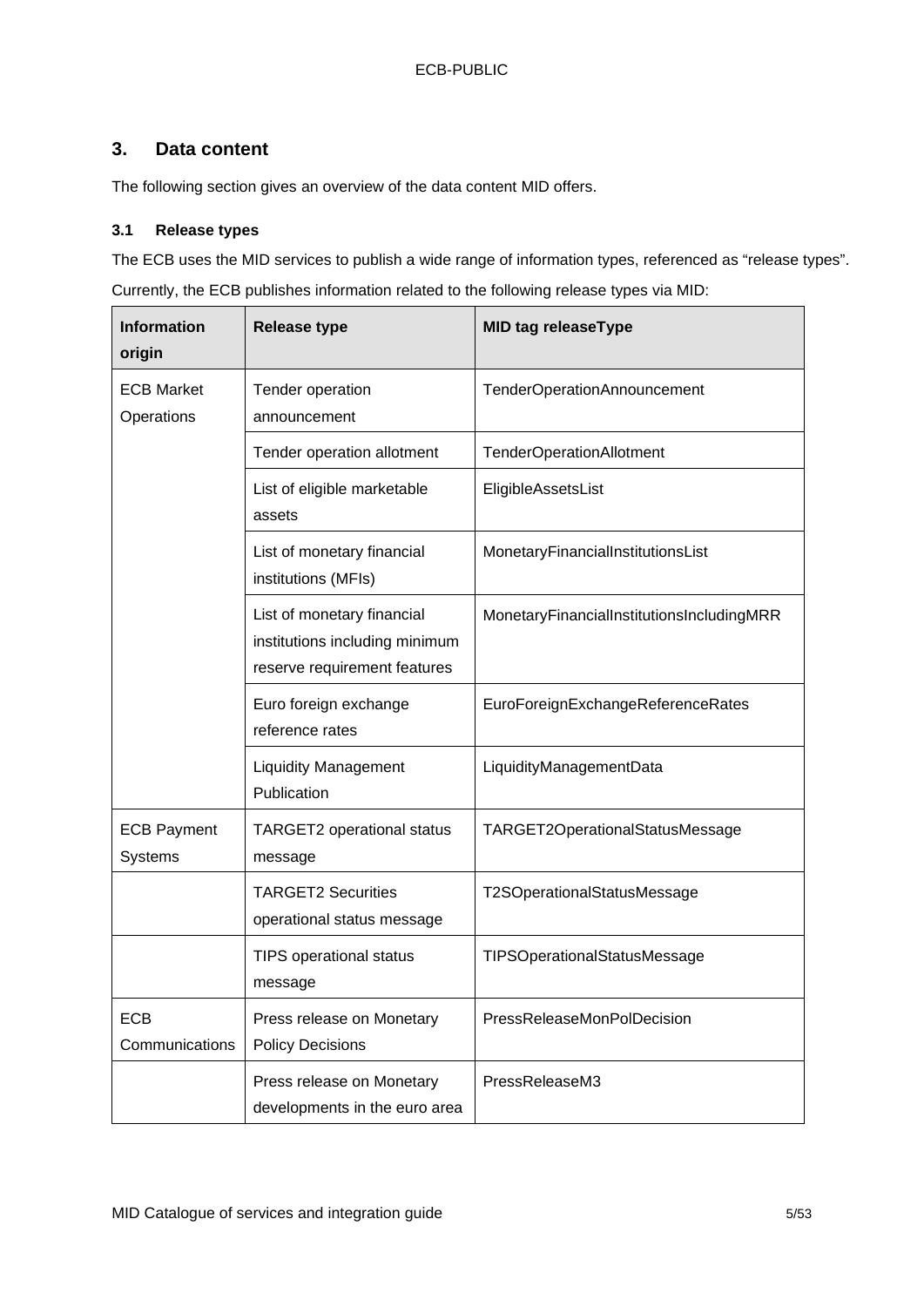| <b>Information</b><br>origin | <b>Release type</b>                                               | <b>MID tag releaseType</b>                                |
|------------------------------|-------------------------------------------------------------------|-----------------------------------------------------------|
| <b>ECB Statistics</b>        | Daily publication of EURO-<br>SHORT-TERM-RATE (€STR) <sup>1</sup> | EURO-SHORT-TERM-RATEDailyPublication                      |
| <b>ECB Statistics</b>        | Compounded_EURO-SHORT-<br><b>TERM-RATE Indicators</b>             | Compounded_EURO-SHORT-TERM-<br><b>RATE Indicators MSG</b> |

#### <span id="page-5-0"></span>**3.2 Release structure**

A release consists of a structured message containing:

| Field                 | Description                                                                                                                                                                                                 | Example data                            |
|-----------------------|-------------------------------------------------------------------------------------------------------------------------------------------------------------------------------------------------------------|-----------------------------------------|
| release type          | Information type, referenced in MID<br>as release types. Please refer to<br>Annex 1 Table 1.                                                                                                                | EuroForeignExchangeReferenceRat<br>es   |
| release title         | Up to 255 characters long and not<br>necessarily unique                                                                                                                                                     | Euro Foreign Exchange Reference<br>Data |
| release date/time     | Date and time of release to the<br>public.<br>Format: YYYY-MM-DDTHH:MM:SS                                                                                                                                   | 2015-05-28T14:31:25                     |
| publication date/time | Date and time of publication to<br>which the release refers to, i.e.<br>reference date. It may be empty,<br>however, mostly it will be the same<br>as the release date/time.<br>Format: YYYY-MM-DDTHH:MM:SS | 2015-05-28T14:31:25                     |
| language              | 2-character ISO code indicating the<br>language of the publication. Please<br>refer to Annex 1 Table 2.                                                                                                     | EN                                      |

<span id="page-5-1"></span><sup>1</sup> See Guideline (EU) 2019/1265 of the European Central Bank of 10 July 2019 on the euro short- term rate (€STR) (ECB/2019/19):

<https://eur-lex.europa.eu/legal-content/EN/TXT/PDF/?uri=CELEX:32019O0019&qid=1564672513592&from=EN> [https://www.ecb.europa.eu/stats/financial\\_markets\\_and\\_interest\\_rates/euro\\_short-term\\_rate/html/index.en.html#disclaimer](https://www.ecb.europa.eu/stats/financial_markets_and_interest_rates/euro_short-term_rate/html/index.en.html#disclaimer)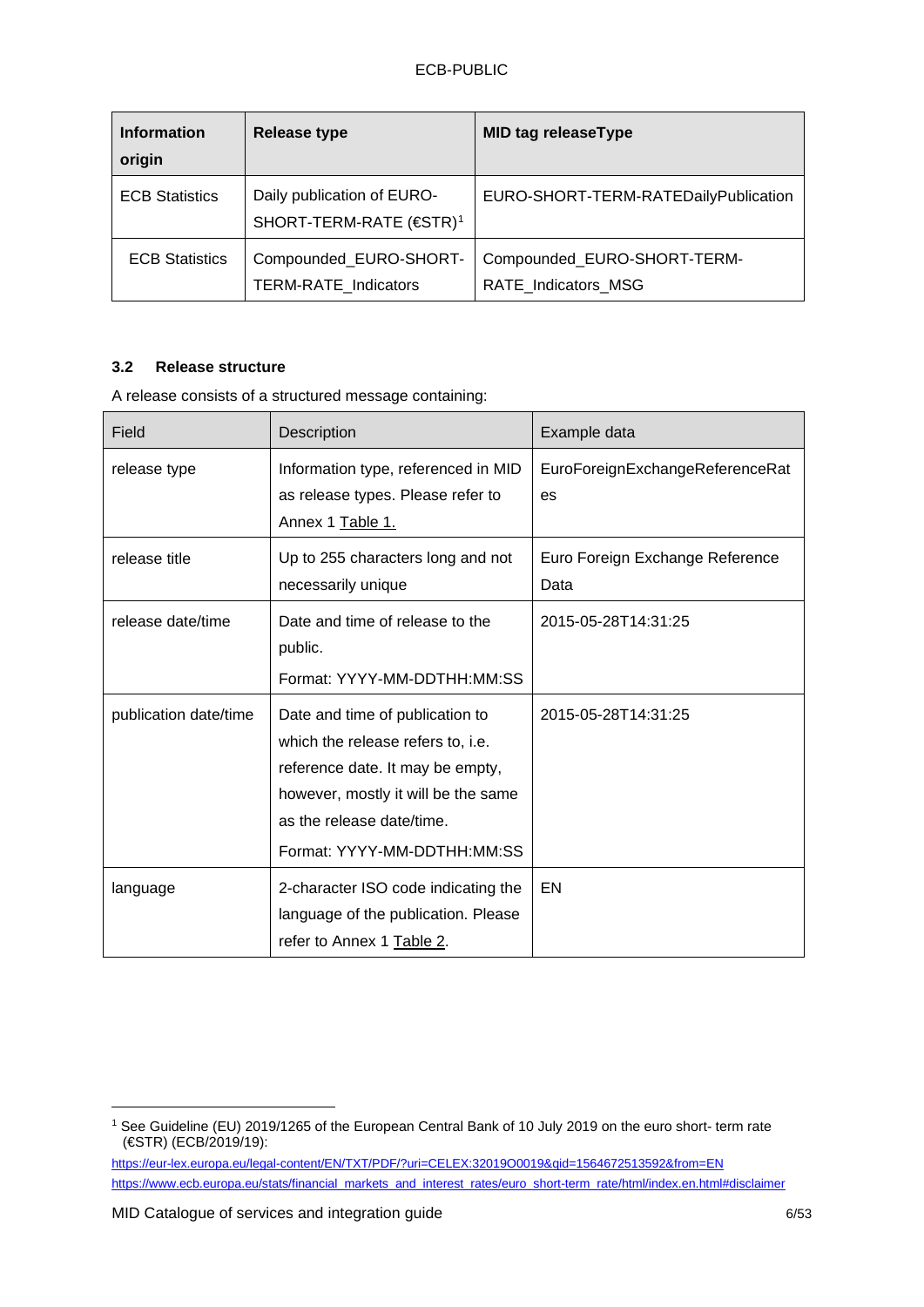| Field         | <b>Description</b>                                                                                                                                                                                                                                                                                  | Example data                                                  |
|---------------|-----------------------------------------------------------------------------------------------------------------------------------------------------------------------------------------------------------------------------------------------------------------------------------------------------|---------------------------------------------------------------|
| thematic tags | They are descriptive statements<br>used to classify the information<br>contained in the message. In order<br>to facilitate the usability of the<br>query services, the set of thematic<br>tags consists of unique identifiers<br>within the same release type.<br>Please refer to Annex 1, Table 3. | For a Liquidity management<br>publication:<br>HistoryDuringMP |
| content tags  | Currently MID does not use these<br>tags.                                                                                                                                                                                                                                                           |                                                               |
| release body  | Depending on the release type the<br>body will be either html, xml or<br>some other format. Please refer to<br>Annex 2.                                                                                                                                                                             |                                                               |
| attachments   | MID can publish several formats,<br>such as *.docx; *.doc; *.pdf; *.xlsx;<br>*.xls; *.zip; *.zipx; *.xml; *.html;<br>*.csv; *.jpg; *.jpeg; *.gif; *.tif; *.bmp;<br>*.png.                                                                                                                           |                                                               |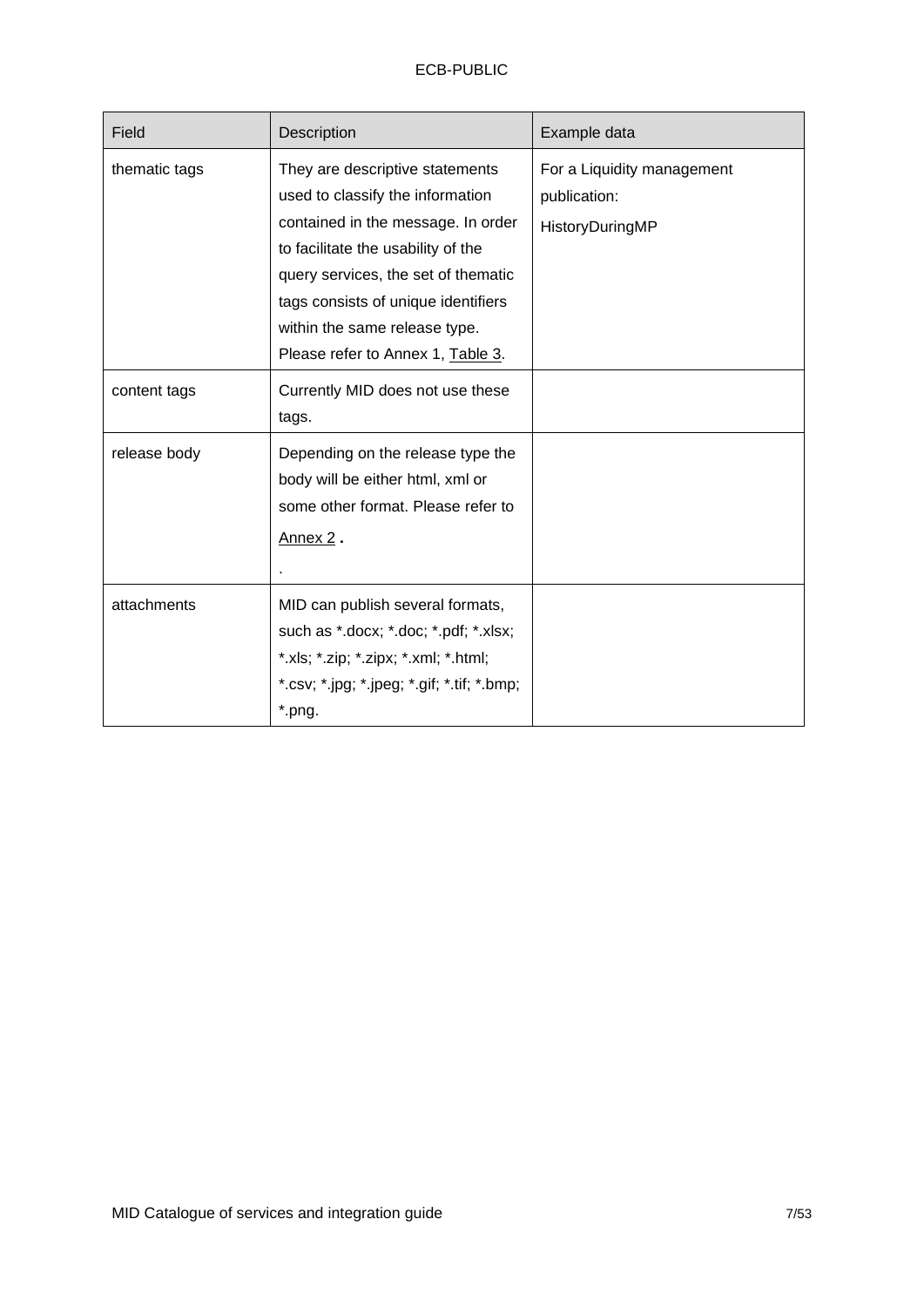# <span id="page-7-0"></span>**4. Data format**

### <span id="page-7-1"></span>**4.1 Release message format**

The release message (RSS) is structured as shown in the following example and accessible via URL

| http://mid.ecb.europa.eu/rss/mid.xml:                                                                         |
|---------------------------------------------------------------------------------------------------------------|
| xml version="1.0" ?                                                                                           |
| <escb:externalmessage xmlns:escb="http://escb.ecb.int/MarketInformationDissemination"></escb:externalmessage> |
| <escb:header></escb:header>                                                                                   |
| <escb:releasetype>Release type code</escb:releasetype>                                                        |
| <escb:releasetitle>Release title (free text)</escb:releasetitle>                                              |
| <escb:releasedatetime>YYYY-MM-DDTHH:MM:SS</escb:releasedatetime>                                              |
| <escb:publicationdatetime>YYYY-MM-DDTHH:MM:SS</escb:publicationdatetime>                                      |
| <escb:attachment></escb:attachment>                                                                           |
| <escb:filename>Attachment file name</escb:filename>                                                           |
| <escb:linkfile>Attachment file URL</escb:linkfile>                                                            |
| <escb:linksignature>Digital signature for attachment</escb:linksignature>                                     |
|                                                                                                               |
| <escb:attachment></escb:attachment>                                                                           |
| <escb:filename>Attachment file name</escb:filename>                                                           |
| <escb:linkfile>Attachment file URL</escb:linkfile>                                                            |
| <escb:linksignature>Digital signature for attachment</escb:linksignature>                                     |
|                                                                                                               |
| <escb:thematictags>Thematic tag code</escb:thematictags>                                                      |
| <escb:thematictags>Thematic tag code</escb:thematictags>                                                      |
| <escb:thematictags>Thematic tag code</escb:thematictags>                                                      |
| <escb:contenttags></escb:contenttags>                                                                         |
| <escb:key>Free text</escb:key>                                                                                |
| <escb:value>Free text</escb:value>                                                                            |
|                                                                                                               |
| <escb:contenttags></escb:contenttags>                                                                         |
| <escb:key>Free text</escb:key>                                                                                |
| <escb:value>Free text</escb:value>                                                                            |
|                                                                                                               |
| <escb:language>Language code</escb:language>                                                                  |
| $<$ /escb:header>                                                                                             |
| <escb:body></escb:body>                                                                                       |
| <escb:content>XML_content</escb:content>                                                                      |
|                                                                                                               |
| <escb:footer></escb:footer>                                                                                   |
| <escb:digest>Digital signature for attachment</escb:digest>                                                   |
| $<$ /escb:footer>                                                                                             |
|                                                                                                               |

The release message is divided in three parts:

- 1. **header**: contains the metadata as follows:
	- releaseType
	- releaseTitle
	- releaseDateTime
	- publicationDateTime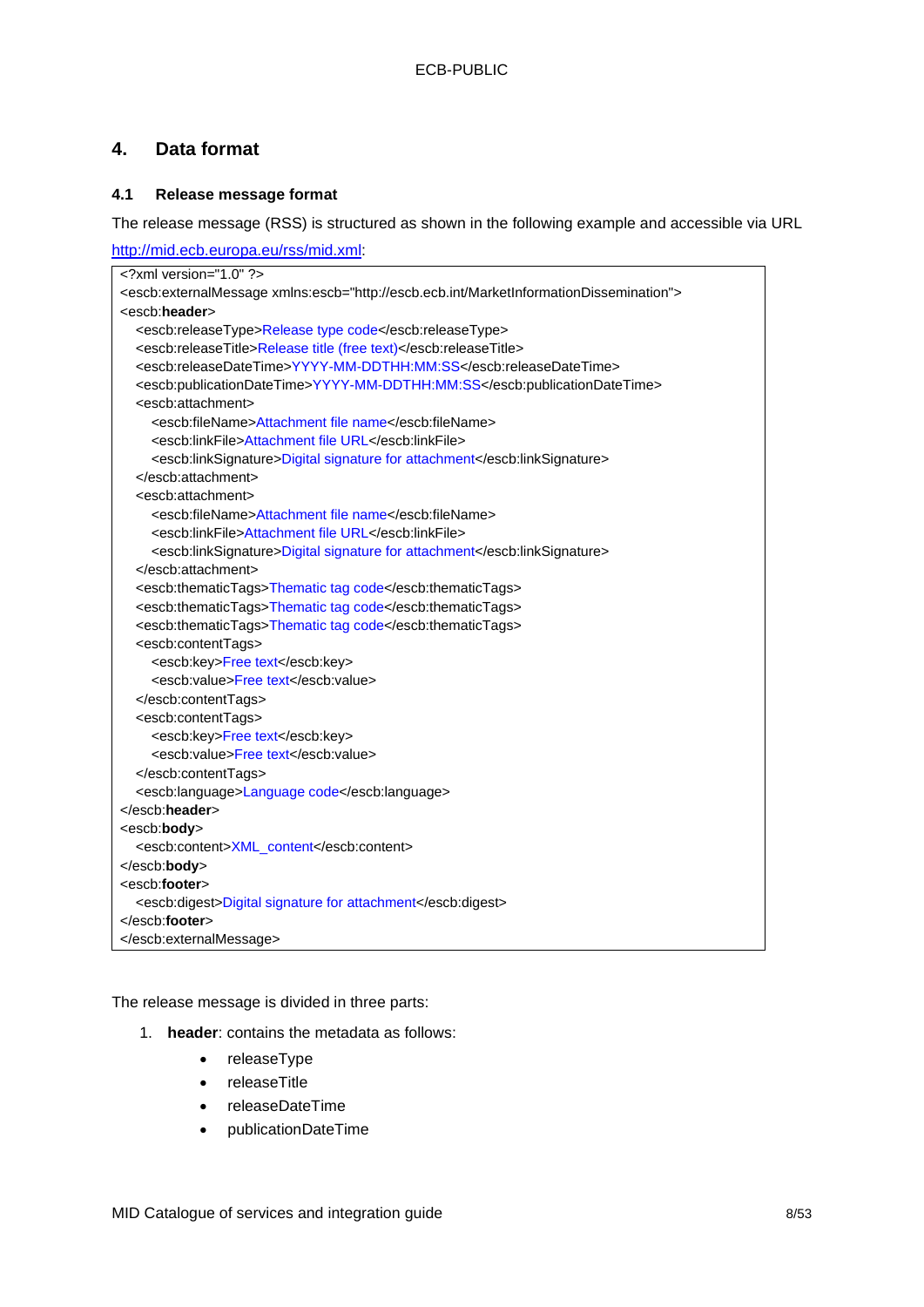• attachment

More than one attachment can be available. The attachment metadata is split in the following parts:

- i. *filename*: the name of the single attached file
- ii. *linkFile*: the link to the single attached file
- iii. *linkSignature*: the digital signature of the single attached file
- thematicTag
	- More than one thematic tag can be included in a single release message.
- language
- 2. **body**: contains the content of the release.
	- content: the content of the release (XML/HTML format. See [Annex 2:Release body format\)](#page-39-0)
- 3. **footer**: contains security features associated to the release message
	- digest: the digital signature of the release (header and body).

#### <span id="page-8-0"></span>**4.2 Release body format**

The exact format of the body of a release depends on the release type. Some release types already have a predefined information structure.

Please refer to [Annex 2:Release body format](#page-39-0) for detailed information on all release formats currently published via MID.

#### <span id="page-8-1"></span>**4.3 Release footer format and usage of digital signature**

The ECB uses the digital signature to validate the authenticity of the sender (the ECB) and to ensure the message was not altered after its creation.

A release message contains two different types of digital signature:

- **linkSignature**: the digital signature of the single attachment.
- **digest tag**: the digital signature of the release, meant as header and body of the release message.

#### <span id="page-8-2"></span>**4.3.1 Attachment digital signature verification**

Each single attachment of a release is digitally signed using the following procedure:

The system creates a hash of the document. This represents a "digital fingerprint" of the release attachment and is used to create the digital signature. MID uses the MD5 standard to generate the hash and produce a 128-bit digest.

The hash is then digitally signed using Entrust Certificate and an implicit signature is generated containing both the signed data and the signature. This is a DER-encoded representation of the signed data object as specified in the PKCS #7 standard. The public part of the certificate used is added to the release attachment signature data.

To verify the validity of the digital signature the following procedure applies:

MID Catalogue of services and integration guide 9/53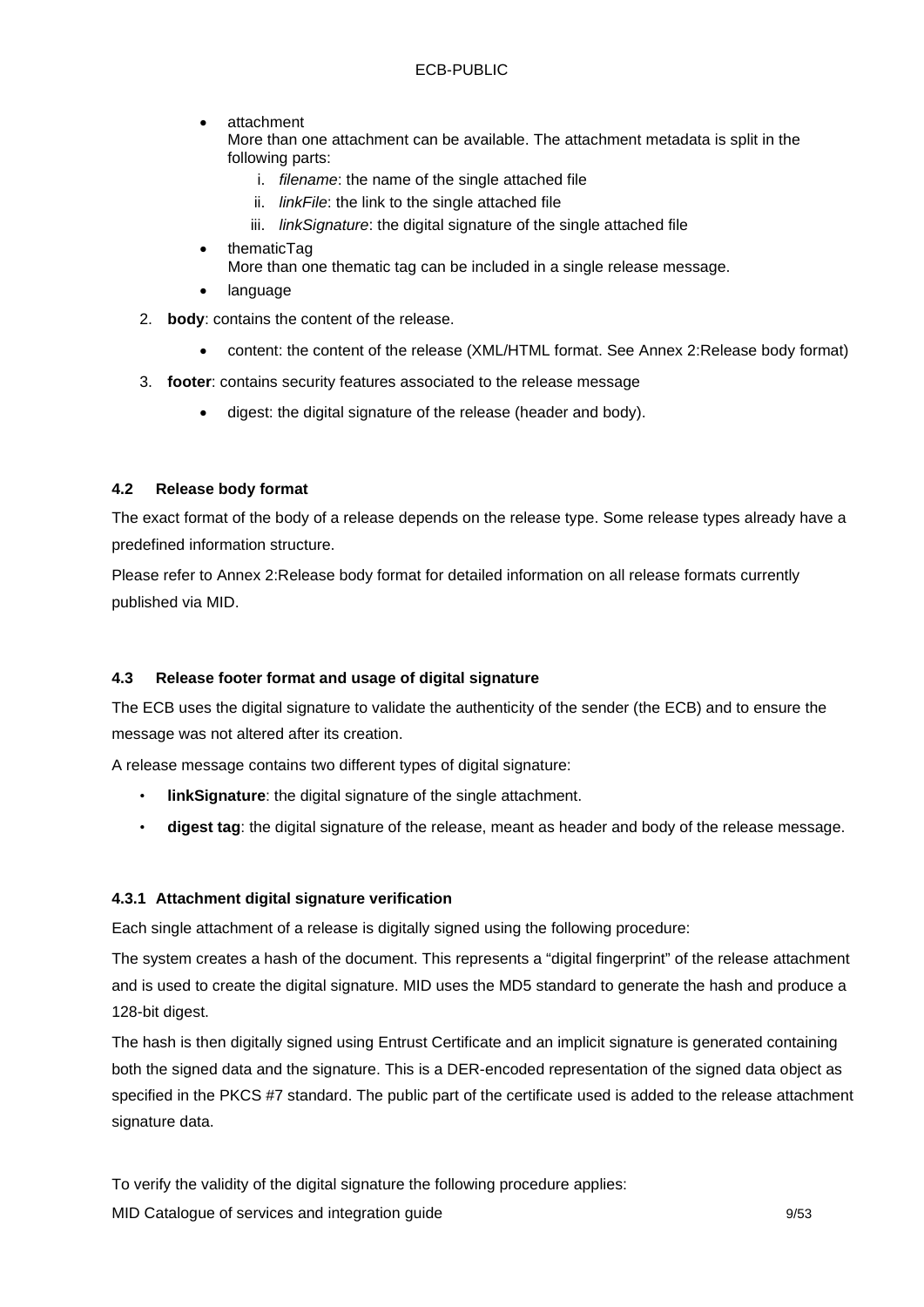- 1. Read the attachment's content as a stream.
- 2. Generate a hash of the stream using MD5 standard.
- 3. Transform the byte array of the hash to 32 char HEX.
- 4. Verify the validity of the digital signature using the certificate received as part of the signature data. Entrust Certificate Authority is distributed across major software and hardware vendors. Because of this ubiquity, Entrust certificates are automatically trusted by popular applications including web browsers, e-mail clients, etc.
- 5. If the digital signature is valid, the content is extracted from the signature.
- 6. The content extracted from the signature is compared with the 32 char HEX extracted from the attachment.
- 7. If the two values are equal and the digital signature is valid (see point 4 above) the attachment is verified.

#### <span id="page-9-0"></span>**4.3.2 Release digital signature verification**

MID digitally signs each release (without attachments) using the following procedure:

MID uses only the header and the body XML sections of the release message for this procedure and creates a hash of the section. This represents a "digital fingerprint" of the release data and is used to create the digital signature. MID uses the MD5 standard to generate the hash and produce a 128-bit digest.

The hash is digitally signed using Entrust Certificate and an implicit signature is generated containing both the signed data and the signature. This is a DER-encoded representation of the signed data object as specified in PKCS #7 standard. MID adds the public part of the certificate to the release signature data.

To verify the validity of the digital signature the following procedure applies:

- 1. The header and body XML sections of the release message are used to generate a separate XML file. The footer of the message contains only the digital signature.
- 2. The XML file containing only the header and body data is read as a stream.
- 3. A hash of the stream is generated using MD5 standard.
- 4. The byte array of the hash is transformed to 32 char HEX.
- 5. The digital signature is extracted from the footer and its validity verified using the certificate received as part of the signature data. Entrust Certificate Authority has been distributed to major software and hardware vendors. Because of this ubiquity, Entrust certificates are automatically trusted by popular applications including web browsers, e-mail clients, etc. If the digital signature is valid, the content is extracted from the signature.
- 6. The content extracted from the signature is compared with the 32 char HEX extracted from the XML file.
- 7. If the two values are equal and the digital signature is valid (see point 5 above) the XML message is verified.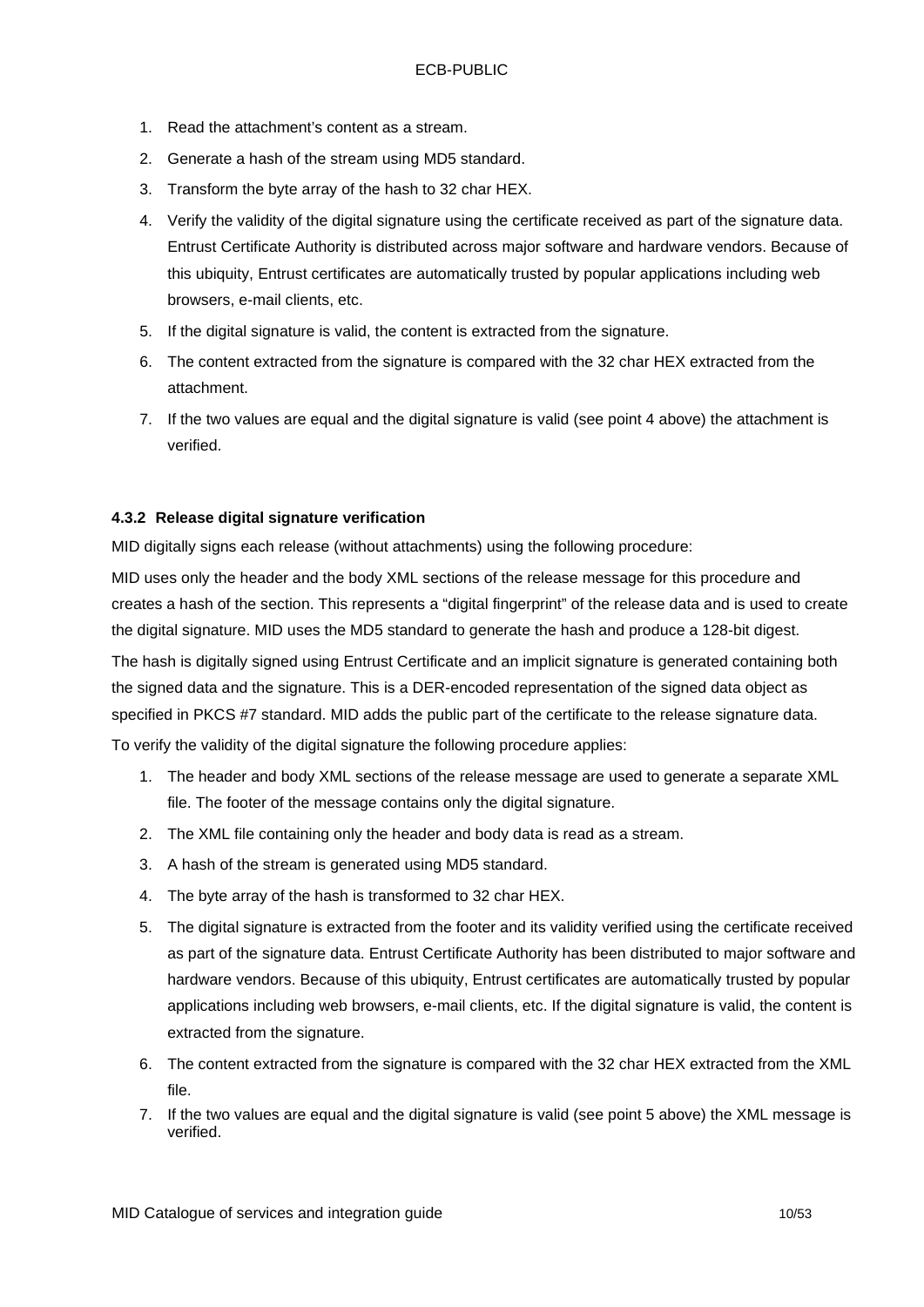# <span id="page-10-0"></span>**5. API[2](#page-10-3) to retrieve data**

Consumers can access MID data via two channels: Rich Site Summary 2.0 (RSS) and web queries (SOAP).

### <span id="page-10-1"></span>**5.1 RSS**

RSS is the recommended channel for polling for new information and retrieval of new data published by the ECB. RSS services allow retrieval of the releases in two steps:

- 1. Subscription to RSS services. All information published on MID is collected in one feed, accessible via the following URL: [http://mid.ecb.europa.eu/rss/mid.xml.](http://mid.ecb.europa.eu/rss/mid.xml)
- 2. Query of list of available releases.

The result is a list of releases, with release title and a link to the release.



Each list is limited to the most recent ten entries<sup>[3](#page-10-4)</sup>.

For the subsequent retrieval of a single release, follow the corresponding link in the feed.

#### <span id="page-10-2"></span>**5.2 Web query**

Web query is the recommended channel for searching, based on specific criteria, for releases published by ECB. As such it is not meant, nor recommended for high frequency polling. Access is limited to one request per second on web queries.

<span id="page-10-3"></span><sup>2</sup> Application Programming Interface

<span id="page-10-4"></span><sup>&</sup>lt;sup>3</sup> The RSS file always contains ten entries. If more results are observed it is owed to the web browser caching results.

MID Catalogue of services and integration guide 11/53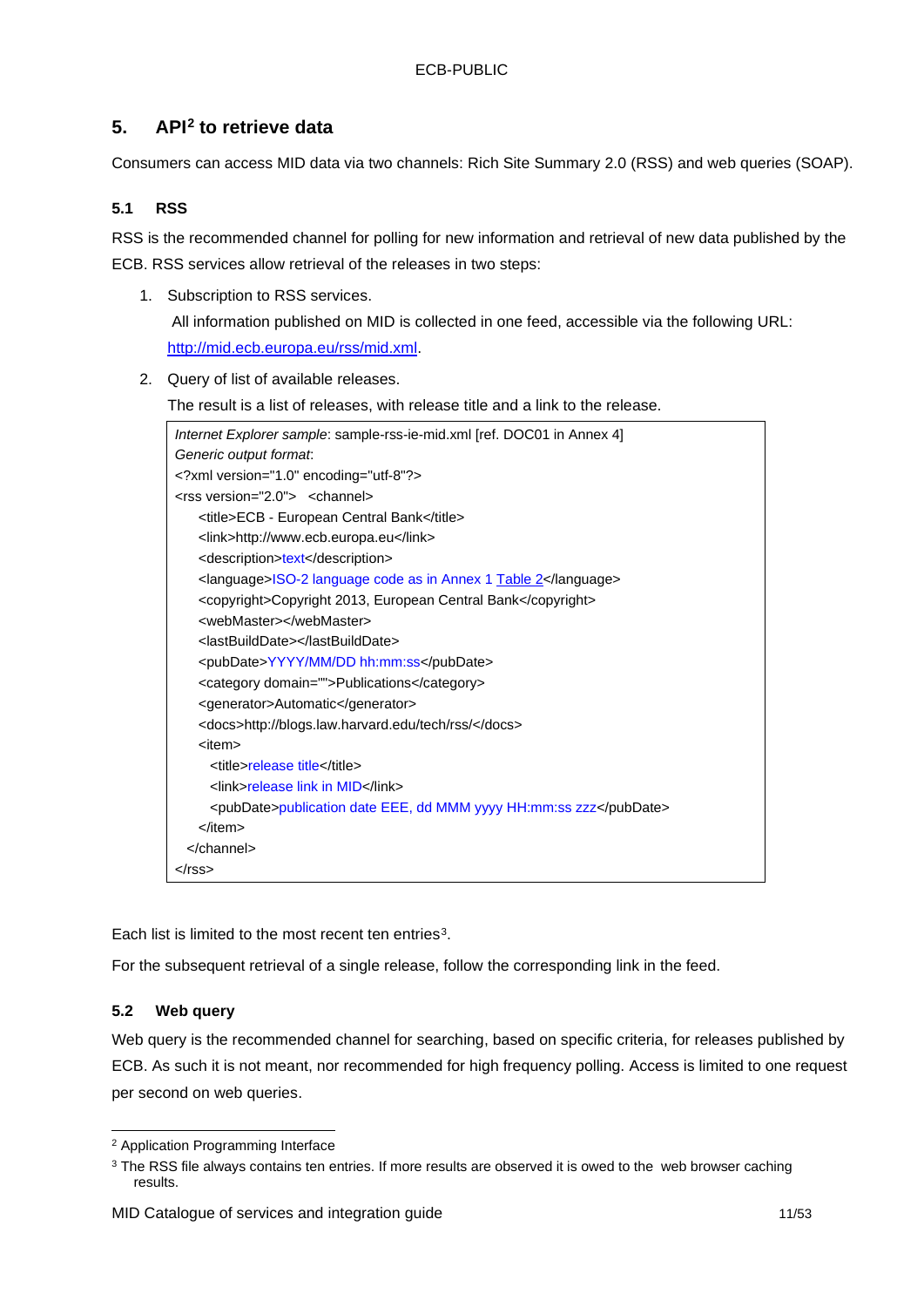Web queries allow retrieval of the releases in two steps, the query of a list of available release and the query for a single release.

#### <span id="page-11-0"></span>**5.2.1 Query of list of available releases**

It is possible to query MID for a list of releases by filtering on the metadata, in order to obtain a list of matching releases. The list can be retrieved using the following file:

searchReleases.wsdl [ref. DOC02 in Annex 4]

The search is based on Soap with the following structure:

```
<soapenv:Envelope xmlns:soapenv="http://schemas.xmlsoap.org/soap/envelope/" 
xmlns:sear="searchReleases">
  <soapenv:Header/>
  <soapenv:Body>
    <sear:searchReleases>
      <!-- Optional -->
      <releaseType>See codes in Annex 1, Table 1</releaseType>
      <!-- Optional -->
      <releaseTitle>Exact title of the release</releaseTitle>
      <!-- Optional -->
      <startReleaseDate>DD/MM/YYYY</startReleaseDate>
      <!-- Optional -->
      <endReleaseDate>DD/MM/YYYY</endReleaseDate>
      <!-- Optional -->
      <startPublicationDate>DD/MM/YYYY</startPublicationDate>
      <!-- Optional -->
      <endPublicationDate>DD/MM/YYYY</endPublicationDate>
      <!-- Optional -->
      <language>ISO-2 language code as in Annex 1, Table 2</language>
      <!-- Optional: zero or more repetitions:-->
      <tags>Thematic tag code as in Annex 1, Table 3</tags>
      <!-- Optional: zero, one or two repetitions -->
      <sortBy>[releaseType | releaseTitle | releaseDate | publicationDate | language]</sortBy>
      <!-- Optional -->
      <sortFlag>[ASC | DESC]</sortFlag>
    </sear:searchReleases>
  </soapenv:Body>
</soapenv:Envelope>
---
Sample file: search_all_criteria_request.xml [ref. DOC03 in Annex 4]
```
The search options can be a combination of the below parameters. They are case sensitive and interpreted in AND mode.

- release type: Type of release with type code as detailed in Annex 1, Table 1 [Release type codes](#page-33-1) E.g.: <releaseType>EuroForeignExchangeReferenceRates</releaseType>
- release title: Title of the release. E.g.: <releaseTitle>Euro foreign exchange reference rates</releaseTitle>

MID Catalogue of services and integration guide 12/53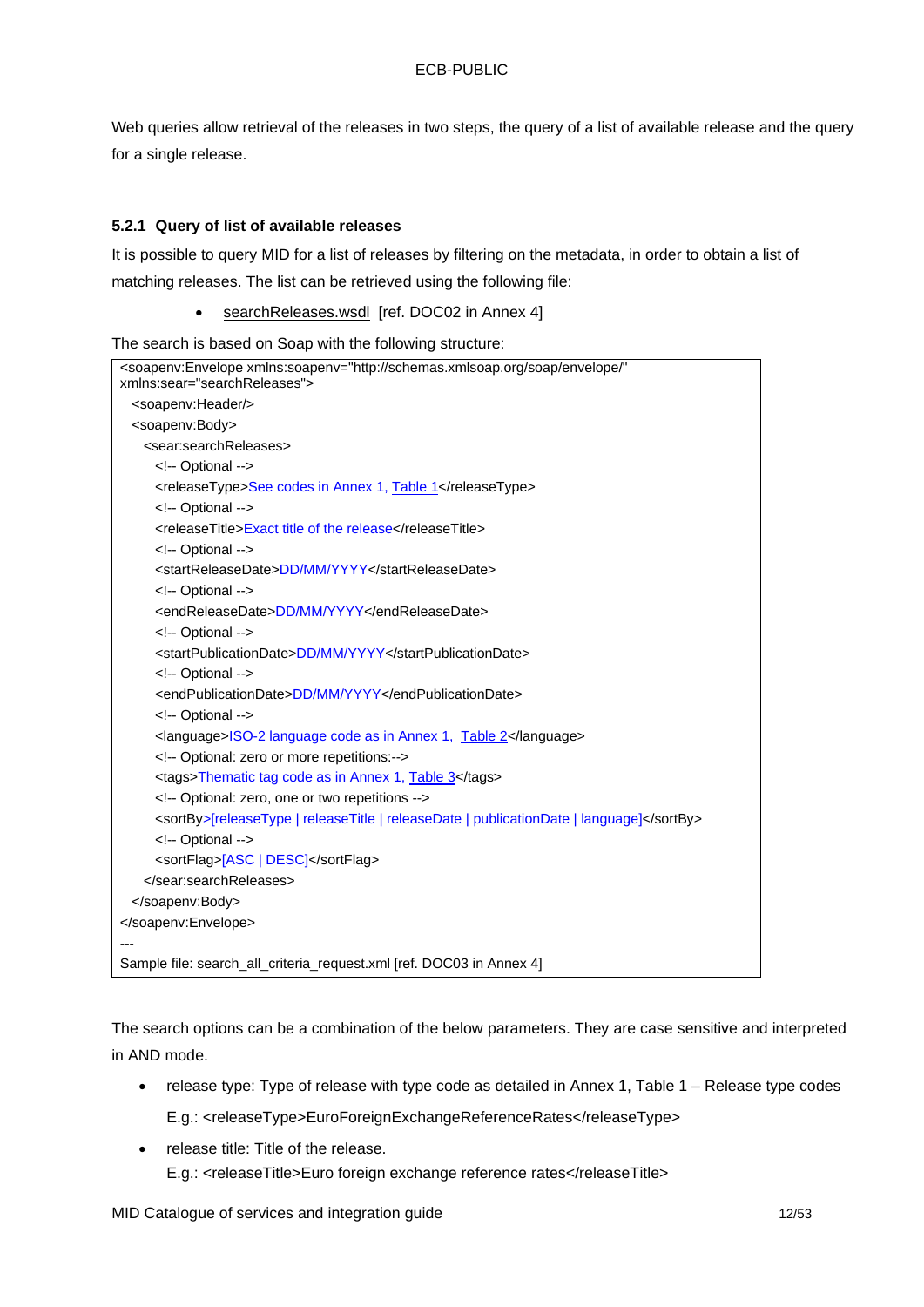- startReleaseDate: Date from which to start the search for releases. Format: DD/MM/YYYY. E.g.: startReleaseDate>02/05/2015</startReleaseDate>
- endReleaseDate: Date until which to search the releases. Format: DD/MM/YYYY. E.g.: <endReleaseDate>01/09/2014</endreleaseDate
- startPublicationDate: Date of publication from which to search the releases. Format: DD/MM/YYYY. E.g.: <startPublicationDate>01/07/2014</startPublicationDate
- endPublicationDate: Date of publication until which to search the releases. Format DD/MM/YYYY. E.g.: <endPublicationDate>01/09/2014</endPublicationDate
- language: Language of release in 2-character ISO code as detailed in Annex , [1Table 2.](#page-33-2) E.g.: <language>EN</language>
- tags: The tags associated to the release, with thematic tag code as in Annex 1, [Table 3.](#page-34-0) E.g.: <tags>RT</tags> <tags>USD</tags>

Please note that the system will consider multiple tags within the same search criterion as connected in OR mode.

It is not possible to search in the content of the body of the release, neither in the content of attachments, and neither in the content of content based tags.

It is, however, possible to order the search results according to specific metadata:

- a. by Release type <sortBy>releaseType</sortBy>
- b. by release title <sortBy>releaseTitle</sortBy>
- c. by Release date <sortBy>releaseDate</sortBy>
- d. by Publication date <sortBy>publicationDate</sortBy>
- e. by Language

<sortBy>language</sortBy>

In addition, the results can be sorted either ascending

<sortFlag>ASC</sortFlag>

or descending

<sortFlag>DESC</sortFlag>.

The result of the search is a list of matching releases, in XML format, and is not complemented by a digital signature.

Each release in the list is described by a link to the release and its metadata.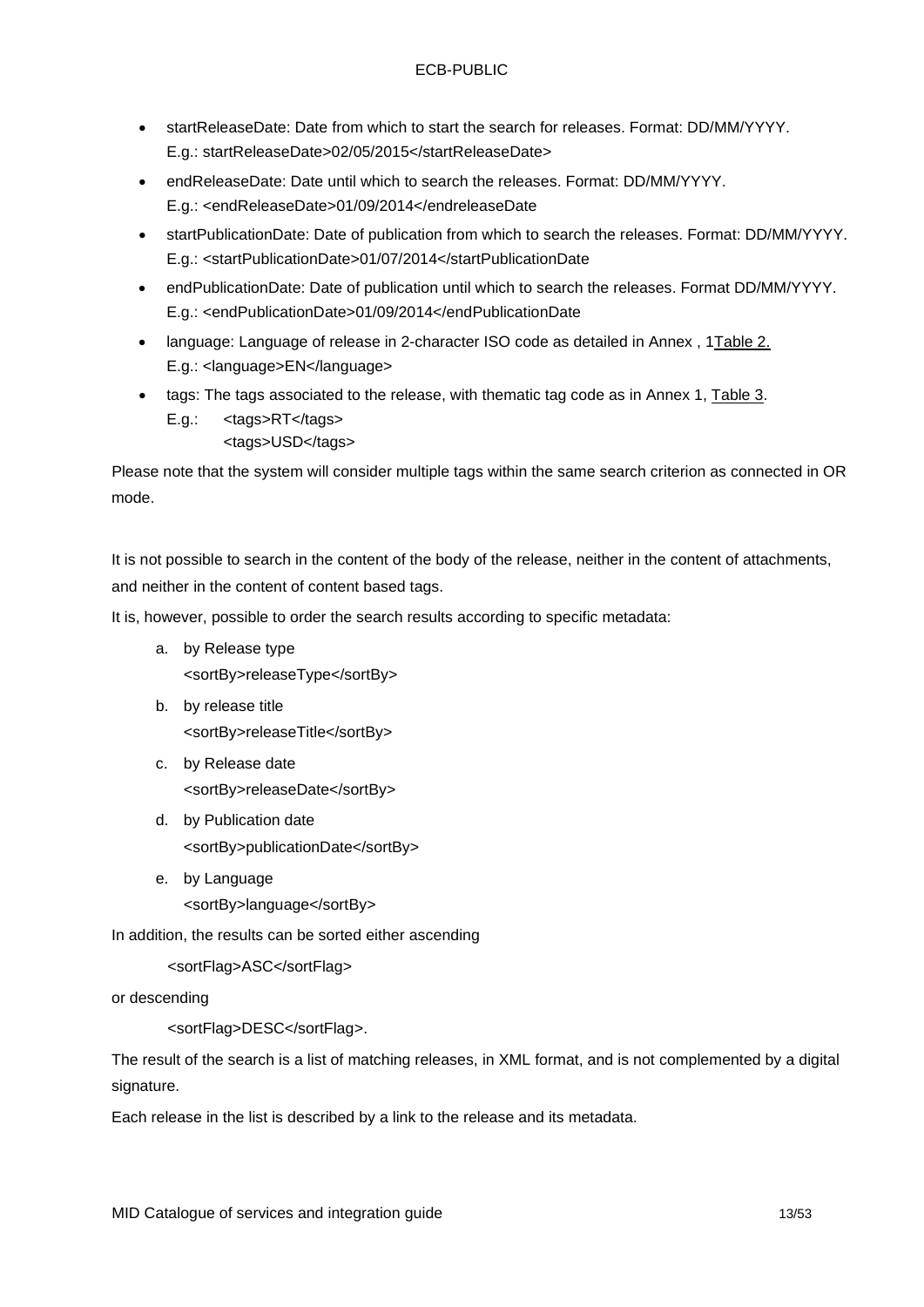| Sample query result: search_all_criteria_response.xml [see DOC04 in Annex 4]                                                                                          |
|-----------------------------------------------------------------------------------------------------------------------------------------------------------------------|
| Generic output format:                                                                                                                                                |
| <soap-env:envelope< td=""></soap-env:envelope<>                                                                                                                       |
| xmlns:SOAP-ENV="http://schemas.xmlsoap.org/soap/envelope/"                                                                                                            |
| xmlns:SOAP-ENC="http://schemas.xmlsoap.org/soap/encoding/"<br>xmlns:xsd="http://www.w3.org/2001/XMLSchema" xmlns:xsi="http://www.w3.org/2001/XMLSchema-<br>instance"> |
| <soap-env:header></soap-env:header>                                                                                                                                   |
| <soap-env:body></soap-env:body>                                                                                                                                       |
| <ser-root:searchreleasesresponse xmlns:ser-root="searchReleases"></ser-root:searchreleasesresponse>                                                                   |
| <results></results>                                                                                                                                                   |
| <releasetype>Type of release</releasetype>                                                                                                                            |
| <releasetitle>Title of release</releasetitle>                                                                                                                         |
| <releasedate>DD/MM/YYYY hh:mm:ss</releasedate>                                                                                                                        |
| <publicationdate>DD/MM/YYYY hh:mm:ss</publicationdate>                                                                                                                |
| <language>ISO-2 language code as in Annex 1, Table 2</language>                                                                                                       |
| <linktopublication>Link to MID release</linktopublication>                                                                                                            |
| $\langle$ results>                                                                                                                                                    |
| <resultscount>Number of results in integer format</resultscount>                                                                                                      |
| <erroroutput xsi:nil="true"></erroroutput>                                                                                                                            |
|                                                                                                                                                                       |
|                                                                                                                                                                       |
|                                                                                                                                                                       |
|                                                                                                                                                                       |
|                                                                                                                                                                       |

In case the syntax described above is not correct, if e.g.*releaseDate* is not provided in the correct format,

MID will return the below error message.

| <soap-env:envelope< th=""></soap-env:envelope<>                                                                                                               |
|---------------------------------------------------------------------------------------------------------------------------------------------------------------|
| xmlns:SOAP-ENV="http://schemas.xmlsoap.org/soap/envelope/"                                                                                                    |
| xmlns:SOAP-ENC="http://schemas.xmlsoap.org/soap/encoding/"<br>xmlns:xsd="http://www.w3.org/2001/XMLSchema" xmlns:xsi="http://www.w3.org/2001/XMLSchema-instar |
| <soap-fnv:header></soap-fnv:header>                                                                                                                           |
| <soap-env:body></soap-env:body>                                                                                                                               |
| <ser-root:searchreleasesresponse xmlns:ser-root="searchReleases"></ser-root:searchreleasesresponse>                                                           |
| <results xsi:nil="true"></results>                                                                                                                            |
| <resultscount xsi:nil="true"></resultscount>                                                                                                                  |
| <erroroutput>Syntax not allowed!</erroroutput>                                                                                                                |
|                                                                                                                                                               |
|                                                                                                                                                               |
|                                                                                                                                                               |

#### <span id="page-13-0"></span>**5.2.2 Retrieval of a single release**

For the retrieval of a single release only, follow the correspondent link included in the previous query (see in bold below).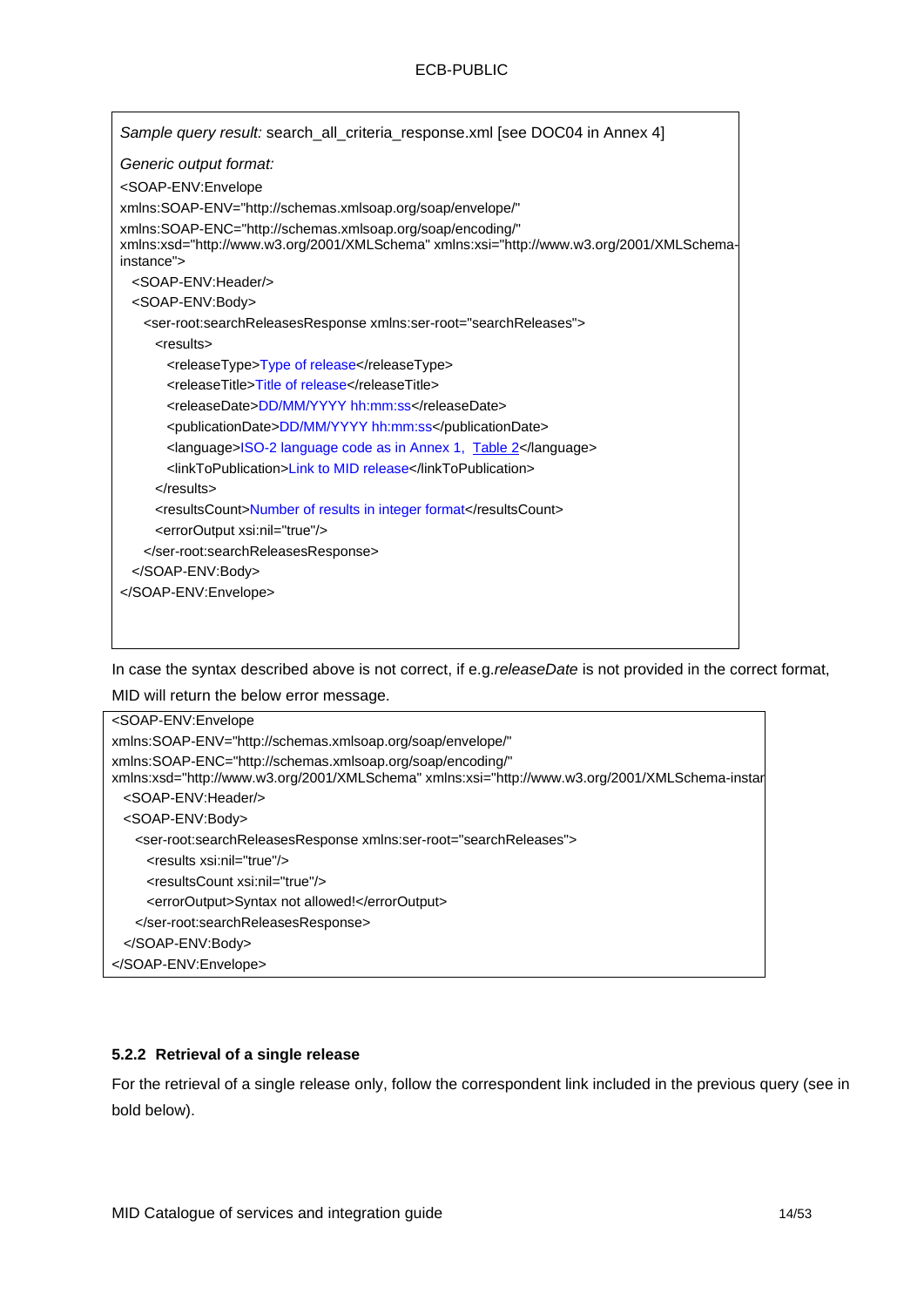| $\cdots$                                                                             |
|--------------------------------------------------------------------------------------|
| <results></results>                                                                  |
| <releasetype>TARGET2OperationalStatusMessage</releasetype>                           |
| <releasetitle>19:00 New Business Day</releasetitle>                                  |
| <releasedate>14/10/2013 19:00:00</releasedate>                                       |
| $\alpha$ -language > $EN$ $\alpha$ / language >                                      |
| <tags>OK</tags>                                                                      |
| /linkToPublication>http://mid.ecb.europa.eu/rel/f101bf92363f11e3a5f581afc6a1596a.xml |
| ication>                                                                             |
| $\langle$ results>                                                                   |
| .                                                                                    |

### <span id="page-14-0"></span>**5.3 Retrieve full and updated data lists**

MID provides the *latest files* for the following data lists as static content:

- Eligible Assets data dictionary
- Eligible Assets (EAs):
	- $\checkmark$  Full dataset (daily)
	- $\checkmark$  Changes from the previous reported day
- Monetary Financial Institutions (MFIs):
	- $\checkmark$  Full dataset (daily)
	- $\checkmark$  Changes from the previous reported day
- Monetary Financial Institutions including Minimum Reserve Requirement features (MFI MRR)[4:](#page-14-1)
	- $\checkmark$  Full dataset (monthly last working day of the month)
	- $\checkmark$  Changes from the previous reported month

This provides the possibility to retrieve the most recent full dataset and update files in XML compressed format (.gz). To access these data lists, the following URLs apply:

- Eligible Assets data dictionary:
	- o [http://mid.ecb.europa.eu/app/ea/ea\\_dictionary.xml.gz](http://mid.ecb.europa.eu/app/ea/ea_dictionary.xml.gz)
- Eligible Assets (EAs) Daily**:** 
	- o Full dataset: <http://mid.ecb.europa.eu/app/ea/ea.xml.gz>
	- o Update dataset: [http://mid.ecb.europa.eu/app/ea/ea\\_update.xml.gz](http://mid.ecb.europa.eu/app/ea/ea_update.xml.gz)
- Monetary Financial Institutions (MFIs) Daily**:** 
	- o Full dataset: <http://mid.ecb.europa.eu/app/mfi/mfi.xml.gz>
	- o Update dataset: [http://mid.ecb.europa.eu/app/mfi/mfi\\_update.xml.gz](http://mid.ecb.europa.eu/app/mfi/mfi_update.xml.gz)

<span id="page-14-1"></span><sup>4</sup> Also referred to as Monetary Policy Eligible Counterparties (MPEC).

MID Catalogue of services and integration guide 15/53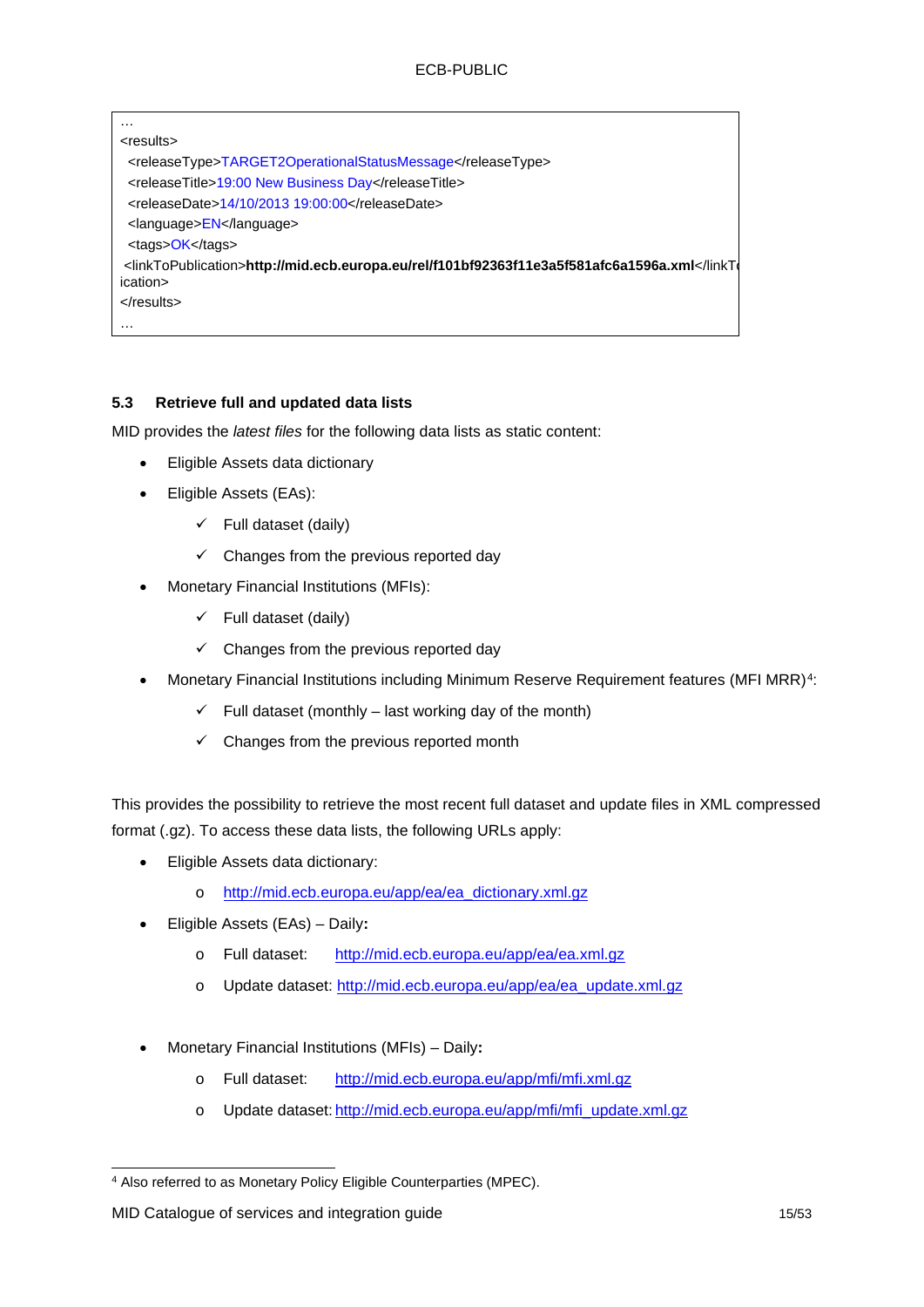- Monetary Financial Institutions including Minimum Reserve Requirement features (MFI MRR) Last working day of the month**:**
	- o Full dataset: [http://mid.ecb.europa.eu/app/mfi\\_mrr/mfi\\_incl\\_mrr.xml.gz](http://mid.ecb.europa.eu/app/mfi_mrr/mfi_incl_mrr.xml.gz)
	- o Update dataset: [http://mid.ecb.europa.eu/app/mfi\\_mrr/mfi\\_incl\\_mrr\\_update.xml.gz](http://mid.ecb.europa.eu/app/mfi_mrr/mfi_incl_mrr_update.xml.gz)

MID provides the possibility to access the most recent datasets in this way, but keeps no historical data.

#### <span id="page-15-0"></span>**5.4 Retrieve subsets of the full data lists via content-based queries**

MID provides the possibility of retrieving only a subset of the *latest data* for the following data lists by using a content-based query:

- Eligible Assets data dictionary
- Eligible Assets (EAs): Full dataset (daily)
- Monetary Financial Institutions (MFIs): Full dataset (daily)
- Monetary Financial Institutions including Minimum Reserve Requirement features (MFI MRR): Full dataset (monthly – last working day of the month)

#### <span id="page-15-1"></span>**5.4.1 Eligible Assets Data Dictionary**

The below query applies to retrieve the data dictionary:

- searchEaDictionary.wsdl [ref. DOC05 in Annex 4]
- Sample file: ea\_dict\_request.xml\_[ref. DOC06 in Annex 4]

The search is based on Soap with the following structure:



The search option is case sensitive.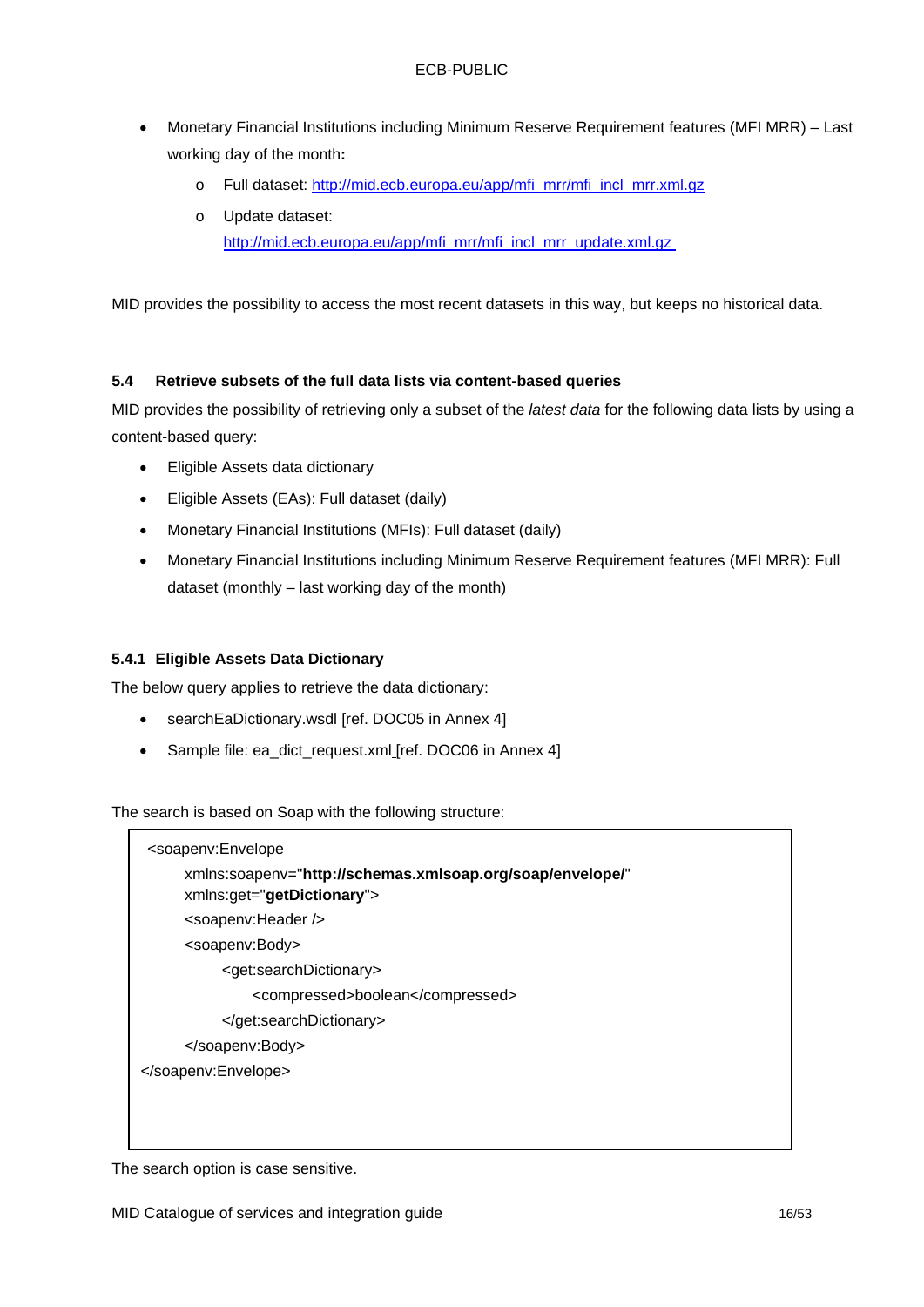Compression is a Boolean variable specifying whether or not the result should be returned encoded or uncompressed. E.g.:

| Encoded:      | <compressed>true</compressed>  |
|---------------|--------------------------------|
| Uncompressed: | <compressed>false</compressed> |

The result of the search is the complete dictionary in xml format and base64 encoded.

If the file was requested compressed, it will be first compressed using Gzip.

MID will return the result of the search in the following format:



The data within <dictionary></dictionary> shall be handled in the following way:

If the data was requested uncompressed, perform a base64 decoding and save the file to your desired location in .xml or .csv format, depending on the file format specified in the search criteria.

If the data was requested compressed, perform a base64 decoding and then save the file to your desired location in in .xml.gz or .csv.gz format, depending on the file format specified in the search criteria.

The elements found in the dictionary can later on be used for the EAs full dataset content based query.

The keys (sub-element "code") in the file are those used by the Eligible Assets query to filter data from the full dataset (see section 5.4.2).

*E.g.:*

In the dictionary, a variable coupon definition is presented as follows:

<assetCouponDefinition>

<code>**CD2**</code>

<definition>**Variable**</definition>

</assetCouponDefinition>

MID Catalogue of services and integration guide 17/53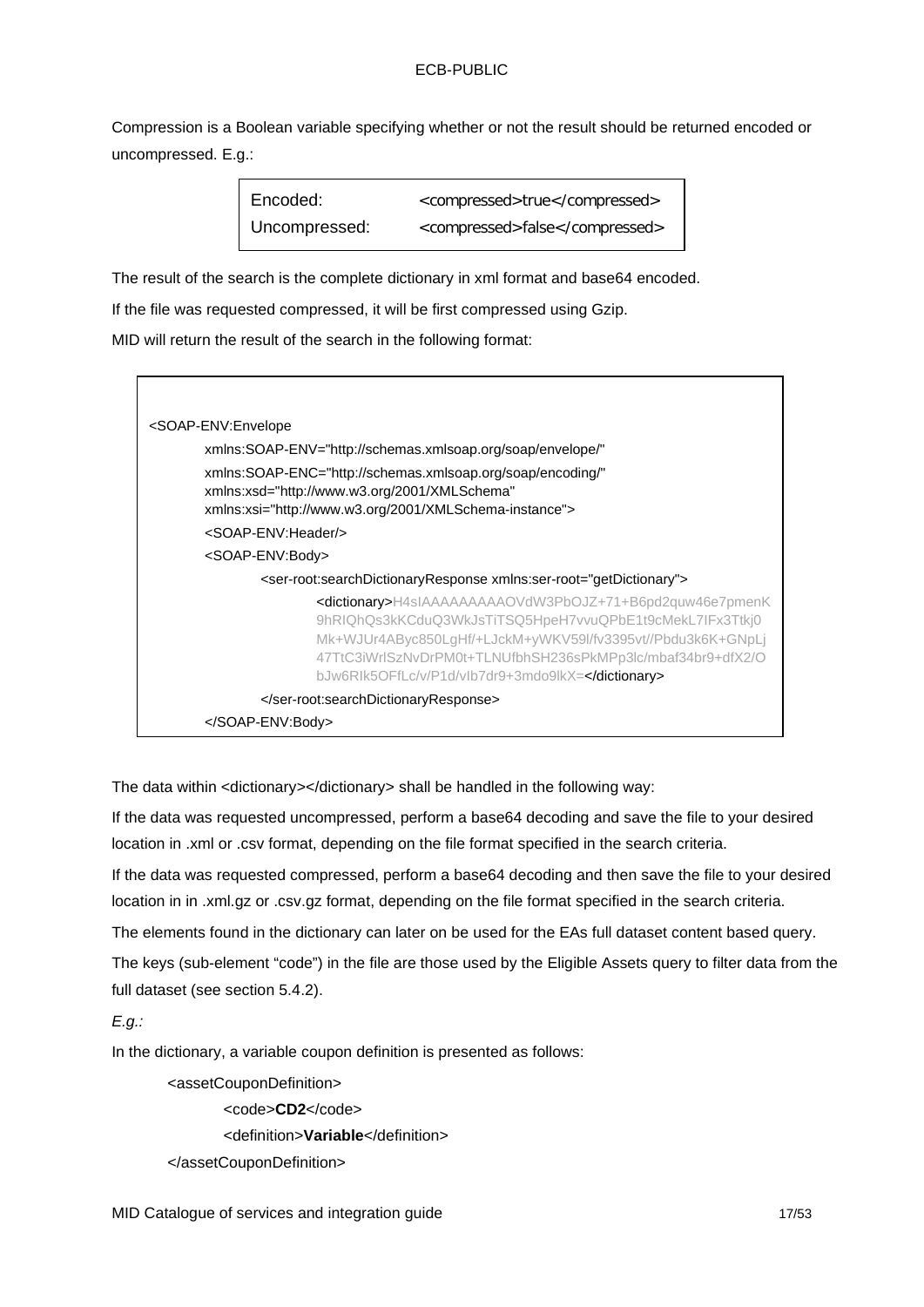In the query searching for Eligible Assets we would use the code **CD2** if we wanted to select data items with coupon definition of variable type, i.e.

<Coupon\_Def>**CD2**</Coupon\_Def>

#### <span id="page-17-0"></span>**5.4.2 Eligible Assets (EAs) full dataset**

For the retrieval of a subset of the eligible assets data through MID, the below query applies:

- queryEa.wsdl [ref. DOC07 in Annex 4]
- Sample file: ea\_search\_all\_criteria.xml [ref. DOC08 in Annex 4]

The search is based on Soap with the following structure:

| <soapenv:envelope< th=""></soapenv:envelope<>                                   |                                                            |  |  |
|---------------------------------------------------------------------------------|------------------------------------------------------------|--|--|
| xmlns:soapenv="http://schemas.xmlsoap.org/soap/envelope/" xmlns:quer="queryEa"> |                                                            |  |  |
| <soapenv:header></soapenv:header>                                               |                                                            |  |  |
| <soapenv:body></soapenv:body>                                                   |                                                            |  |  |
|                                                                                 | <guer:searchea></guer:searchea>                            |  |  |
|                                                                                 | Optional                                                   |  |  |
|                                                                                 | <isin_code>string</isin_code>                              |  |  |
|                                                                                 | Optional                                                   |  |  |
|                                                                                 | <other_reg_nr>string</other_reg_nr>                        |  |  |
|                                                                                 | Optional                                                   |  |  |
|                                                                                 | <haircut_category>string</haircut_category>                |  |  |
|                                                                                 | Zero or more repetitions                                   |  |  |
|                                                                                 | <asset_type>string</asset_type>                            |  |  |
|                                                                                 | Zero or more repetitions                                   |  |  |
|                                                                                 | <ref_market>string</ref_market>                            |  |  |
|                                                                                 | Zero or more repetitions                                   |  |  |
|                                                                                 | <denomination>string</denomination>                        |  |  |
|                                                                                 | Optional                                                   |  |  |
|                                                                                 | <lssuance_date_from>DD/MM/YYYY</lssuance_date_from>        |  |  |
|                                                                                 | Optional                                                   |  |  |
|                                                                                 | <lssuance_date_to>DD/MM/YYYY</lssuance_date_to>            |  |  |
|                                                                                 | Optional                                                   |  |  |
|                                                                                 | <maturity_date_from>DD/MM/YYYY</maturity_date_from>        |  |  |
|                                                                                 | Optional                                                   |  |  |
|                                                                                 | <maturity_date_to>DD/MM/YYYY</maturity_date_to>            |  |  |
|                                                                                 | Optional                                                   |  |  |
|                                                                                 | <lssuer_csd>string</lssuer_csd>                            |  |  |
|                                                                                 | Optional                                                   |  |  |
|                                                                                 | <lssuer_name>string</lssuer_name>                          |  |  |
|                                                                                 | Zero or more repetitions                                   |  |  |
|                                                                                 | <lssuer_residence>string</lssuer_residence>                |  |  |
|                                                                                 | Zero or more repetitions                                   |  |  |
|                                                                                 | <lssuer_group>string</lssuer_group>                        |  |  |
|                                                                                 | Optional                                                   |  |  |
|                                                                                 | <guarantor_name>string</guarantor_name>                    |  |  |
|                                                                                 | Optional <guarantor_residence>string</guarantor_residence> |  |  |
|                                                                                 | Zero or more repetitions                                   |  |  |
|                                                                                 | <guarantor_group>string</guarantor_group>                  |  |  |
|                                                                                 | Zero or more repetitions                                   |  |  |
|                                                                                 | <coupon_def>string</coupon_def>                            |  |  |
|                                                                                 | Optional                                                   |  |  |
|                                                                                 | <non_own_use_haircut>string</non_own_use_haircut>          |  |  |
|                                                                                 | Optional                                                   |  |  |
|                                                                                 | <own_use_haircut>string</own_use_haircut>                  |  |  |
|                                                                                 | Optional                                                   |  |  |
|                                                                                 | <sort_by_first>string</sort_by_first>                      |  |  |
|                                                                                 | Optional                                                   |  |  |
|                                                                                 | <sort_by_second>string</sort_by_second>                    |  |  |
|                                                                                 | <outputfiletype>string</outputfiletype>                    |  |  |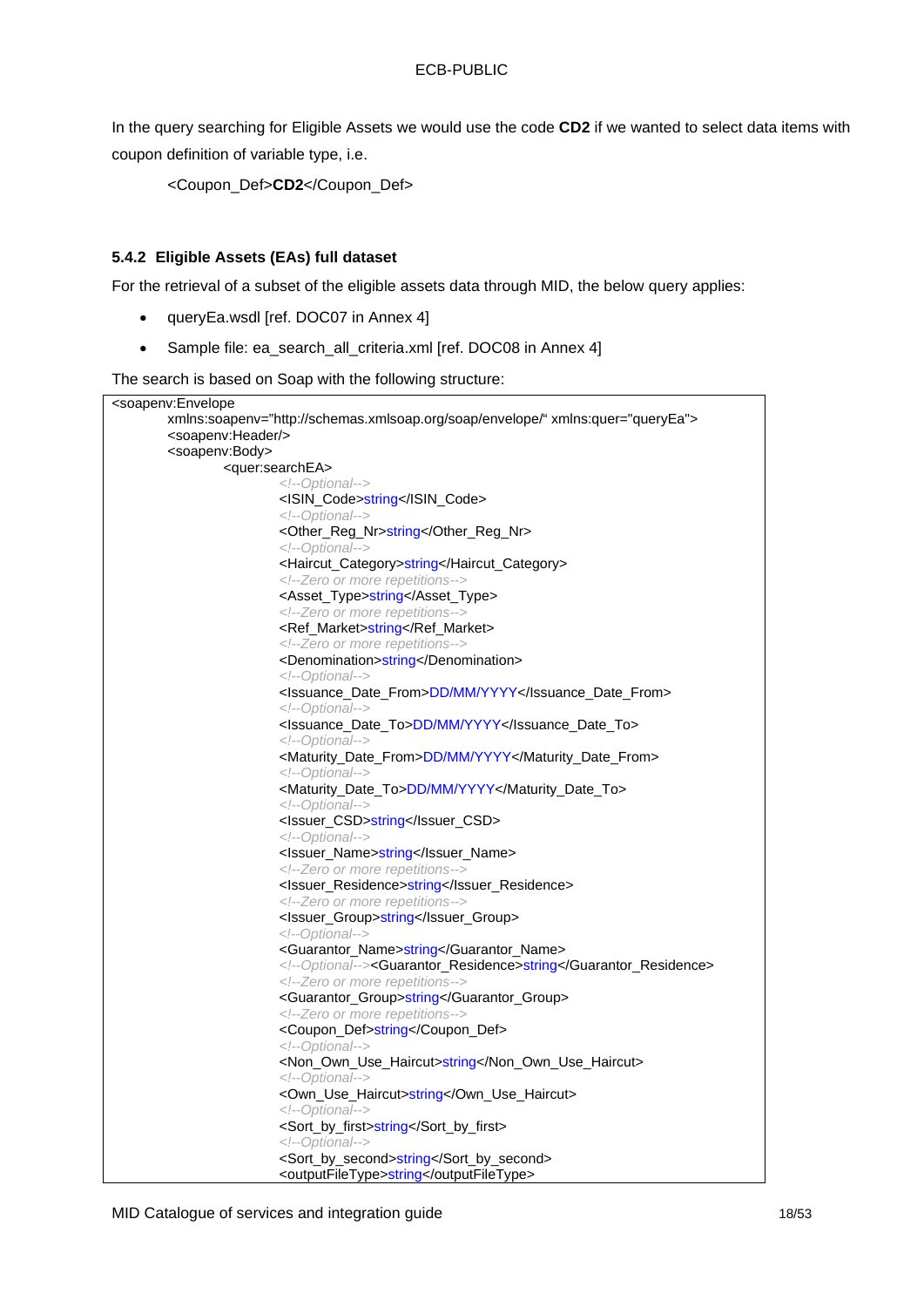```
<outputFileCompression>string</outputFileCompression>
                </quer:searchEA>
        </soapenv:Body>
</soapenv:Envelope>
```
Please note that the search option is case sensitive for all fields, except for Issuer\_Name and Guarantor\_Name.

- ISIN Code: a string containing the ISIN Code of the searched record e.g.: <ISIN\_Code>DE000LB0AMH3</ISIN\_Code>
- Other registration number: a string containing the other registration number of the searched record e.g.:

<Other\_Reg\_Nr>34352224</Other\_Reg\_Nr>

- Haircut Category: a string containing the haircut category of the searched record, e.g. <Haircut\_Category>L1</Haircut\_Category>
- Asset type code: a string containing the asset type code (which can be found in the EA dictionary) of the searched record e.g.: <Asset\_Type>AT01</Asset\_Type>
- Ref\_Market: a string containing the Reference Market Code (which can be found in the EA dictionary) of the searched record e.g.: <Ref\_Market>RMDE09</Ref\_Market>
- Denomination: a string containing the Denomination Code (which can be found in the EA dictionary) of the searched record e.g.: <Denomination>EUR</Denomination>
- Issuance Date From: a string containing the issuance date from which the records should be searched. It should have the format DD/MM/YYYY e.g.: <9Issuance\_Date\_From>20/03/2010</Issuance\_Date\_From>
- Issuance Date To: a string containing the issuance date up to which the records should be searched. It should have the format DD/MM/YYYY e.g.: <Issuance\_Date\_To>20/07/2010</Issuance\_Date\_To>
- Maturity Date From: a string containing the maturity date from which the records should be searched. It should have the format DD/MM/YYYY e.g.: <Maturity\_Date\_From>23/03/2015</Maturity\_Date\_From>
- Maturity Date To: a string containing the maturity date up to which the records should be searched. It should have the format DD/MM/YYYY e.g.: <Maturity\_Date\_To>23/03/2030</Maturity\_Date\_To>
- Issuer CSD: a string containing the Issuer CSD Code (which can be found in the EA dictionary) of the searched record e.g.: <Issuer\_CSD>CLDE01</Issuer\_CSD>
- Issuer Name: a string containing the issuer name of the searched record e.g.: <Issuer\_Name>Landesbank Baden-Württemberg</Issuer\_Name>
- Issuer Residence: a string containing the issuer residence Code (which can be found in the EA dictionary) of the searched record e.g.:

MID Catalogue of services and integration guide 19/53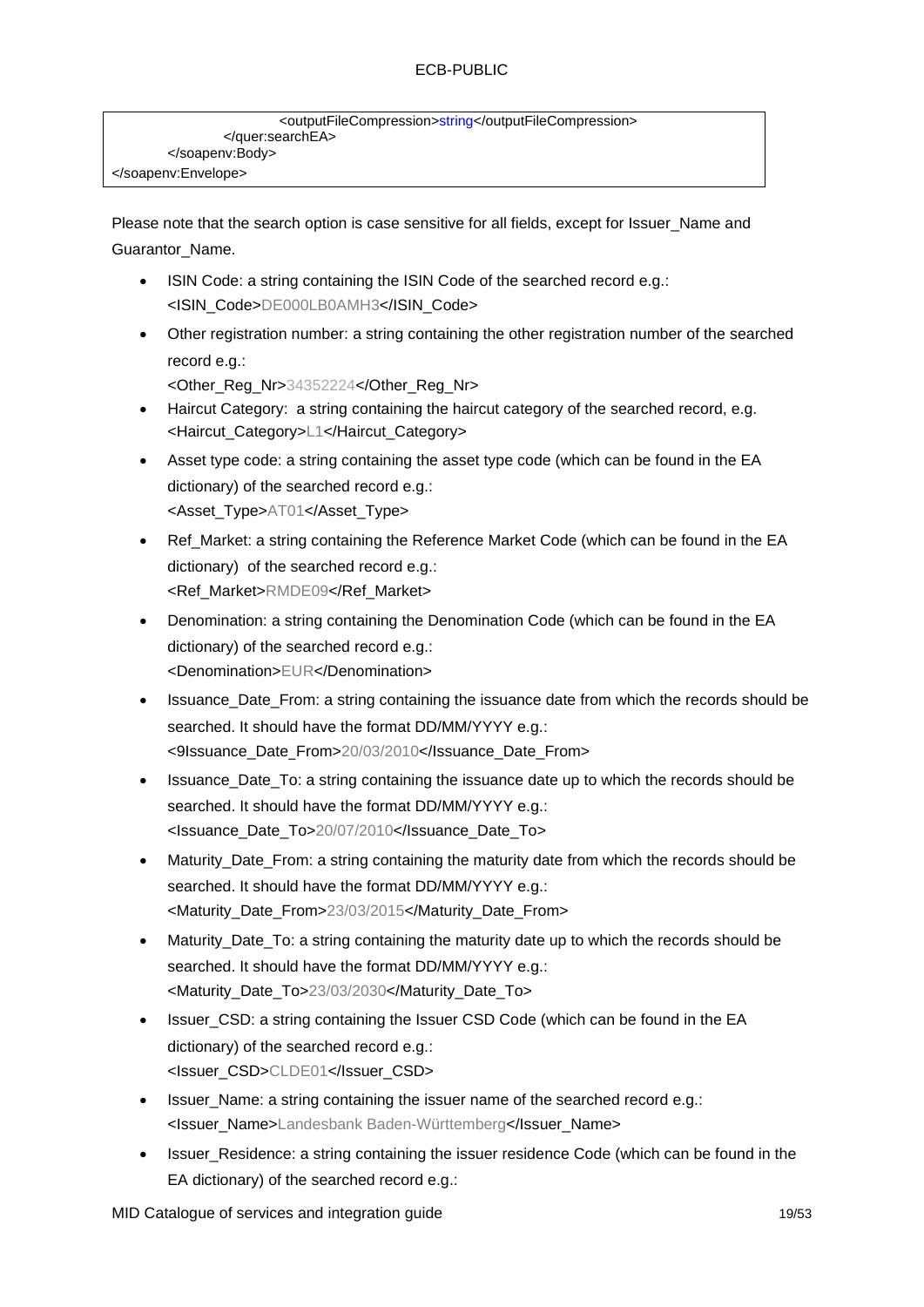<Issuer\_Residence>IRDE</Issuer\_Residence>

- Issuer Group: a string containing the issuer group Code (which can be found in the EA dictionary) of the searched record e.g.: <Issuer\_Group>IG4</Issuer\_Group>
- Guarantor Name: a string containing the guarantor name of the searched record e.g.: <Guarantor\_Name>Baden-Württemberg, Land</Guarantor\_Name>
- Guarantor Residence: a string containing the guarantor residence code (which can be found in the EA dictionary) of the searched record e.g.: <Guarantor\_Residence>GRDE</Guarantor\_Residence>
- Guarantor\_Group: a string containing the guarantor group code (which can be found in the EA dictionary) of the searched record e.g.: <Guarantor\_Group>GG2</Guarantor\_Group>
- Coupon Def: a string containing the coupon definition Code (which can be found in the EA dictionary) of the searched record e.g.: <Coupon\_Def>CD4</Coupon\_Def>
- Non\_Own\_Use\_Haircut: this field shows the haircut value of the asset in case it cannot be own used.

<Non\_Own\_Use\_Haircut>2.5</Non\_Own\_Use\_Haircut>

• Own\_Use\_Haircut: this field shows the haircut value of the asset in case it is potentially own usable.

<Own\_Use\_Haircut>10.5</Own\_Use\_Haircut>

- Sort by first: a string containing the element which is used as first sort criteria, and
- Sort\_by\_second: a string containing the element which is used as second sort criteria. Possible sorting options are:

Asset Type | ISIN\_Code | Other\_Reg\_Nr | Haircut\_Category| Ref\_Market | Denomination | Issuer\_CSD| Issuer\_Name | Guarantor\_Name | Coupon\_Def

- E.g. <Sort\_by\_first>Asset\_Type</Sort\_by\_first> <Sort\_by\_second>ISIN\_Code</Sort\_by\_second>
- outputFileType: a string containing the desired format of the output file (xml or csv). E.g. <outputFileType>xml</outputFileType>

or

- <outputFileType>csv</outputFileType>
- outputFileCompression: a boolean specifying if the result should be returned encoded or uncompressed (true and false, respectively). E.g.: <outputFileCompression>true</outputFileCompression>

or

<outputFileCompression>false</outputFileCompression>

The result of the search is the subset of the EA full dataset corresponding to the search criteria in xml or csv format and base64 encoded. If the file was requested compressed, it will be first compressed using Gzip.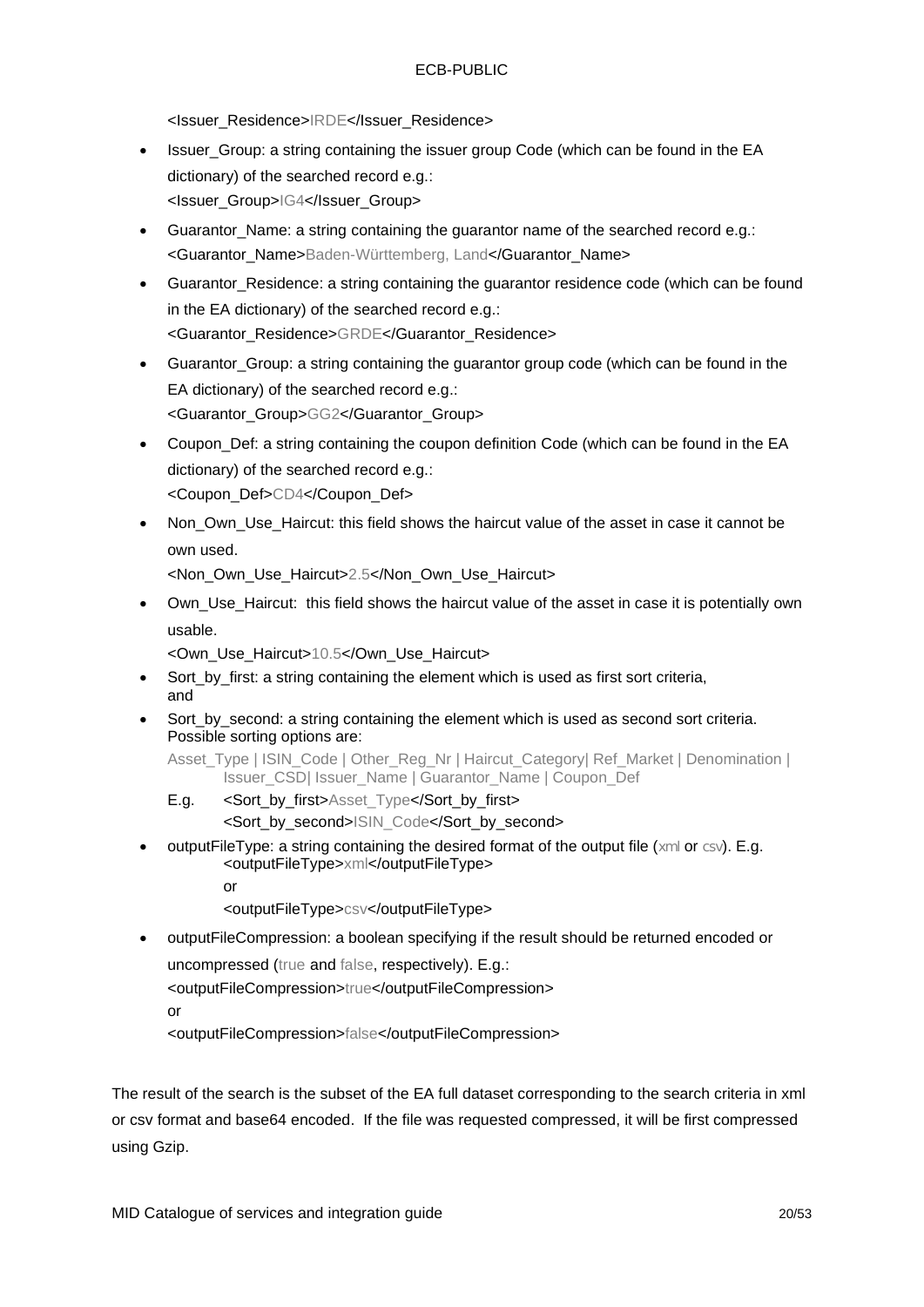The result of the search will be returned in the following format:



The data within *<ea></ea>* shall be handled in the following way:

If the data was requested uncompressed, perform a base64 decoding and save the file to your desired location in .xml or .csv format, depending on the file format specified in the search criteria.

If the data was requested compressed, perform a base64 decoding and then save the file to your desired location in in .xml.gz or .csv.gz format, depending on the file format specified in the search criteria.

# <span id="page-20-0"></span>**5.4.3 Monetary Financial Institutions including Minimum Reserve Requirement features (MFI MRR) full dataset**

A subset of the MFI\_MRR data can be retrieved via the following query:

- queryMfiMrr.wsdl [ref. DOC09 in Annex 4]
- Sample file: mfi\_mrr\_search\_all\_criteria.xml [ref. DOC10 in Annex 4]

MID Catalogue of services and integration guide 21/53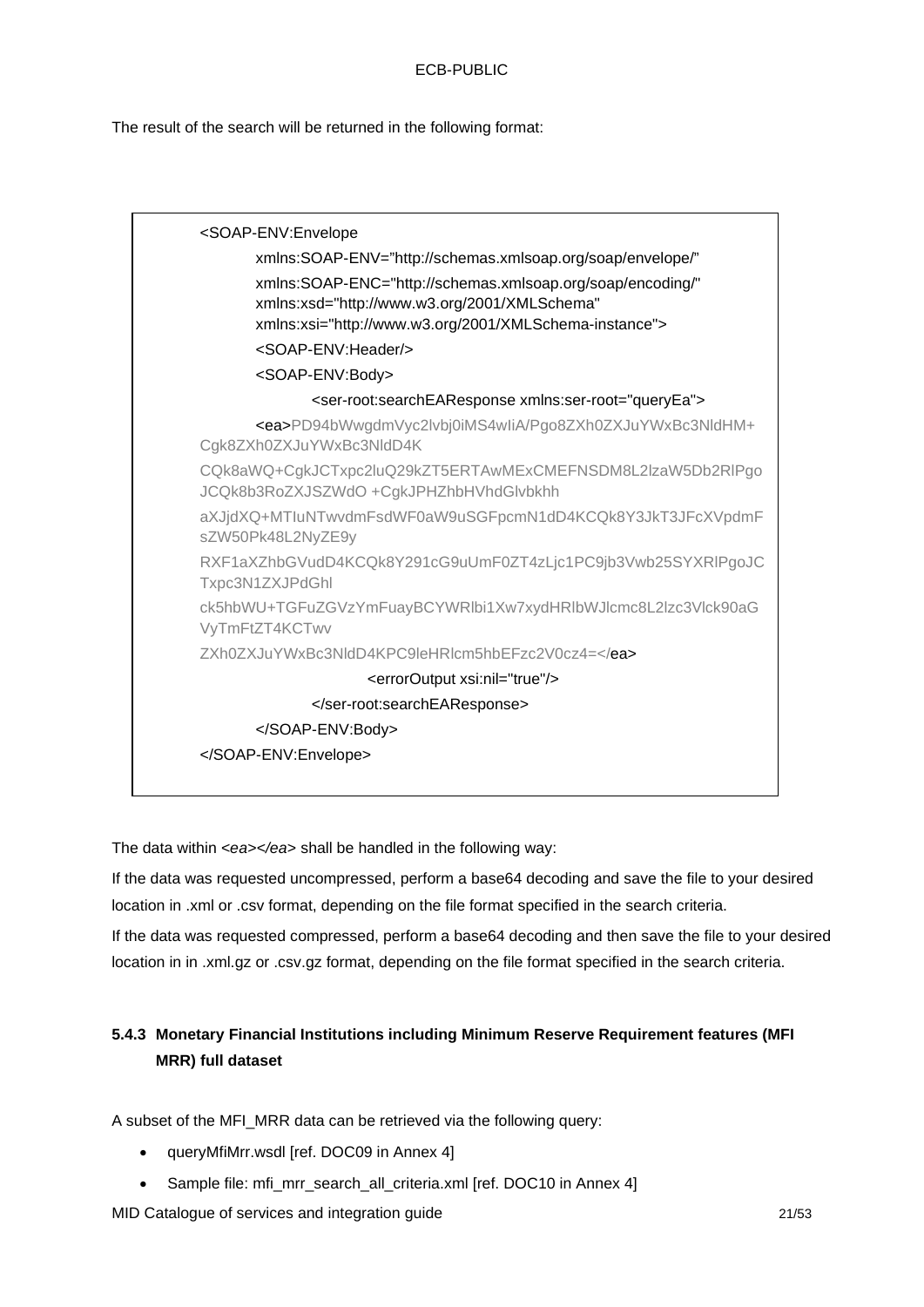The search is based on Soap with the following structure:

| <soapenv:envelope< th=""><th></th></soapenv:envelope<>                   |  |  |  |
|--------------------------------------------------------------------------|--|--|--|
| xmlns:soapenv="http://schemas.xmlsoap.org/soap/envelope/"                |  |  |  |
| xmlns:quer="queryMfiMrr">                                                |  |  |  |
| <soapenv:header></soapenv:header>                                        |  |  |  |
| <soapenv:body></soapenv:body>                                            |  |  |  |
| <quer:searchmfimrr></quer:searchmfimrr>                                  |  |  |  |
| Optional                                                                 |  |  |  |
| <riad_code>string</riad_code>                                            |  |  |  |
| Optional                                                                 |  |  |  |
| <name>string</name>                                                      |  |  |  |
| Zero or more repetitions                                                 |  |  |  |
| <country_of_registration>string</country_of_registration>                |  |  |  |
| Optional                                                                 |  |  |  |
| <bic>string</bic>                                                        |  |  |  |
| Optional                                                                 |  |  |  |
| <postal>string</postal>                                                  |  |  |  |
| Optional                                                                 |  |  |  |
| <city>string</city>                                                      |  |  |  |
| Zero or more repetitions                                                 |  |  |  |
| <category>string</category>                                              |  |  |  |
| Zero or more repetitions                                                 |  |  |  |
| <head_country_of_registration>string</head_country_of_registration>      |  |  |  |
| Optional                                                                 |  |  |  |
| <head_riad_code>string</head_riad_code>                                  |  |  |  |
| Optional                                                                 |  |  |  |
| <reserve>string</reserve>                                                |  |  |  |
| Optional                                                                 |  |  |  |
| <exempt>string</exempt>                                                  |  |  |  |
| Optional                                                                 |  |  |  |
| <sort_by_first>string</sort_by_first>                                    |  |  |  |
| Optional                                                                 |  |  |  |
| <sort_by_second>string</sort_by_second>                                  |  |  |  |
| <outputfiletype>string<outputfiletype></outputfiletype></outputfiletype> |  |  |  |
| <outputfilecompression>string</outputfilecompression>                    |  |  |  |
|                                                                          |  |  |  |
|                                                                          |  |  |  |
|                                                                          |  |  |  |

The search option is case sensitive. Possible fields to search on are listed below:

- RIAD\_Code: a string containing the RIAD Code of the searched record e.g.: <RIAD\_Code>DE05867</RIAD\_Code>
- Name: a string containing the name of the searched record e.g.: <Name>GE</Name>
- Country\_of\_Registration: a string containing the country of registration of the searched record e.g.: <Country\_of\_Registration>DE</Country\_of\_Registration>
- BIC: a string containing the BIC of the searched record e.g.: <BIC>OEKOATWW</BIC>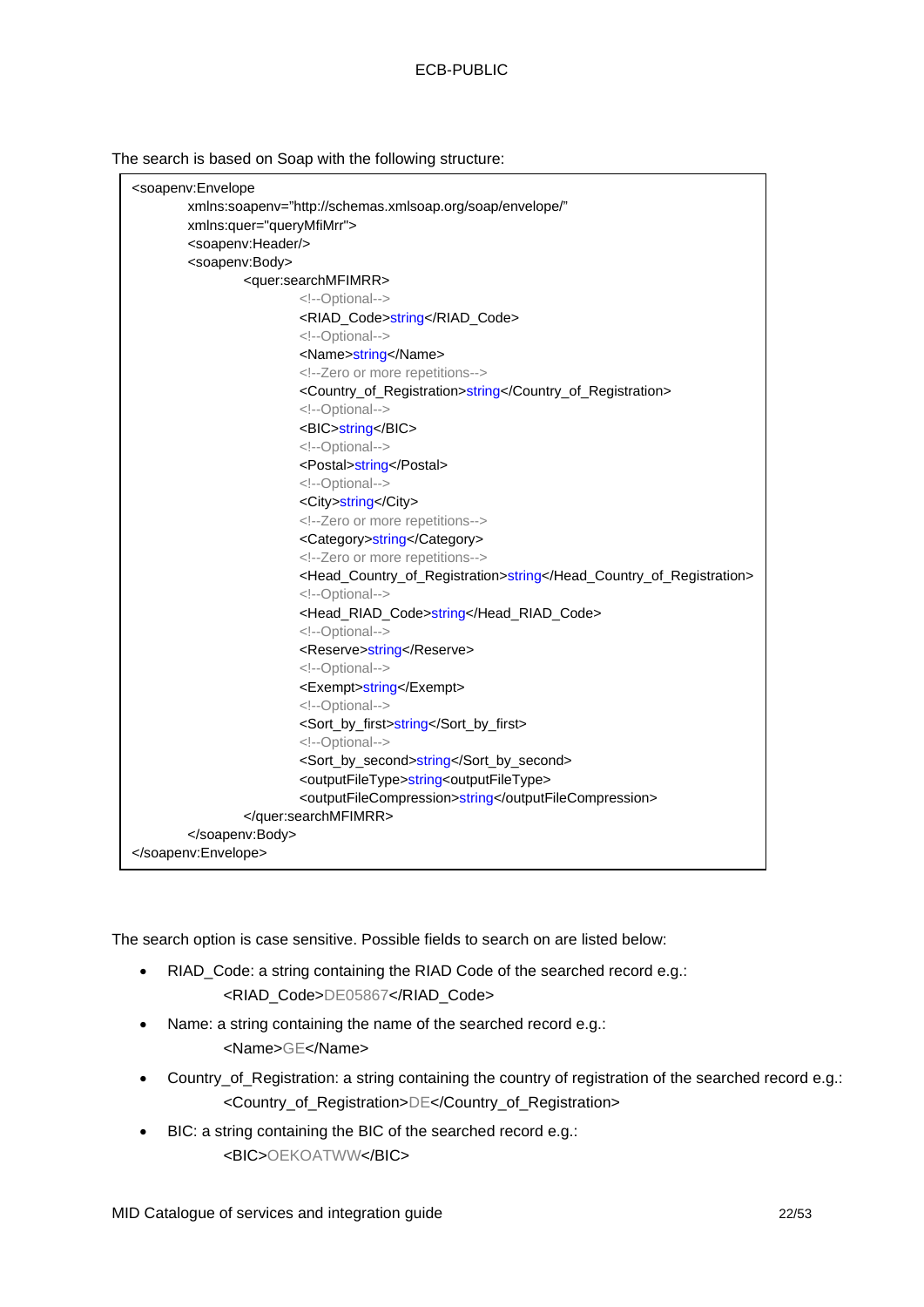- Postal: a string containing the postal code of the searched record e.g.: <Postal>40547</Postal>
- City: a string containing the city of the searched record e.g.: <City>Düsseldorf</City>
- Category: a string containing the category of the searched record e.g.: <Category>Credit Institution</Category>
- Head Country of Registration: a string containing the head country of registration of the searched record e.g.:

<Head\_Country\_of\_Registration>GB</Head\_Country\_of\_Registration>

- Head RIAD Code a string containing the head RIAD code of the searched record e.g.: <Head\_RIAD\_Code>GB1243</Head\_RIAD\_Code>
- Reserve: a string containing the reserve of the searched record e.g.:

<Reserve>Y</Reserve>

- Exempt: a string containing the exempt of the searched record e.g.:
	- <Exempt>N</Exempt>
- Sort by first: a string containing the element which is used as first sort criteria. and
- Sort by second: a string containing the element which is used as second sort criteria. Possible sort options are:

Country\_of\_Registration | RIAD\_Code | Name | Postal | City | Category | Head\_Country\_of\_Registration | Head\_RIAD\_Code | Head\_Name

E.g.: < Sort by first>Country of Registration</Sort by first>

<Sort\_by\_second>RIAD\_Code</Sort\_by\_second>

- outputFileType: a string containing the desired format of the output file (xml or csv). E.g.:
	- <outputFileType>xml</outputFileType>

or

<outputFileType>csv</outputFileType>

• outputFileCompression: a boolean specifying if the result should be returned encoded (true) or uncompressed (false), e.g.:

<outputFileCompression>true</outputFileCompression>

or

<outputFileCompression>false</outputFileCompression>

The result of the query is the subset of the MFI\_MRR full dataset corresponding to the search criteria in xml or csv format and base64 encoded. If the file was requested compressed, it will be first compressed using Gzip.

MID will return the result of the search in the following format: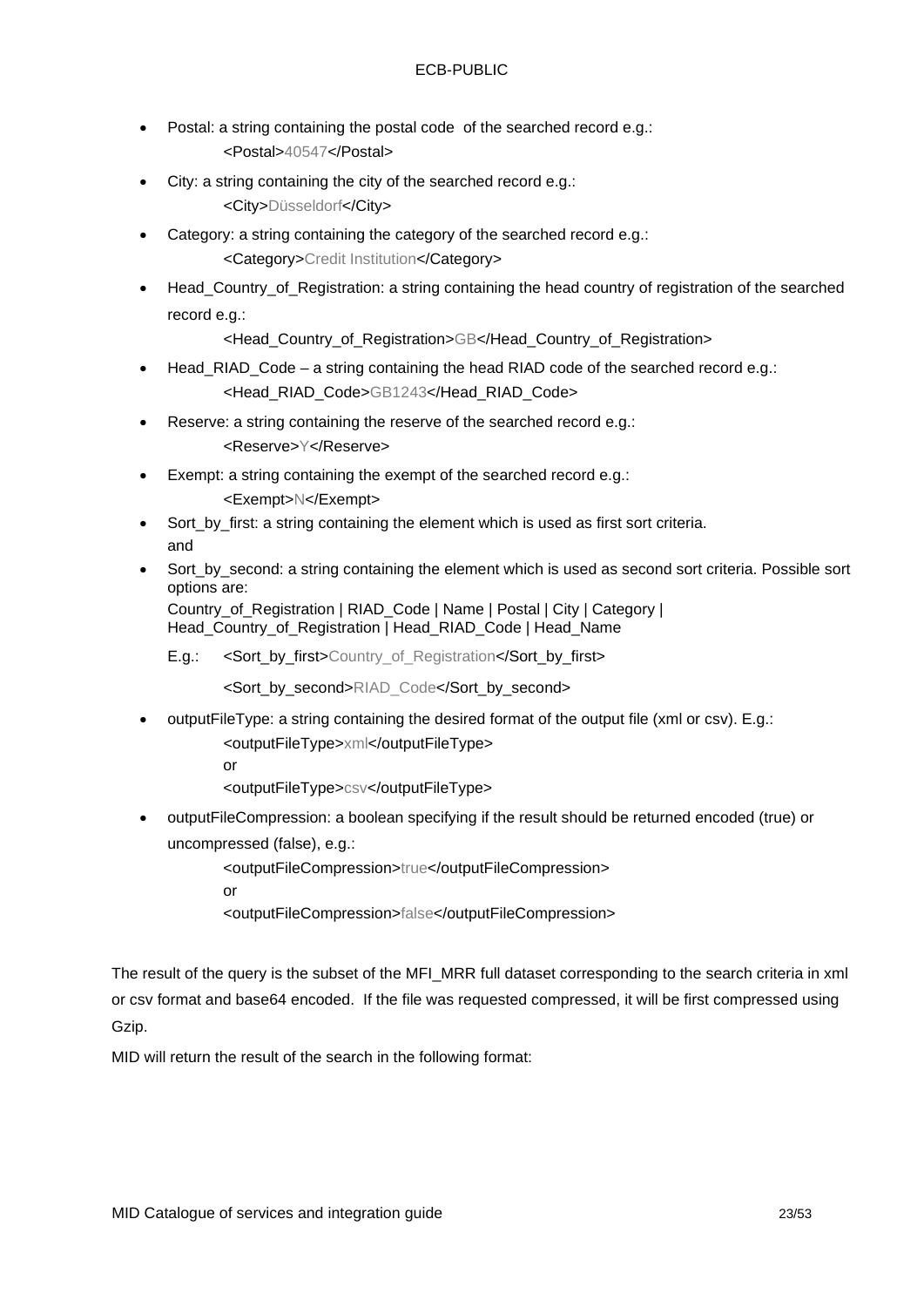| xmlns:xsd="http://www.w3.org/2001/XMLSchema"<br>xmlns:xsi="http://www.w3.org/2001/XMLSchema-instance"><br><soap-env:header></soap-env:header><br><soap-env:body><br/><ser-root:searchmfimrrresponse xmlns:ser-root="queryMfiMrr"><br/><mfi_mrr>UkIBRF9DT0RFCUJJQwIDT1VOVFJZX09GX1JFR0IT<br/>VFJBVEIPTgIOQU1FCUJPWAIBRERSRVNTCVBPU1RBTAIDSVRZCUN<br/>BVEVHT1JZCUhFQURfQ09VTIRSWV9PRI9SRUdJU1RSQVRJT04JSEV<br/>BRF9OQU1FCUhFQURfUkIBRF9DT0RFCVJFU0VSVkUJRVhFTVBUCkF<br/>UMTAwMDAJT0VLT0FUV1cJQVQJT2VzdGVycmVpY2hpc2NoZSBLb250<br/>cm9sbGJhbmsgQUcJNzAJQW0gSG9mIDQJMTAxMAIXaWVuCUNyZWR<br/>pdCBJbnN0aXR1dGlvbgkJCQlZCU4JDQo=</mfi_mrr><br/><erroroutput xsi:nil="true"></erroroutput><br/></ser-root:searchmfimrrresponse><br/></soap-env:body><br> | <soap-env:envelope<br>xmlns:SOAP-ENV="http://schemas.xmlsoap.org/soap/envelope/"<br/>xmlns:SOAP-ENC="http://schemas.xmlsoap.org/soap/encoding/"</soap-env:envelope<br> |  |  |
|--------------------------------------------------------------------------------------------------------------------------------------------------------------------------------------------------------------------------------------------------------------------------------------------------------------------------------------------------------------------------------------------------------------------------------------------------------------------------------------------------------------------------------------------------------------------------------------------------------------------------------------------------------------------------------------------------------------------------------------------------|------------------------------------------------------------------------------------------------------------------------------------------------------------------------|--|--|
|                                                                                                                                                                                                                                                                                                                                                                                                                                                                                                                                                                                                                                                                                                                                                  |                                                                                                                                                                        |  |  |
|                                                                                                                                                                                                                                                                                                                                                                                                                                                                                                                                                                                                                                                                                                                                                  |                                                                                                                                                                        |  |  |
|                                                                                                                                                                                                                                                                                                                                                                                                                                                                                                                                                                                                                                                                                                                                                  |                                                                                                                                                                        |  |  |
|                                                                                                                                                                                                                                                                                                                                                                                                                                                                                                                                                                                                                                                                                                                                                  |                                                                                                                                                                        |  |  |
|                                                                                                                                                                                                                                                                                                                                                                                                                                                                                                                                                                                                                                                                                                                                                  |                                                                                                                                                                        |  |  |
|                                                                                                                                                                                                                                                                                                                                                                                                                                                                                                                                                                                                                                                                                                                                                  |                                                                                                                                                                        |  |  |
|                                                                                                                                                                                                                                                                                                                                                                                                                                                                                                                                                                                                                                                                                                                                                  |                                                                                                                                                                        |  |  |
|                                                                                                                                                                                                                                                                                                                                                                                                                                                                                                                                                                                                                                                                                                                                                  |                                                                                                                                                                        |  |  |
|                                                                                                                                                                                                                                                                                                                                                                                                                                                                                                                                                                                                                                                                                                                                                  |                                                                                                                                                                        |  |  |
|                                                                                                                                                                                                                                                                                                                                                                                                                                                                                                                                                                                                                                                                                                                                                  |                                                                                                                                                                        |  |  |

The data within *<mfi\_mrr></mfi\_mrr>* shall be handled in the following way:

If the data was requested uncompressed, perform a base64 decoding and save the file to your desired location in .xml or .csv format, depending on the file format specified in the search criteria.

If the data was requested compressed, perform a base64 decoding and then save the file to your desired location in in .xml.gz or .csv.gz format, depending on the file format specified in the search criteria.

#### <span id="page-23-0"></span>**5.4.4 Monetary Financial Institutions (MFIs) full dataset**

In order to retrieve a subset of the MFI data through MID, the below procedure applies:

- queryMfi.wsdl [ref. DOC11 in Annex 4]
- Sample file: mfi\_search\_all\_criteria.xml [ref. DOC12 in Annex 4]

The search is based on SOAP with the following structure: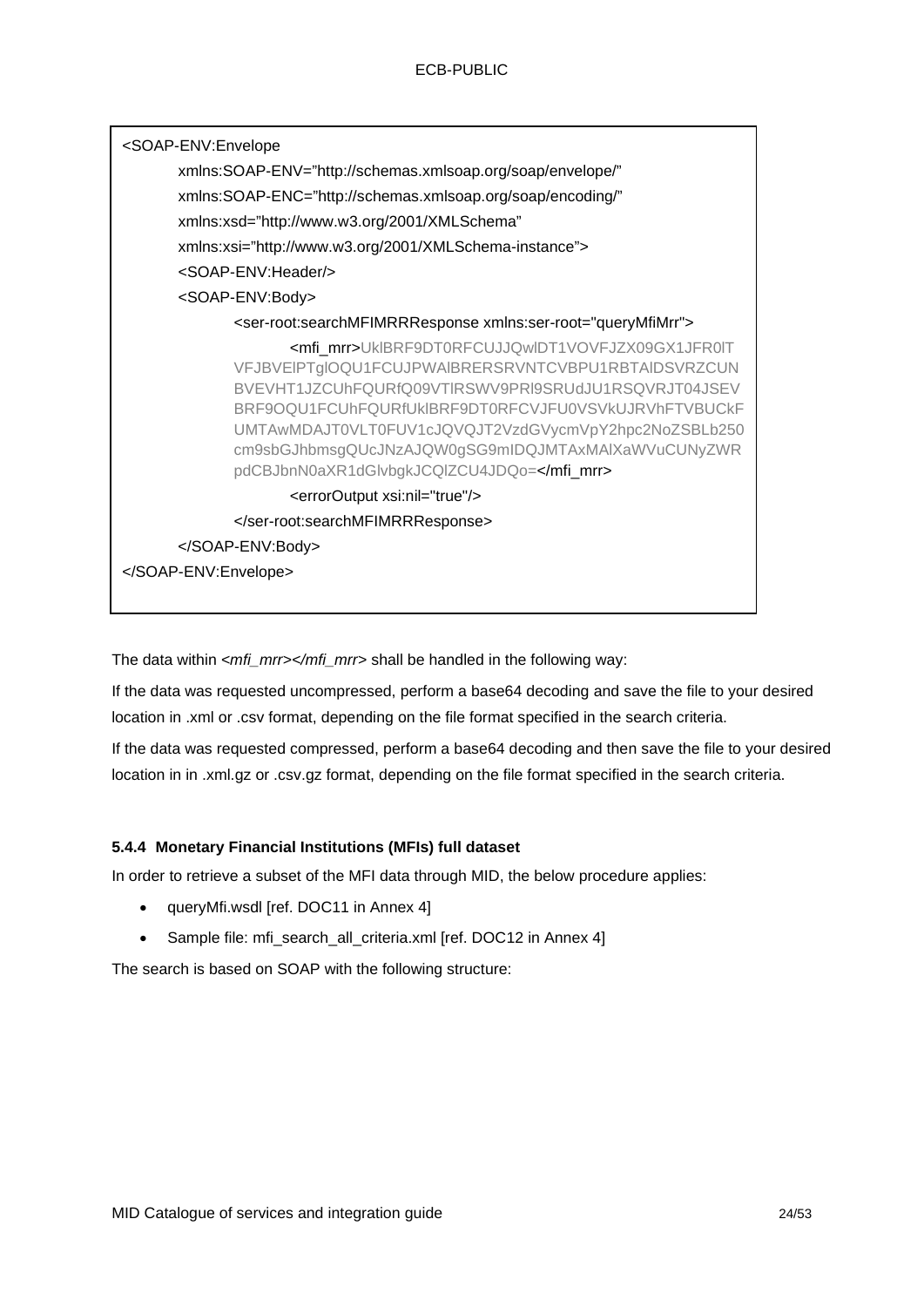| <soapenv:envelope< th=""><th></th></soapenv:envelope<> |                                                                     |
|--------------------------------------------------------|---------------------------------------------------------------------|
|                                                        | xmlns:soapenv="http://schemas.xmlsoap.org/soap/envelope/"           |
| xmlns:quer="queryMfiD">                                |                                                                     |
| <soapenv:header></soapenv:header>                      |                                                                     |
| <soapenv:body></soapenv:body>                          |                                                                     |
|                                                        | <quer:searchmfid></quer:searchmfid>                                 |
|                                                        | Optional                                                            |
|                                                        | <riad_code>string</riad_code>                                       |
|                                                        | Optional                                                            |
|                                                        | <lei>string</lei>                                                   |
|                                                        | Optional                                                            |
|                                                        | <name>string</name>                                                 |
|                                                        | Zero or more repetitions                                            |
|                                                        | <country_of_registration>string</country_of_registration>           |
|                                                        | Optional                                                            |
|                                                        | <postal>string</postal>                                             |
|                                                        | Optional                                                            |
|                                                        | <city>string</city>                                                 |
|                                                        | Zero or more repetitions                                            |
|                                                        | <category>string</category>                                         |
|                                                        | Zero or more repetitions                                            |
|                                                        | <head_country_of_registration>string</head_country_of_registration> |
|                                                        | Optional                                                            |
|                                                        | <head_name>string</head_name>                                       |
|                                                        | Optional                                                            |
|                                                        | <head_riad_code>string</head_riad_code>                             |
|                                                        | Optional                                                            |
|                                                        | <head_lei>string</head_lei>                                         |
|                                                        | Optional                                                            |
|                                                        | <sort_by_first>string</sort_by_first>                               |
|                                                        | Optional                                                            |
|                                                        | <sort_by_second>string</sort_by_second>                             |
|                                                        | <outputfiletype>string</outputfiletype>                             |
|                                                        | <outputfilecompression>string</outputfilecompression>               |
|                                                        |                                                                     |
|                                                        |                                                                     |
|                                                        |                                                                     |
|                                                        |                                                                     |

The search option is case sensitive for all fields. Possible fields to search on are listed below:

- RIAD Code: a string containing the RIAD Code of the searched record e.g.: <RIAD\_Code>DE03402</RIAD\_Code>
- LEI: a string containing the LEI of the searched records e.g:" <LEI>529900GJD3OQLRZCKW37</LEI>
- Name: a string containing the name of the searched record e.g.: <Name>GE</Name>
- Country\_of\_Registration: a string containing the country of registration of the searched record e.g.: <Country\_of\_Registration>DE</Country\_of\_Registration>
- Postal a string containing the postal code of the searched record e.g.:

MID Catalogue of services and integration guide 25/53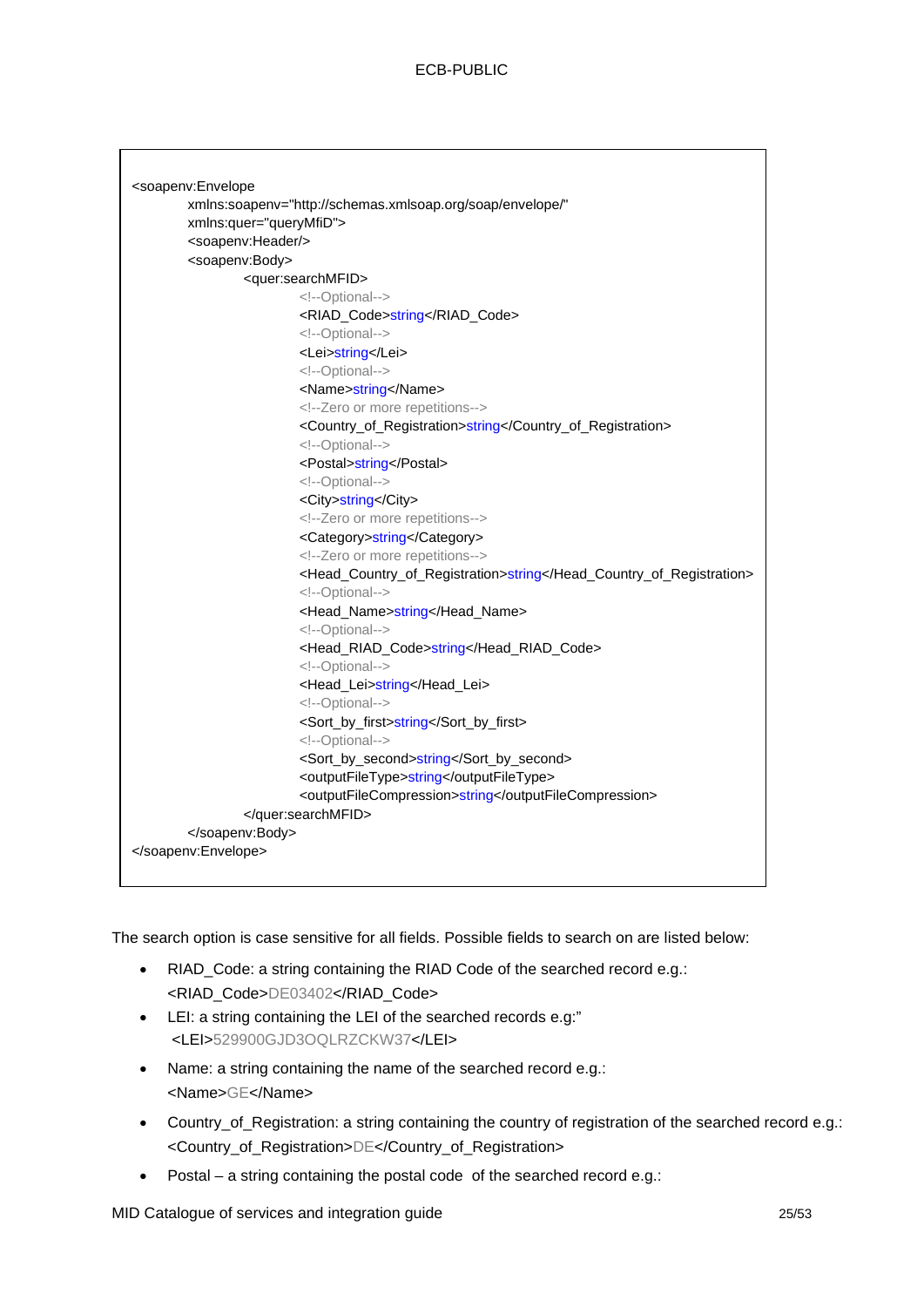<Postal>38112</Postal>

- City a string containing the city of the searched record e.g.: <City>Braunschweig</City>
- Category: a string containing the category of the searched record e.g.: <Category>Credit Institution</Category>
- Head\_Country\_of\_Registration: a string containing the head country of registration of the searched record e.g.:

<Head\_Country\_of\_Registration>DE</Head\_Country\_of\_Registration>

- Head\_Name: a string containing the full registered name of the head office for searched record e.g.: <Head\_Name>ING-DiBa AG</Head\_Name>
- Head RIAD Code: a string containing the head RIAD code of the searched record e.g.: <Head\_RIAD\_Code>DE1243</Head\_RIAD\_Code>
- Head\_LEI: a string containing the head RIAD code of the searched record e.g.: <Head\_LEI>529900GJD3OQLRZCKW37</Head\_LEI>
- Sort by first: a string containing the element which is used as first sort criteria; and
- Sort by second: a string containing the element which is used as second sort criteria. Possible sorting options are:

Country\_of\_Registration | RIAD\_Code | Name | Postal | City | Category | Head\_Country\_of\_Registration | Head\_RIAD\_Code | Head\_Name

- E.g.: < Sort by first>Country of Registration</Sort by first> <Sort\_by\_second>RIAD\_Code</Sort\_by\_second>
- outputFileType: a string containing the desired format of the output file (xml or csv). Possible options are:

<outputFileType>xml</outputFileType> or <outputFileType>csv</outputFileType>

• outputFileCompression: a boolean specifying if the result should be returned encoded (true) or uncompressed (false), e.g.:

<outputFileCompression>true</outputFileCompression>

or

<outputFileCompression>false</outputFileCompression>

The result of the search is the subset of the MFI full dataset corresponding to the search criteria in xml or csv format and base64 encoded. If the file was requested compressed, it will be first compressed using Gzip.

The result of the search will be returned in the following format: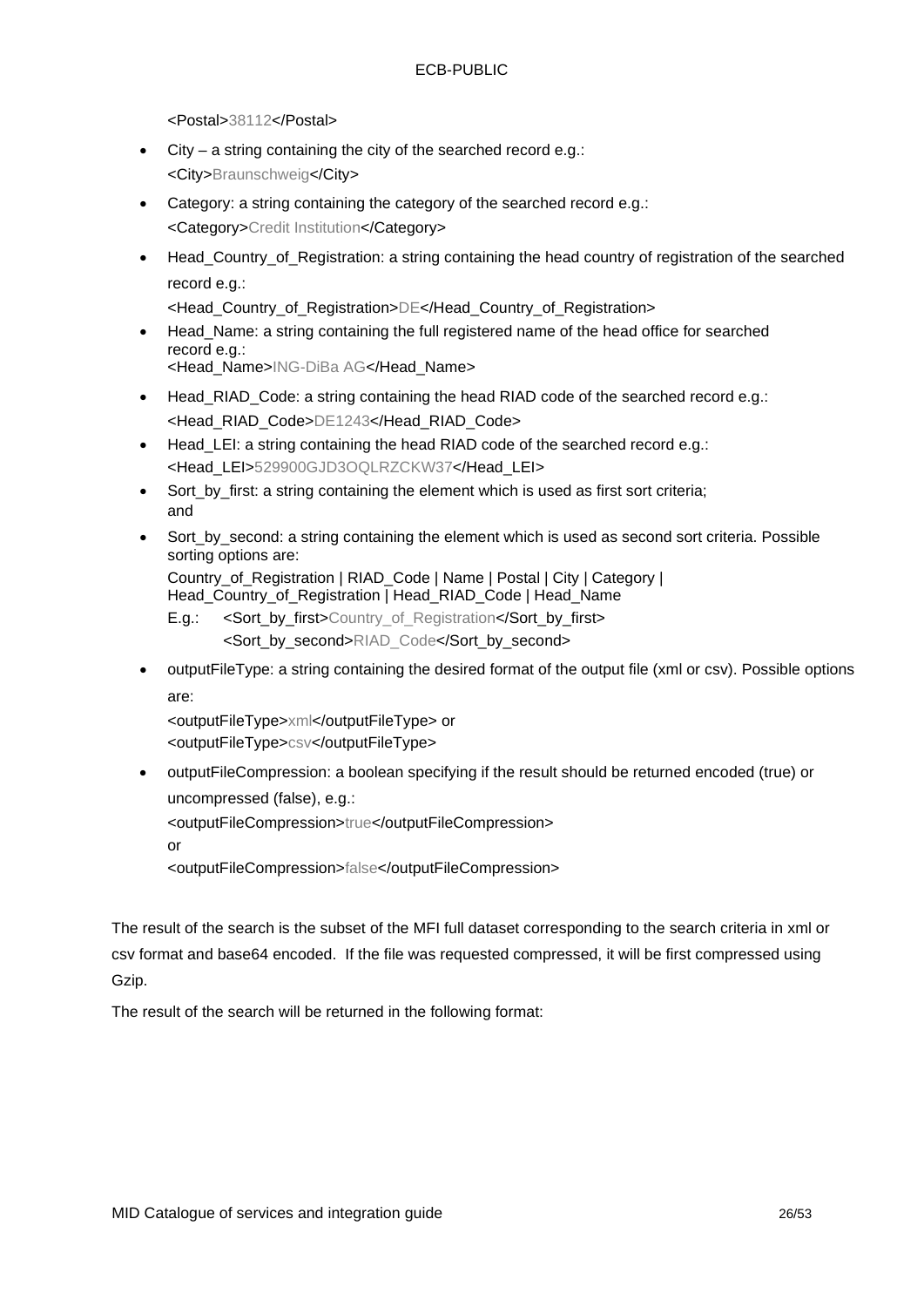| <soap-env:envelope< th=""></soap-env:envelope<>                                                                                                                                                                                                                                                                                                                                                                                                                                                                                                                                                                                                                                                                                                                                                                                                                                                                                                                                                  |
|--------------------------------------------------------------------------------------------------------------------------------------------------------------------------------------------------------------------------------------------------------------------------------------------------------------------------------------------------------------------------------------------------------------------------------------------------------------------------------------------------------------------------------------------------------------------------------------------------------------------------------------------------------------------------------------------------------------------------------------------------------------------------------------------------------------------------------------------------------------------------------------------------------------------------------------------------------------------------------------------------|
| xmlns:SOAP-ENV="http://schemas.xmlsoap.org/soap/envelope/"                                                                                                                                                                                                                                                                                                                                                                                                                                                                                                                                                                                                                                                                                                                                                                                                                                                                                                                                       |
| xmlns:SOAP-ENC="http://schemas.xmlsoap.org/soap/encoding/"<br>xmlns:xsd="http://www.w3.org/2001/XMLSchema"<br>xmlns:xsi="http://www.w3.org/2001/XMLSchema-instance">                                                                                                                                                                                                                                                                                                                                                                                                                                                                                                                                                                                                                                                                                                                                                                                                                             |
| <soap-fnv:header></soap-fnv:header>                                                                                                                                                                                                                                                                                                                                                                                                                                                                                                                                                                                                                                                                                                                                                                                                                                                                                                                                                              |
| <soap-env:body></soap-env:body>                                                                                                                                                                                                                                                                                                                                                                                                                                                                                                                                                                                                                                                                                                                                                                                                                                                                                                                                                                  |
| <ser-root:searchmfidresponse xmlns:ser-root="queryMfiD"><br/><mfi>//5SAEkAQQBEAF8AQwBPAEQARQAJAEwARQBJAAkAQwBPAFUATgBUAFIAWQBfAE8ARgBfAFIARQBH<br/>AEkAUwBUAFIAQQBUAEkATwBOAAkATgBBAE0ARQAJAEIATwBYAAkAQQBEAEQAUgBFAFMAUwAJAFAATwB<br/>TAFQAQQBMAAkAQwBJAFQAWQAJAEMAQQBUAEUARwBPAFIAWQAJAEgARQBBAEQAXwBDAE8AVQBOAFQ<br/>AUgBZAF8ATwBGAF8AUgBFAEcASQBTAFQAUgBBAFQASQBPAE4ACQBIAEUAQQBEAF8ATgBBAE0ARQAJAEgA<br/>RQBBAEQAXwBSAEkAQQBEAF8AQwBPAEQARQAJAEgARQBBAEQAXwBMAEUASQAJAFIARQBQAE8AUgBUAA<br/>OACgBEAEUAMAAzADQAMAAyAAkANQAyADkAOQAwADAARwBKAEQAMwBPAFEATABSAFoAQwBLAFcAMw<br/>A3AAkARABFAAkAVgBvAGwAawBzAHcAYQBnAGUAbgAgAEIAYQBuAGsAIABHAGUAcwBlAGwAbABzAGMAaA<br/>BhAGYAdAAgAG0AaQB0ACAAYgBlAHMAYwBoAHIA5ABuAGsAdABlAHIAIABIAGEAZgB0AHUAbgBnAAkACQBH<br/>AGkAZgBoAG8AcgBuAGUAcgAgAFMAdAByAGEA3wBlACAANQA3AAkAMwA4ADEAMQAyAAkAQgByAGEAdQ<br/>BuAHMAYwBoAHcAZQBpAGcACQBDAHIAZQBkAGkAdAAgAEkAbgBzAHQAaQB0AHUAdABpAG8AbgAJAAkAC<br/>QAJAAkAWQBIAHMACQANAAoA</mfi></ser-root:searchmfidresponse> |
| <erroroutput xsi:nil="true"></erroroutput>                                                                                                                                                                                                                                                                                                                                                                                                                                                                                                                                                                                                                                                                                                                                                                                                                                                                                                                                                       |
|                                                                                                                                                                                                                                                                                                                                                                                                                                                                                                                                                                                                                                                                                                                                                                                                                                                                                                                                                                                                  |
|                                                                                                                                                                                                                                                                                                                                                                                                                                                                                                                                                                                                                                                                                                                                                                                                                                                                                                                                                                                                  |
|                                                                                                                                                                                                                                                                                                                                                                                                                                                                                                                                                                                                                                                                                                                                                                                                                                                                                                                                                                                                  |

The data within <*mfi></mfi>* shall be handled in the following way:

If the data was requested uncompressed, perform a base64 decoding and save the file to your desired location in .xml or .csv format, depending on the file format specified in the search criteria.

If the data was requested compressed, perform a base64 decoding and then save the file to your desired location in in .xml.gz or .csv.gz format, depending on the file format specified in the search criteria.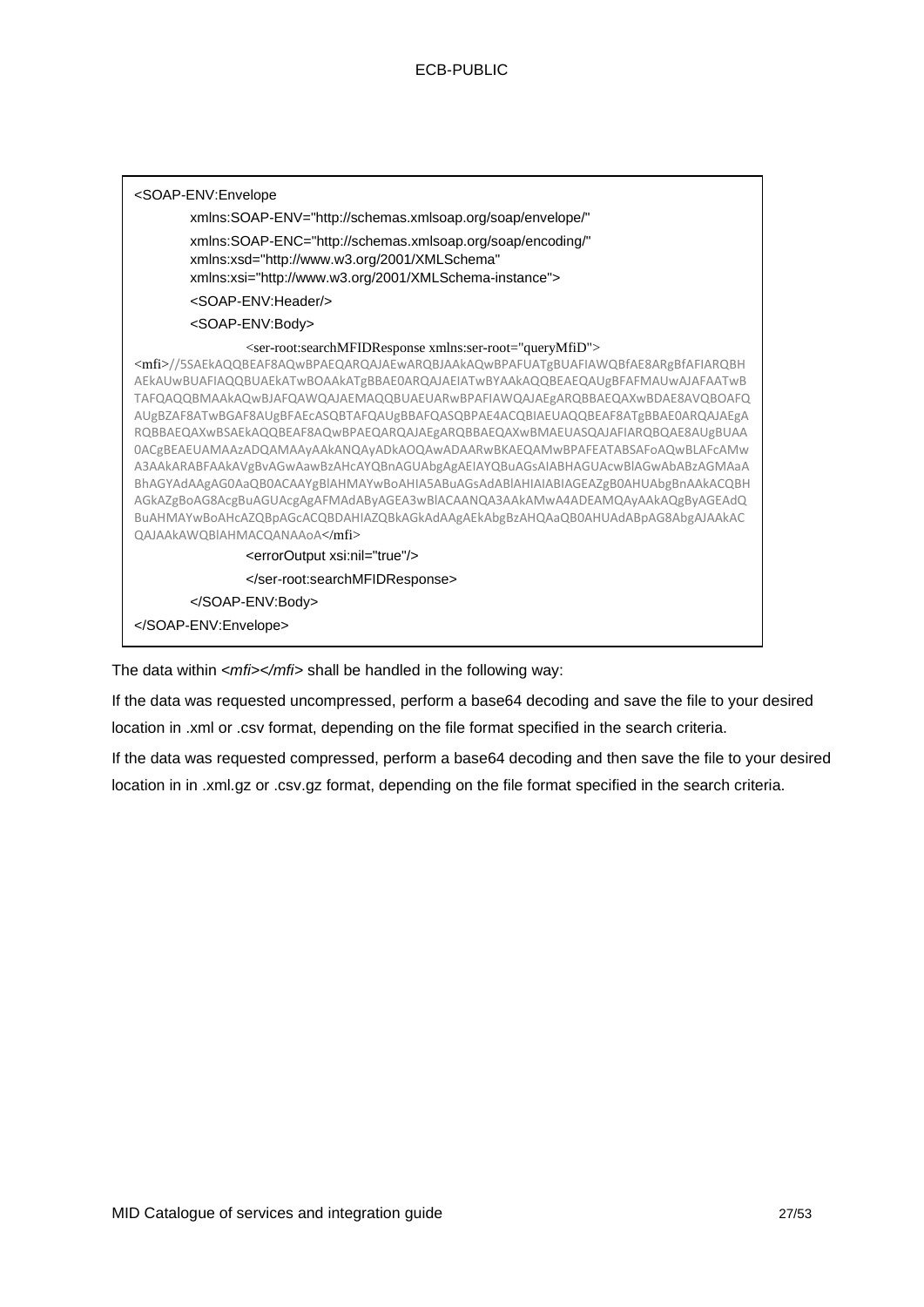# <span id="page-27-0"></span>**6. MID maintenance publication**

The MID Maintenance publication will be used to announce the maintenance activities around the MID release types mentioned in chapter [3.1,](#page-4-1) to those users/applications who are consuming data via ECB MID channel.

As mentioned in chapter 5, MID provides the possibility of retrieving the maintenance publication using both RSS and Web Query (SOAP) and the detailed way of accessing the maintenance release publications are provided below in chapters 6.1 and 6.2

### <span id="page-27-1"></span>**6.1 Retrieving maintenance publication via RSS**

RSS is the recommended channel for polling for new maintenance release publications and retrieval of new maintenance release publications published by the ECB. RSS services allow retrieval of the releases in two steps:

1. Subscription to RSS services.

All maintenance release publications published on MID is collected in one maintenance feed, accessible via the following URL: [http://mid.ecb.europa.eu/rss/mid\\_maintenance.xml.](http://mid.ecb.europa.eu/rss/mid_maintenance.xml)

2. Query of list of available maintenance releases.

The result is a list of releases, with release title and a link to the release.

| Internet Explorer sample: sample-rss-ie-mid_maintenance.xml [ref. DOC42 in Annex 4] |
|-------------------------------------------------------------------------------------|
| Generic output format.                                                              |
| xml version="1.0" encoding="utf-8"?                                                 |
| <rss version="2.0"> <channel></channel></rss>                                       |
| <title>ECB - European Central Bank</title>                                          |
| <link/> http://www.ecb.europa.eu                                                    |
| <description>text</description>                                                     |
| <language>ISO-2 language code as in Annex 1 Table 2</language>                      |
| <copyright>Copyright 2013, European Central Bank</copyright>                        |
| <webmaster></webmaster>                                                             |
| <lastbuilddate></lastbuilddate>                                                     |
| <pubdate>YYYY/MM/DD hh:mm:ss</pubdate>                                              |
| <category domain="">Publications</category>                                         |
| <generator>Automatic</generator>                                                    |
| <docs>http://blogs.law.harvard.edu/tech/rss/</docs>                                 |
| <item></item>                                                                       |
| <title>MID Maintenance Release</title>                                              |
| <link/> release link in MID                                                         |
| <pubdate>publication date EEE, dd MMM yyyy HH:mm:ss zzz</pubdate>                   |
|                                                                                     |
| $<$ /channel>                                                                       |
|                                                                                     |
|                                                                                     |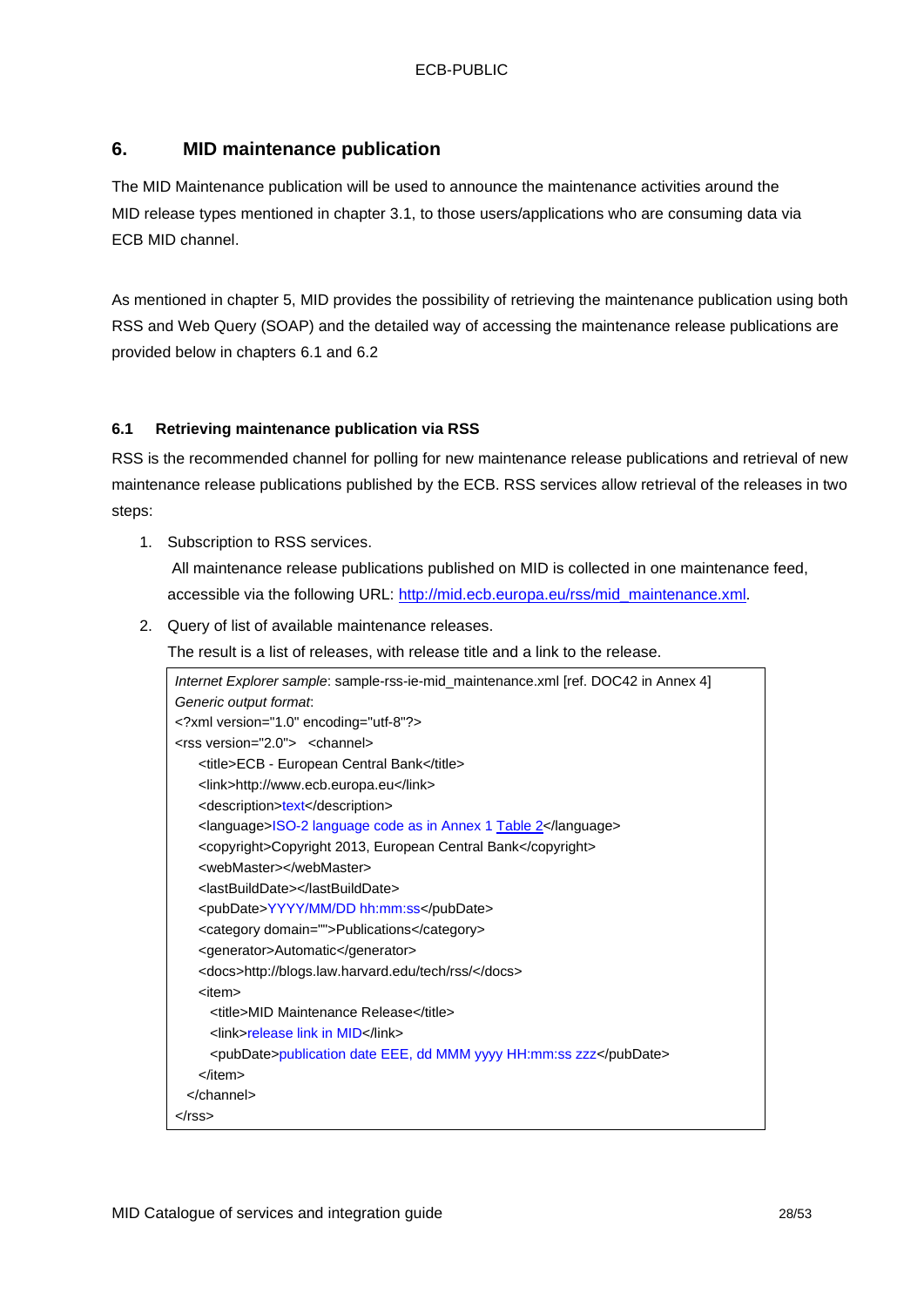Each list is limited to the most recent twenty entries<sup>[5](#page-28-1)</sup>.

For the subsequent retrieval of a single release, follow the corresponding link in the feed.

#### <span id="page-28-0"></span>**6.2 Retrieving maintenance publication via Web Query (SOAP)**

It is possible to query MID for a list of maintenance releases by filtering on the metadata, in order to obtain a list of matching releases. The list can be retrieved using the following file:

• searchReleases.wsdl [ref. DOC02 in Annex 4]

The search is based on Soap with the following structure:

| <soapenv:envelope <br="" xmlns:soapenv="http://schemas.xmlsoap.org/soap/envelope/">xmlns:sear="searchReleases"&gt;</soapenv:envelope> |
|---------------------------------------------------------------------------------------------------------------------------------------|
| <soapenv:header></soapenv:header>                                                                                                     |
| <soapenv:body></soapenv:body>                                                                                                         |
| <sear:searchreleases></sear:searchreleases>                                                                                           |
| Mandatory field                                                                                                                       |
| <releasetype>MaintenanceRelease</releasetype>                                                                                         |
| Optional                                                                                                                              |
| <releasetitle>MID maintenance title as mentioned in chapter 6.3</releasetitle>                                                        |
| Optional                                                                                                                              |
| <startreleasedate>DD/MM/YYYY</startreleasedate>                                                                                       |
| Optional                                                                                                                              |
| <endreleasedate>DD/MM/YYYY</endreleasedate>                                                                                           |
| Optional                                                                                                                              |
| <startpublicationdate>DD/MM/YYYY</startpublicationdate>                                                                               |
| Optional                                                                                                                              |
| <endpublicationdate>DD/MM/YYYY</endpublicationdate>                                                                                   |
| Optional                                                                                                                              |
| <language>ISO-2 language code as in Annex 1, Table 2</language>                                                                       |
| Optional: zero or more repetitions:                                                                                                   |
| <tags>Thematic tag code as in Annex 1, Table 3</tags>                                                                                 |
| Optional: zero, one or two repetitions                                                                                                |
| <sortby>[releaseType   releaseTitle   releaseDate   publicationDate   language]</sortby>                                              |
| Optional                                                                                                                              |
| <sortflag>[ASC   DESC]</sortflag>                                                                                                     |
|                                                                                                                                       |
|                                                                                                                                       |
|                                                                                                                                       |
|                                                                                                                                       |
| Sample file: search_all_criteria_request.xml [ref. DOC03 in Annex 4]                                                                  |

The search parameters are defined in [12.](#page-11-0) The result of the search is a list of matching releases, in XML format, and is not complemented by a digital signature.

Each release in the list is described by a link to the release and its metadata.

<span id="page-28-1"></span><sup>&</sup>lt;sup>5</sup> The RSS file always contains ten entries. If more results are observed it is owed to the web browser caching results.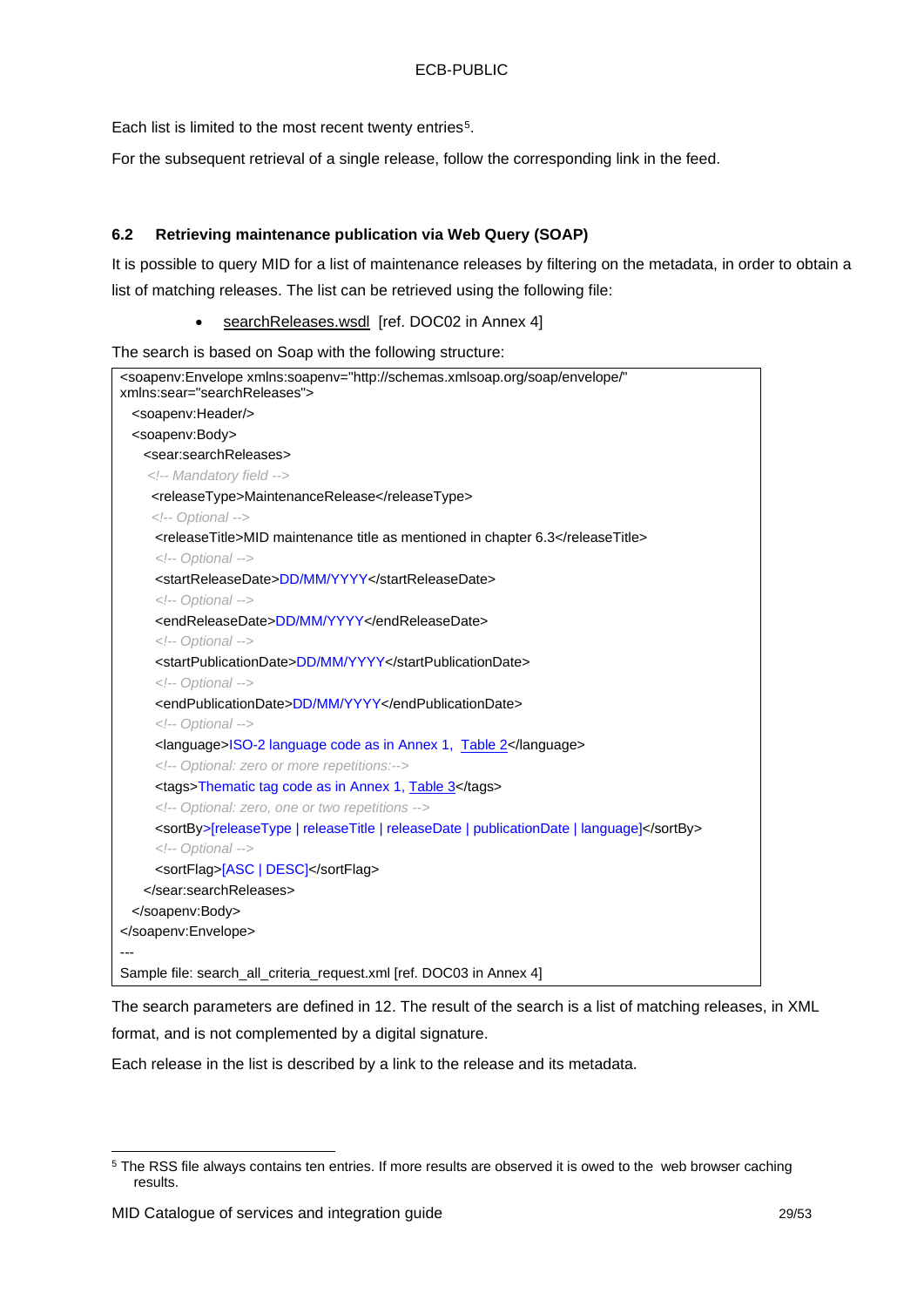In case the syntax described above is not correct, if e.g.*releaseDate* is not provided in the correct format,

MID will return the below error message.

| <soap-env:envelope< th=""></soap-env:envelope<>                                                                                                               |
|---------------------------------------------------------------------------------------------------------------------------------------------------------------|
| xmlns:SOAP-ENV="http://schemas.xmlsoap.org/soap/envelope/"                                                                                                    |
| xmlns:SOAP-ENC="http://schemas.xmlsoap.org/soap/encoding/"<br>xmlns:xsd="http://www.w3.org/2001/XMLSchema" xmlns:xsi="http://www.w3.org/2001/XMLSchema-instar |
| <soap-env:header></soap-env:header>                                                                                                                           |
| <soap-env:body></soap-env:body>                                                                                                                               |
| <ser-root:searchreleasesresponse xmlns:ser-root="searchReleases"></ser-root:searchreleasesresponse>                                                           |
| <results xsi:nil="true"></results>                                                                                                                            |
| <resultscount xsi:nil="true"></resultscount>                                                                                                                  |
| <erroroutput>Syntax not allowed!</erroroutput>                                                                                                                |
|                                                                                                                                                               |
|                                                                                                                                                               |
|                                                                                                                                                               |

#### <span id="page-29-0"></span>**6.3 Retrieving specific maintenance publications**

As mentioned in chapters 6.1 and 6.2, the maintenance publication can be accessed via RSS feed and web query. However, if someone is interested in subscribing and retrieval of specific maintenance updates which belong to specific MID data sets, please refer to below table.

MID Catalogue of services and integration guide 30/53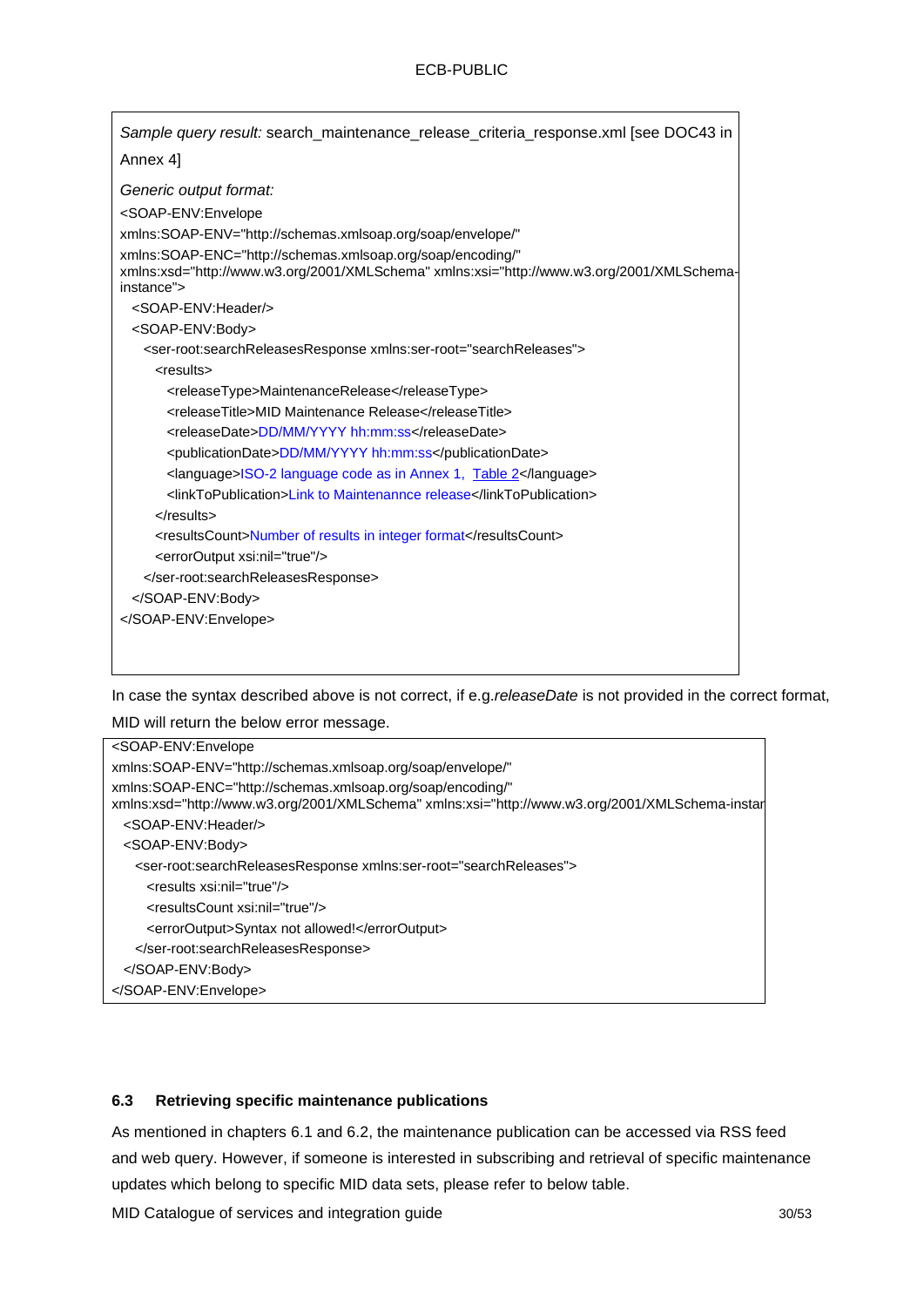### ECB-PUBLIC

Below table provides you an overview of MID data sets and their associated maintenance announcement titles for the existing MID data sets. In case of update to the existing MID data set it will be published with title "**[Update][releaseType]**", and if we are introducing a new mid data set it will be published with title "**[New][releaseType]**".

| <b>MID data set</b>                                                                                | <b>MID maintenance announcement title</b>                |
|----------------------------------------------------------------------------------------------------|----------------------------------------------------------|
| <b>Liquidity Data</b>                                                                              | [Update][LiquidityManagementData]                        |
| TARGET2 operational status messages                                                                | [Update][TARGET2OperationalStatusMessage]                |
| <b>TARGET2-Securities operational status</b><br>messages                                           | [Update][T2SOperationalStatusMessage]                    |
| TIPS operational status messages                                                                   | [Update][TIPSOperationalStatusMessage]                   |
| List of eligible assets                                                                            | [Update][EligibleAssetsList]                             |
| List of monetary financial institutions (MFIs)                                                     | [Update][MonetaryFinancialInstitutionsList]              |
| Monetary policy decisions                                                                          | [Update][PressReleaseMonPolDecision]                     |
| Monetary developments in the euro area                                                             | [Update][PressReleaseM3]                                 |
| Tender operation announcements                                                                     | [Update][TenderOperationAnnouncement]                    |
| Tender operation allotments                                                                        | [Update][TenderOperationAllotment]                       |
| Euro foreign exchange reference rates                                                              | [Update][EuroForeignExchangeReferenceRates]              |
| List of monetary financial institutions including<br>Minimum Reserve (MRR) Requirement<br>features | [Update][MonetaryFinancialInstitutionsIncludingMRR]      |
| EURO-SHORT-TERM-RATE (€STR)                                                                        | [Update][EURO-SHORT-TERM-<br>RATEDailyPublication]       |
| Compounded_EURO-SHORT-TERM-<br>RATE_Indicators                                                     | [Update][Compounded_EURO-SHORT-TERM-<br>RATE_Indicators] |

# <span id="page-30-0"></span>**7. Repository**

MID makes all releases available in a temporary area accessible to the public. All information available in this area is considered of public domain, i.e. not restricted, not confidential.

This repository is meant to be a temporary area to allow automatic consumption from computer applications and releases are available for a period of about 30 days.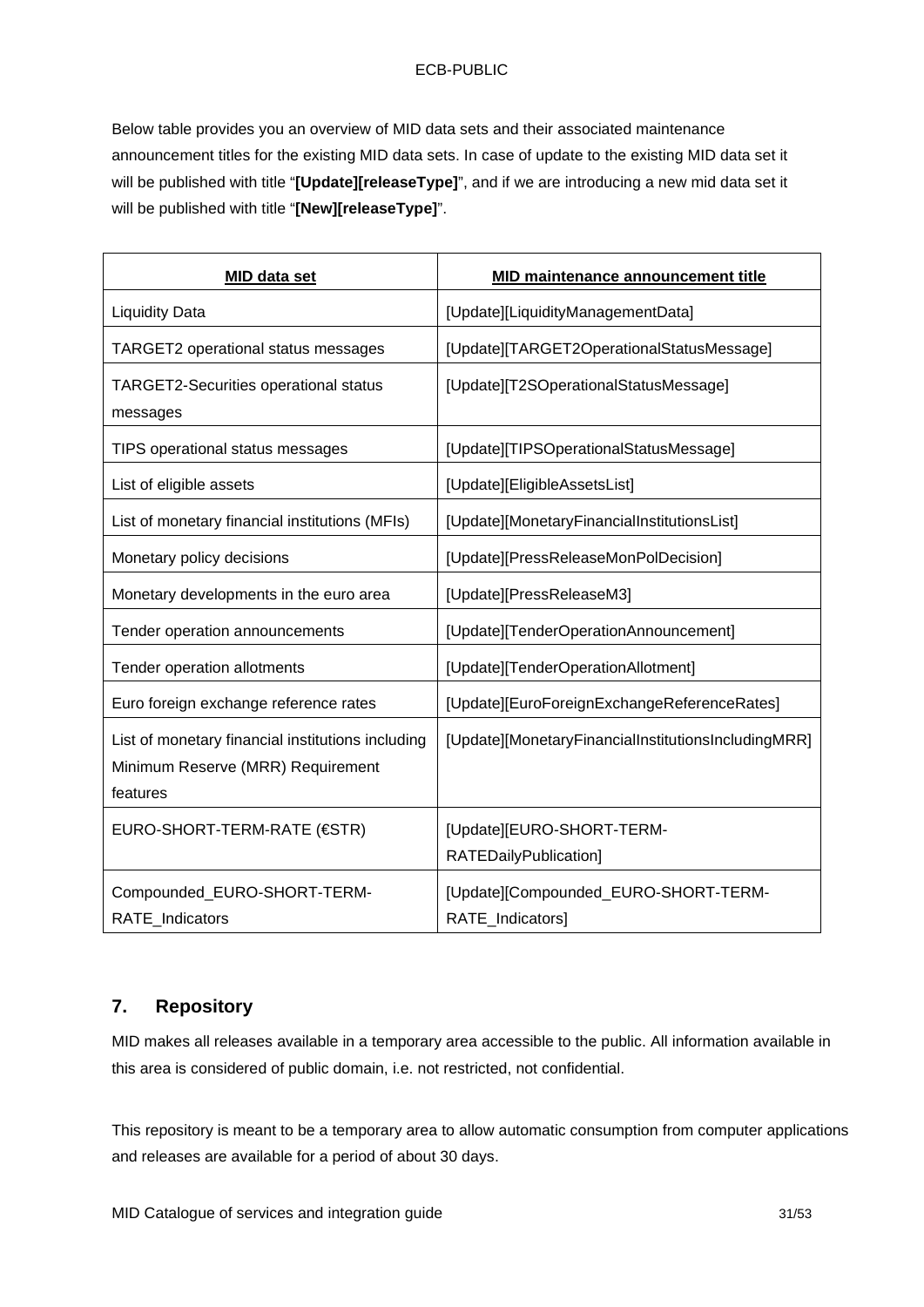By addressing a limited time period, the repository is not meant to be:

- an archive of ECB information. All past releases, for most release types, are available on the ECB website although they may be in a different format.
- a data mining tool. Only a limited set of search functions and on a limited period of releases is possible via MID services.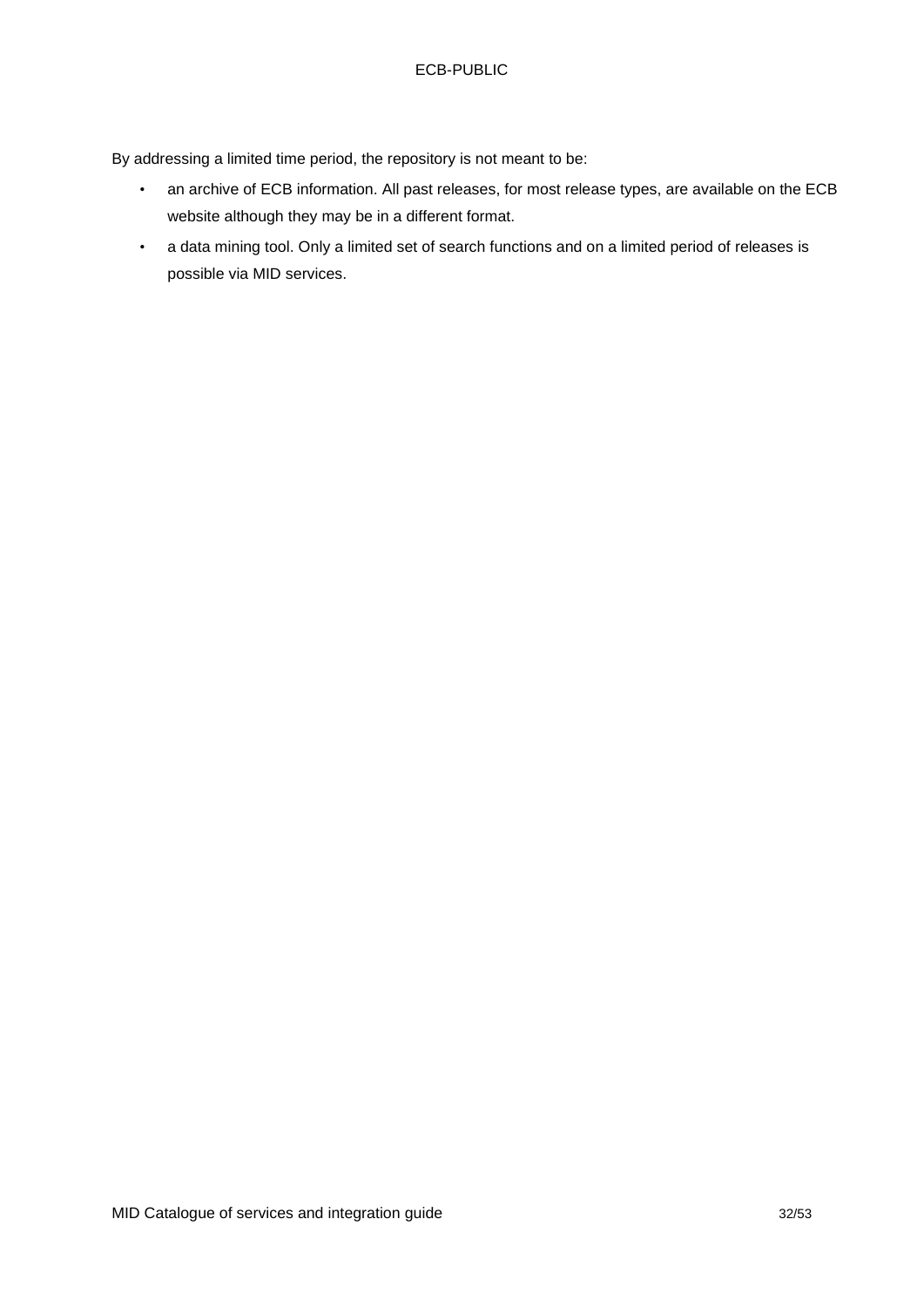# <span id="page-32-0"></span>**8. Connectivity tests**

The following tests can be conducted to validate the access to MID services. The focus is on RSS API:

1. Connectivity: Simulation of access to RSS feed.

Test 1: Get<http://mid.ecb.europa.eu/rss/test1.xml>

Expected result: Read xml file with content single release Test2.

2. Link resolution: Simulation of download of new release.

Test 2: from the retrieved xml file, get the first release in the list (the most recent [http://mid.ecb.europa.eu/rss/test2.xml\)](http://mid.ecb.europa.eu/rss/test2.xml)

Expected result: retrieve xml file with content of Test 2 release; this includes also an attachment Test 3). Note: For the purpose of these tests the digital signature associated to the release (Test2) and the attachment (Test3) are not valid ones.

Test 3: from the retrieved xml file, get the first attachment in the list [\(http://mid.ecb.europa.eu/rss/test3.pdf\)](http://mid.ecb.europa.eu/rss/test3.pdf) Expected result: retrieve pdf file with content of Test 3 attachment.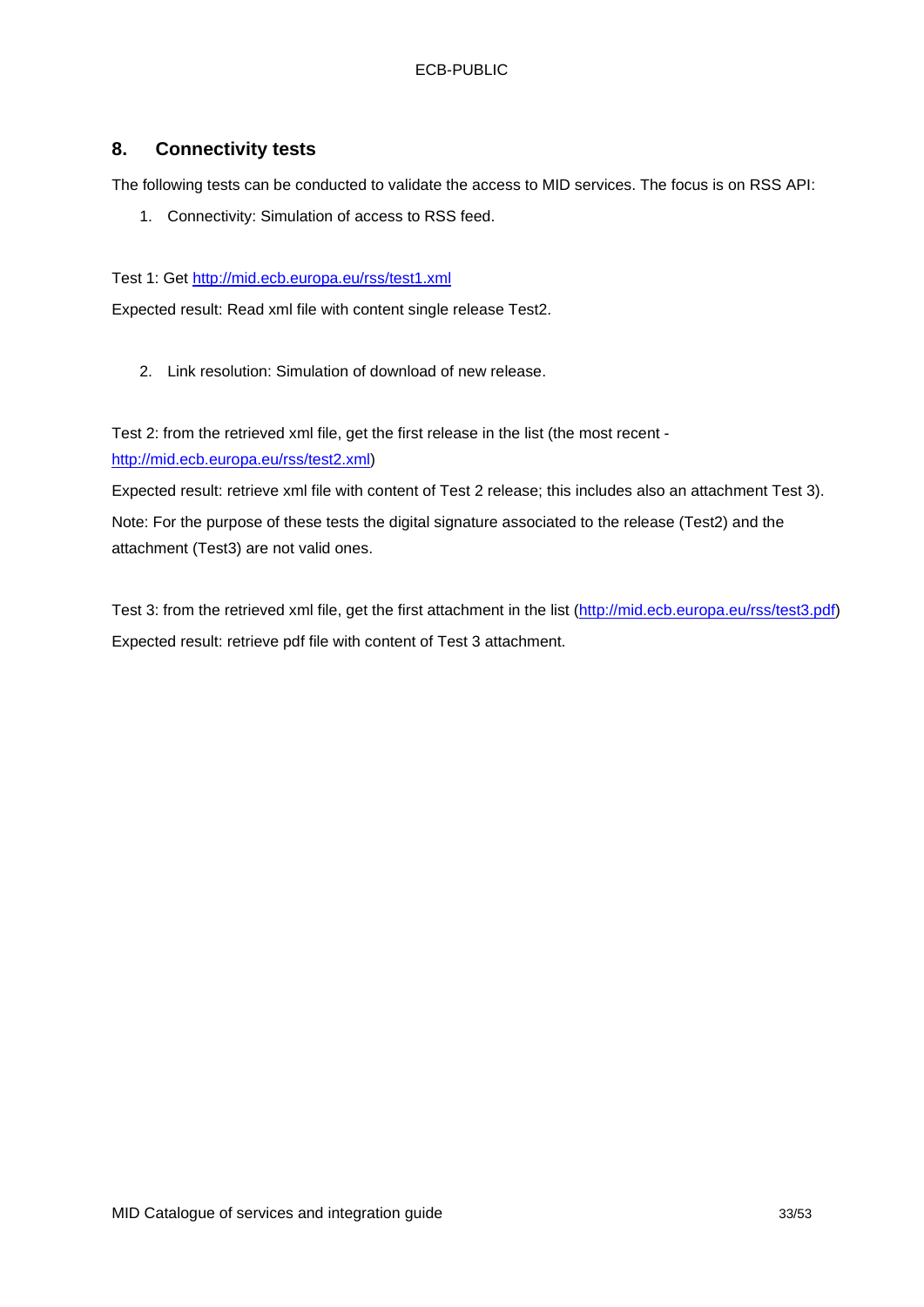# <span id="page-33-0"></span>**Annex 1: Release structure codes**

| Originator                                                 | <b>Release type</b>                                                                                   | <b>Release Type Code</b>                           |  |
|------------------------------------------------------------|-------------------------------------------------------------------------------------------------------|----------------------------------------------------|--|
| <b>ECB Market</b>                                          | Tender operation announcement                                                                         | TenderOperationAnnouncement                        |  |
| Operations                                                 | Tender operation allotment                                                                            | <b>TenderOperationAllotment</b>                    |  |
|                                                            | List of eligible assets                                                                               | EligibleAssetsList                                 |  |
|                                                            | List of monetary financial<br>institutions including Minimum<br>Reserve (MRR) Requirement<br>features | MonetaryFinancialInstitutionsIncludingMRR          |  |
|                                                            | Euro foreign exchange reference<br>rates                                                              | EuroForeignExchangeReferenceRates                  |  |
|                                                            | <b>Liquidity Management Publication</b>                                                               | LiquidityManagementData                            |  |
| <b>ECB Statistics</b>                                      | List of monetary financial<br>institutions (MFIs)                                                     | MonetaryFinancialInstitutionsList                  |  |
| <b>ECB Payment</b><br>Systems                              | <b>TARGET2</b> operational status<br>message                                                          | TARGET2OperationalStatusMessage                    |  |
| <b>TARGET2 Securities operational</b><br>status message    |                                                                                                       | T2SOperationalStatusMessage                        |  |
|                                                            | TIPS operational status message                                                                       | TIPSOperationalStatusMessage                       |  |
| <b>ECB</b><br>Communications                               | Press release on Monetary Policy<br>Decision                                                          | <b>PressReleaseMonPolDecision</b>                  |  |
| Press release on Monetary<br>developments in the euro area |                                                                                                       | PressReleaseM3                                     |  |
| <b>ECB Statistics</b>                                      | Daily publication of EURO-SHORT-<br><b>TERM-RATE (€STR)</b>                                           | EURO-SHORT-TERM-<br><b>RATEDailyPublication</b>    |  |
| <b>ECB Statistics</b>                                      | Compounded_EURO-SHORT-<br>TERM-RATE_Indicators                                                        | Compounded_EURO-SHORT-TERM-<br>RATE Indicators MSG |  |
| <b>ECB</b> Information<br>Systems                          | <b>MID Maintenance Release</b>                                                                        | MaintenanceRelease                                 |  |

# <span id="page-33-1"></span>**Table 1 – Release type codes**

# <span id="page-33-2"></span>**Table 2 – Language codes**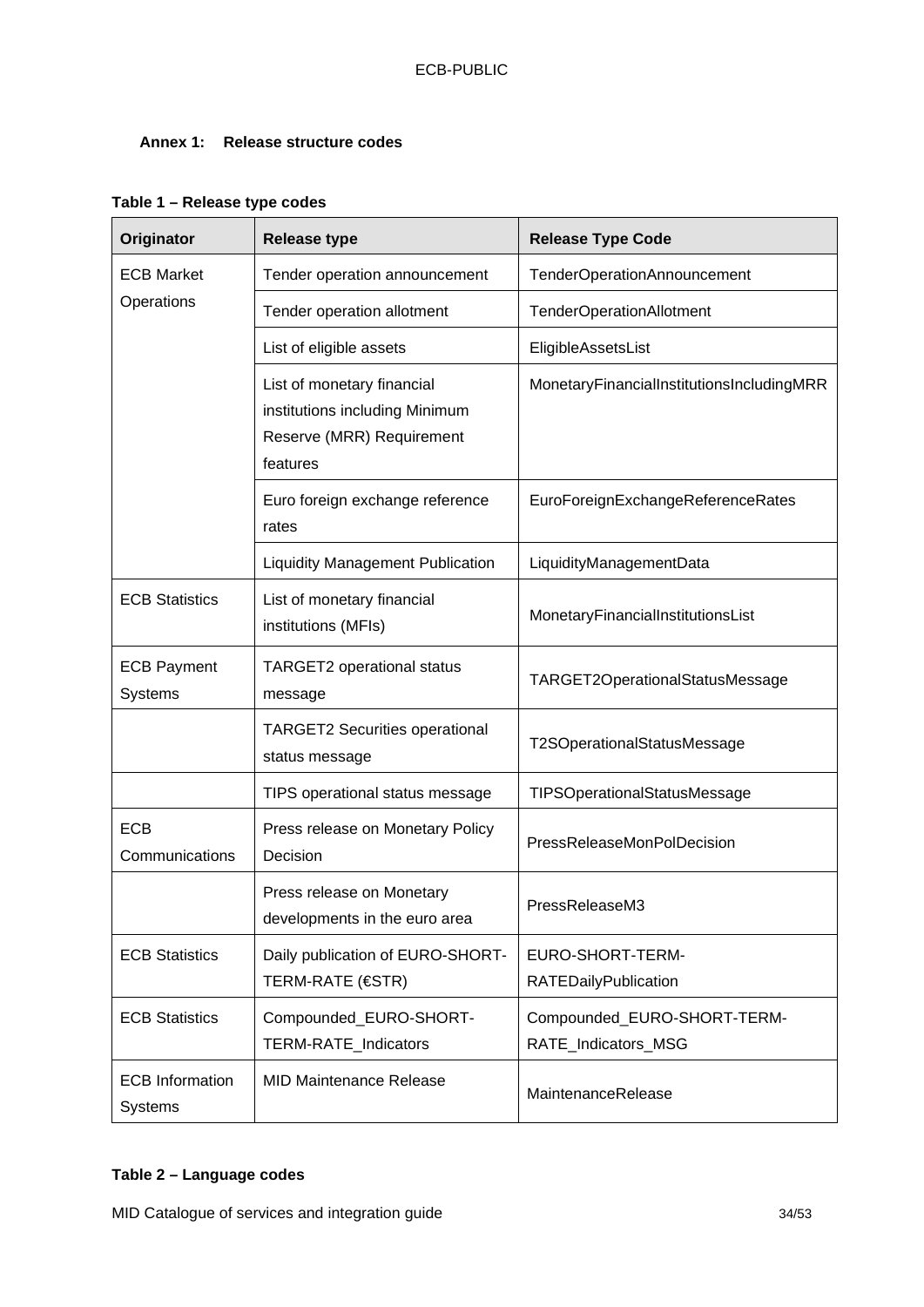| Language         | Code      |
|------------------|-----------|
| <b>Bulgarian</b> | BG        |
| Czech            | CS        |
| Danish           | DA        |
| German           | DE        |
| Greek            | EL        |
| English          | EN        |
| Spanish          | ES        |
| Estonian         | ET        |
| Finnish          | FI        |
| French           | <b>FR</b> |
| Irish            | GA        |
| Croatian         | <b>HR</b> |
| Hungarian        | HU        |
| Italian          | IT        |
| Japanese         | JA        |
| Lithuanian       | LT        |
| Latvian          | LV        |
| Maltese          | <b>MT</b> |
| Dutch            | <b>NL</b> |
| Polish           | PL        |
| Portuguese       | PT        |
| Romanian         | <b>RO</b> |
| Russian          | <b>RU</b> |
| Slovak           | <b>SK</b> |
| Slovenian        | <b>SL</b> |
| Swedish          | SV        |
| Turkish          | <b>TR</b> |
| Chinese          | ZH        |
| Other            | Other     |

# <span id="page-34-0"></span>**Table 3 - Thematic tag codes**

| <b>ECB Market Operations</b> |                                     |                            |      |
|------------------------------|-------------------------------------|----------------------------|------|
| Information type             | Tag and description                 |                            | Code |
|                              | Tender operation   Transaction type | <b>Issuance of ECB DCs</b> | DC   |
| announcement                 |                                     | Foreign exchange swaps     | FX   |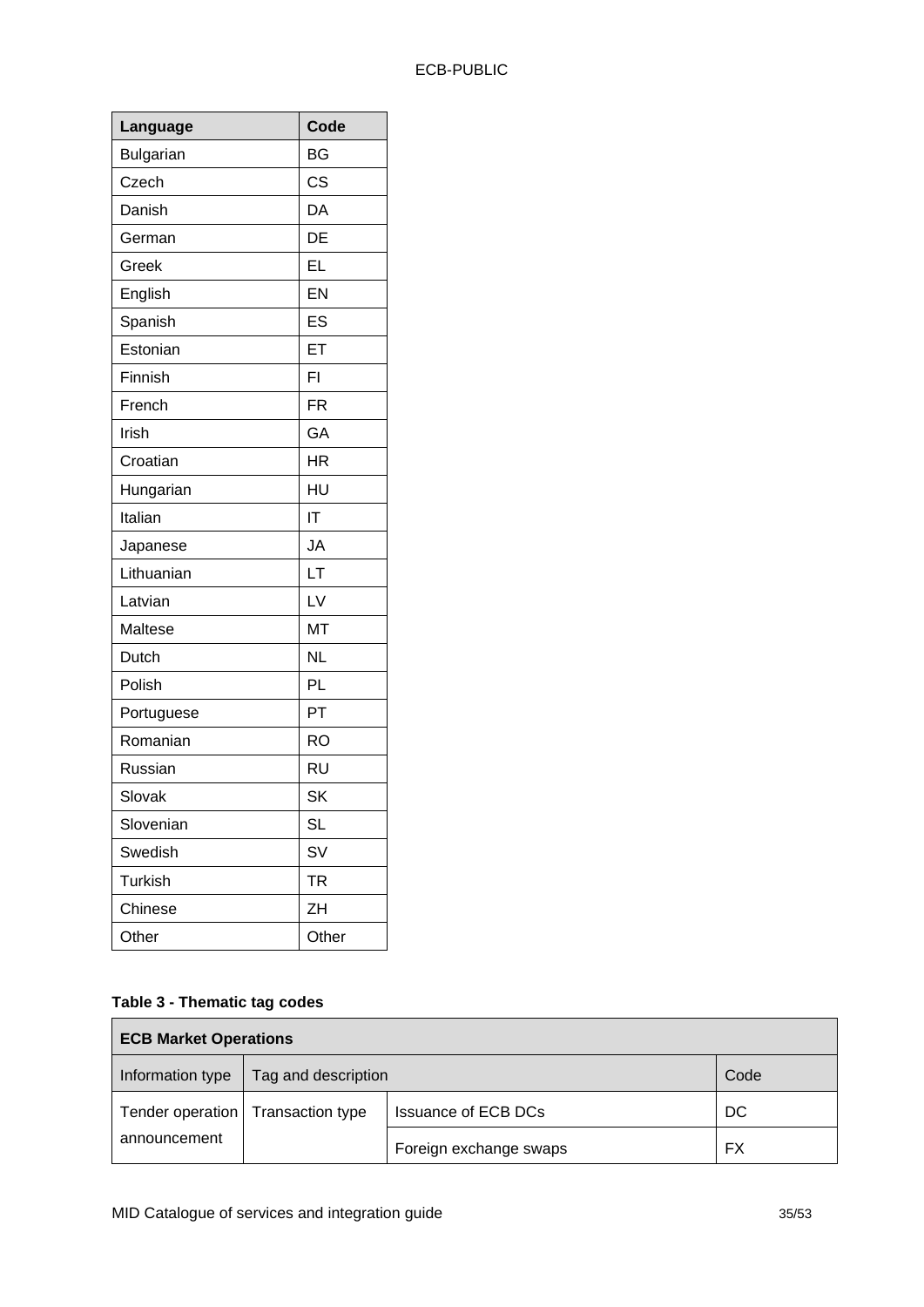|                             |                                       |                                                                          | Reverse transaction             |                   |  |
|-----------------------------|---------------------------------------|--------------------------------------------------------------------------|---------------------------------|-------------------|--|
|                             |                                       | <b>Fixed Term Deposits</b>                                               |                                 | FD                |  |
|                             |                                       | Outright transaction                                                     | Main Refinancing Operation, MRO |                   |  |
|                             | Operation name                        |                                                                          |                                 |                   |  |
|                             |                                       | Long Term Refinancing Operation, LTRO                                    |                                 | LT                |  |
|                             |                                       | Other operation                                                          |                                 |                   |  |
|                             | Operation type                        | Liquidity absorbing                                                      |                                 | LA                |  |
|                             |                                       | Liquidity providing                                                      |                                 | LP                |  |
|                             | Operation currency                    | E.g. EUR, CHF, USD                                                       |                                 | $<$ ISO-3         |  |
|                             |                                       |                                                                          |                                 | currency code>    |  |
| Tender operation allotment  |                                       |                                                                          |                                 | <no tags=""></no> |  |
| List of eligible assets     |                                       |                                                                          |                                 | EA                |  |
|                             |                                       | List of monetary financial institutions (MFIs) including minimum reserve |                                 | MFI_MRR           |  |
| requirements (MRR) features |                                       |                                                                          |                                 |                   |  |
|                             | Euro foreign exchange reference rates |                                                                          |                                 | <no tags=""></no> |  |
| Liquidity                   | Liquidity conditions in the euro area |                                                                          | LiquidityConditionsEuroArea     |                   |  |
| management                  | History during maintenance period     |                                                                          | historyDuringMaintenancePeriod  |                   |  |
|                             | <b>Tender Operations</b>              |                                                                          | tenderOperations                |                   |  |
|                             | Monetary policy portfolios            |                                                                          | monetaryPolicyPortfolios        |                   |  |
|                             | Estimate of autonomous factors        |                                                                          | EstimateAutonomousFactors       |                   |  |
|                             | Required and excess reserves          |                                                                          | RequiredAndExcessReserves       |                   |  |
|                             |                                       | Announcements on operational aspects                                     | AnnouncementOperationalAspects  |                   |  |
|                             | <b>Benchmark</b>                      |                                                                          |                                 |                   |  |
|                             | TwoTierSystem                         |                                                                          | <b>TwoTierSystem</b>            |                   |  |

| <b>ECB Payment Systems</b> |                                  |              |  |  |
|----------------------------|----------------------------------|--------------|--|--|
| Information type           | Tag and description              | Code         |  |  |
| TARGET2                    | TARGET2 normal operation message | OK           |  |  |
| operational status         | Abnormal situation at SSP level  | Incident SSP |  |  |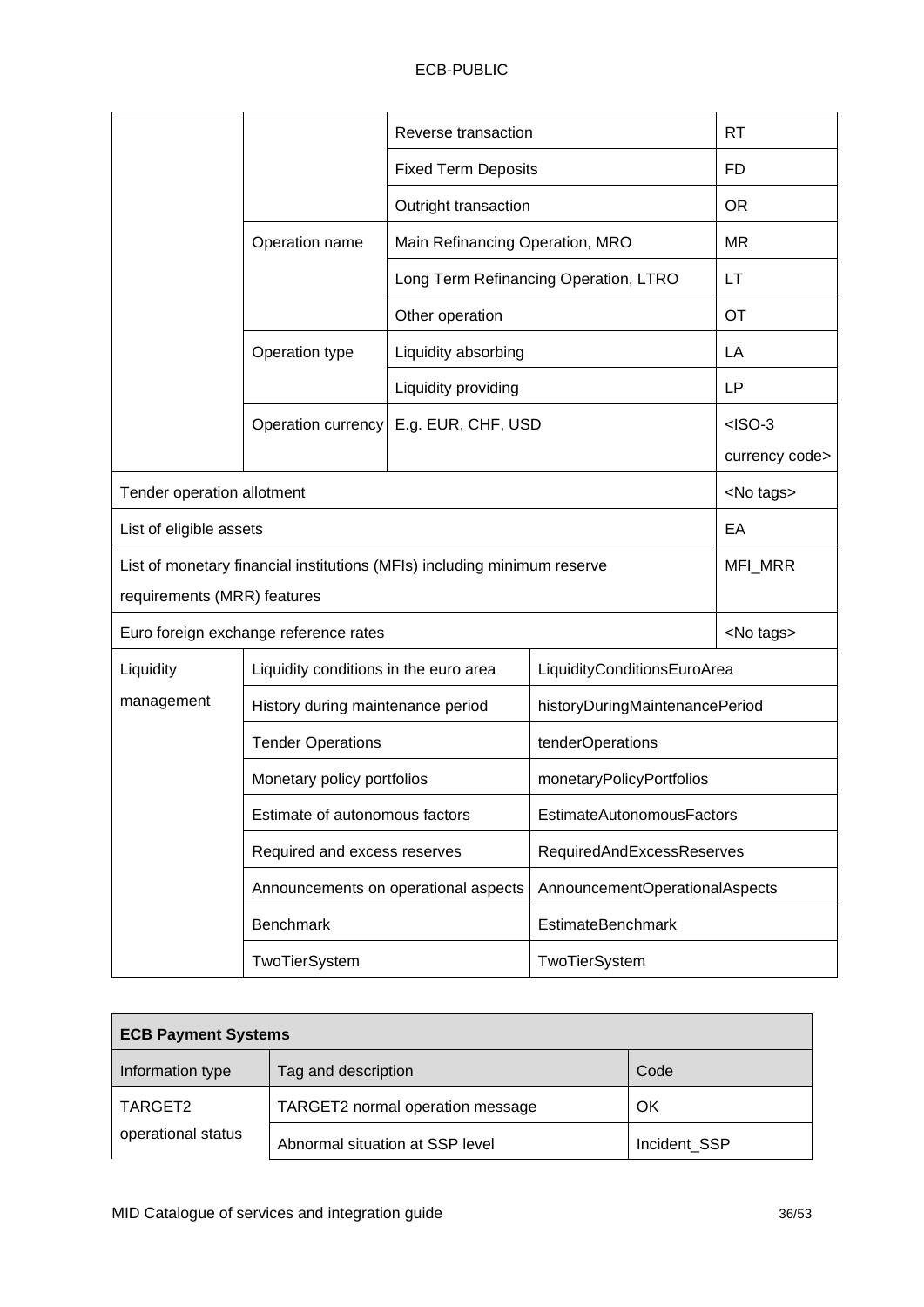| messages                                | Abnormal situation at PHA (domestic proprietary<br>home accounting) level              | Incident PHA           |
|-----------------------------------------|----------------------------------------------------------------------------------------|------------------------|
|                                         | Message sent upon resolving the incident                                               | Incident_Solved        |
|                                         | TARGET2 is operating normally after suffering a<br>delay in the normal operation times | <b>OK</b>              |
|                                         | Other events – situations not covered by the<br>above modules                          | Event                  |
| TARGET2                                 | <b>TARGET2 Securities normal operation message</b>                                     | OK.                    |
| <b>Securities</b><br>operational status | <b>TARGET2 Securities Incident</b>                                                     | T2S Incident           |
| messages                                | <b>TARGET2 Securities Incident resolved</b>                                            | T2S_Incident_resolved  |
|                                         | <b>TARGET2 Securities Delay</b>                                                        | T2S_Delay              |
| <b>TIPS</b>                             | TIPS normal operation message                                                          | OK                     |
| operational status                      | <b>TIPS Incident</b>                                                                   | TIPS_Incident          |
| messages                                | <b>TIPS Incident resolved</b>                                                          | TIPS_Incident_resolved |
|                                         | TIPS normal operation without business date<br>change                                  | OK.                    |

| <b>ECB Communications</b> |                                            |                   |  |
|---------------------------|--------------------------------------------|-------------------|--|
| Information type          | Tag and description                        | Code              |  |
| Press release             | Press release on Monetary Policy Decisions | MonetaryPolicy    |  |
| Press release             | Press release on Monetary Policy Decisions | <b>Statistics</b> |  |

| <b>ECB Information Systems</b> |                          |             |  |
|--------------------------------|--------------------------|-------------|--|
| Information type               | Tag and description      | Code        |  |
| <b>MID Maintenance</b>         | Maintenance announcement | Maintenance |  |
| Release                        |                          |             |  |

# **Table 4 – Predefined file attachments for data lists**

Data lists published via MID, e.g. daily list of MFIs; monthly list of MFIs including minimum reserve requirements; and daily list of eligible assets, will be available including URLs from where several files can be downloaded.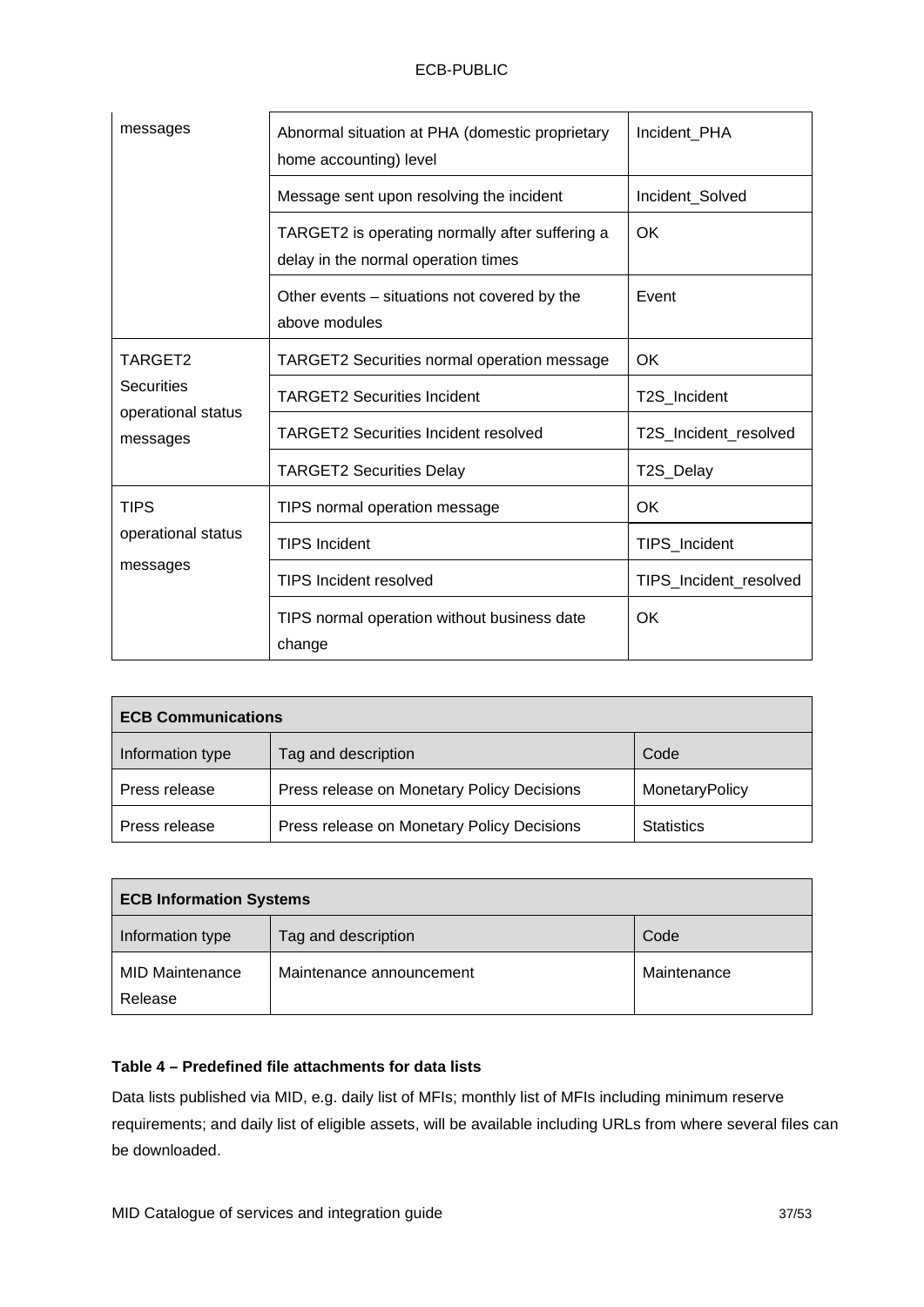List of eligible assets

Five attachment URLs are included in the header of the message.

All of them are in compressed format (.gz) except for the data dictionary (.xml, not compressed).

- Full list in XML format, compressed
	- $\times$  XML schema: ea.xsd [ref. DOC13 in Annex 4]
	- $\checkmark$  Sample file: ea\_xml\_191209.xml.gz [ref. DOC14 in Annex 4]
- Full list in CSV format, compressed
	- $\checkmark$  Sample file: ea\_csv\_191209.csv.gz [ref. DOC15 in Annex 4]
- List of changes from the previous day in XML format, compressed
	- $\checkmark$  XML schema: ea\_update.xsd [ref. DOC16 in Annex 4]
	- $\checkmark$  Sample file: ea\_xml\_update\_191209.xml.gz [ref. DOC17 in Annex 4]
- List of changes from the previous day in CSV format, compressed
	- $\checkmark$  Sample file: ea\_csv\_update\_191209.csv.gz\_[ref. DOC18 in Annex 4]
- Eligible assets data dictionary:
	- $\checkmark$  XML schema: ea\_dictionary.xsd [ref. DOC19 in Annex 4]
	- $\checkmark$  Sample file: ea\_dictionary.xml [ref. DOC20 in Annex 4]

List of monetary financial institutions

Four attachment URLs are included in the header of the message.

All of them are in compressed format (.gz).

- Full list in XML format, compressed
	- $\times$  XML schema: mfi.xsd [ref. DOC21 in Annex 4]
	- $\checkmark$  Sample file: mfi\_xml\_180801.xml.gz\_[ref. DOC22 in Annex 4]
- Full list in CSV format, compressed
	- $\checkmark$  Sample file: mfi\_csv\_180801.csv.gz [ref. DOC23 in Annex 4]
- List of changes from the previous day in XML format, compressed
	- $\checkmark$  Sample file: mfi\_xml\_update\_180801.xml.gz [ref. DOC24 in Annex 4]
- List of changes from the previous day in CSV format, compressed
	- $\checkmark$  Sample file: mfi\_csv\_update\_180801.csv.gz\_[ref. DOC25 in Annex 4]

List of monetary financial institutions including minimum reserve requirement features

Four attachment URLs are included in the header of the message.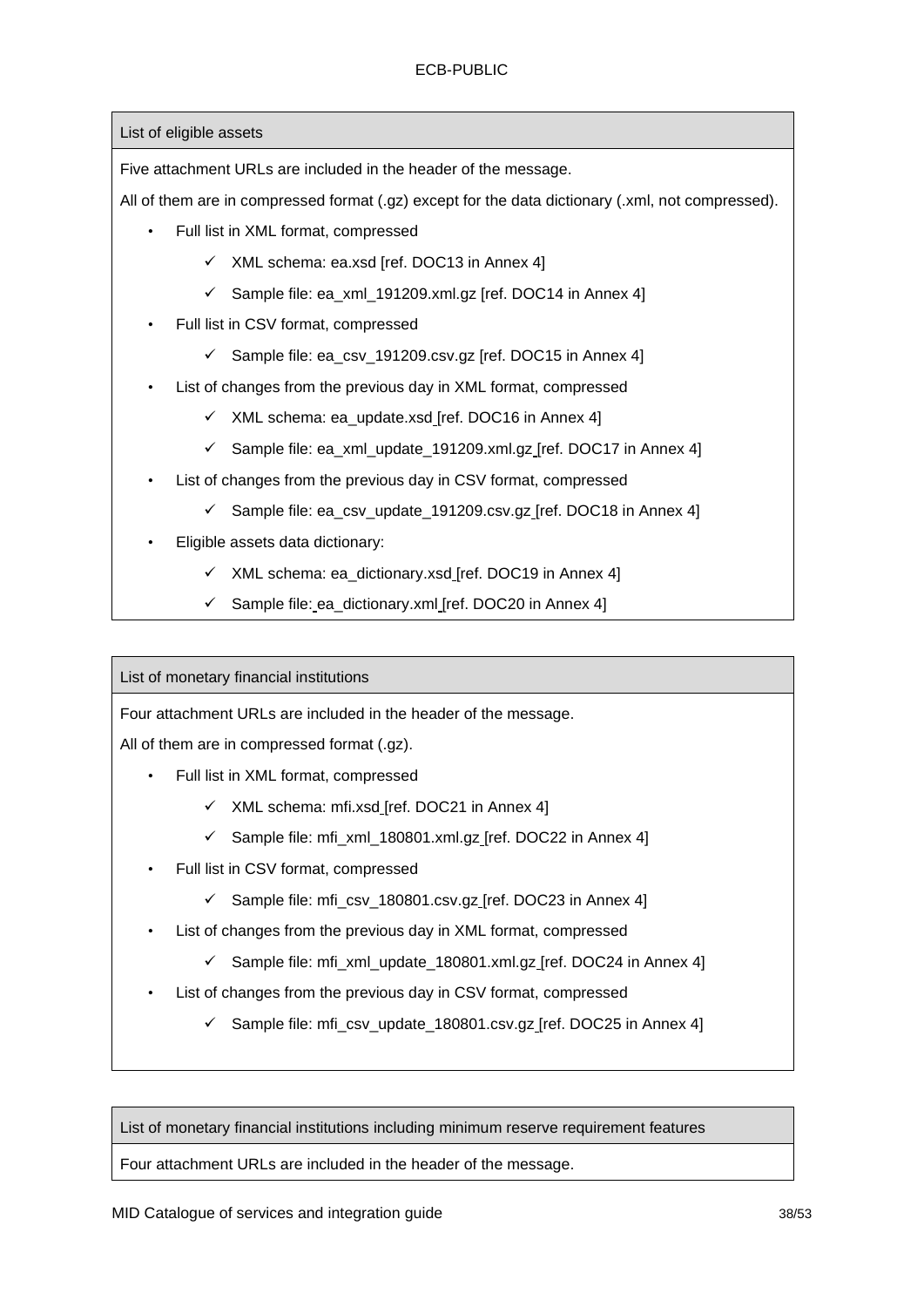All of them are in compressed format (.gz):

- Full list in XML format, compressed
	- $\checkmark$  XML schema: mfi\_mrr.xsd [ref. DOC26 in Annex 4]
	- $\checkmark$  Sample file: mfi\_mrr\_xml\_150529.xml.gz [ref. DOC27 in Annex 4]
- Full list in CSV format, compressed
	- $\checkmark$  Sample file: mfi\_mrr\_csv\_150529.csv.gz [ref. DOC28 in Annex 4]
- List of changes from the previous month in XML format, compressed
	- $\checkmark$  Sample file: mfi\_mrr\_xml\_update\_150529.xml.gz [ref. DOC29 in Annex 4]
- <span id="page-38-0"></span>• List of changes from the previous month in CSV format, compressed
	- $\checkmark$  Sample file: mfi\_mrr\_csv\_update\_150529.csv.gz [ref. DOC30 in Annex 4]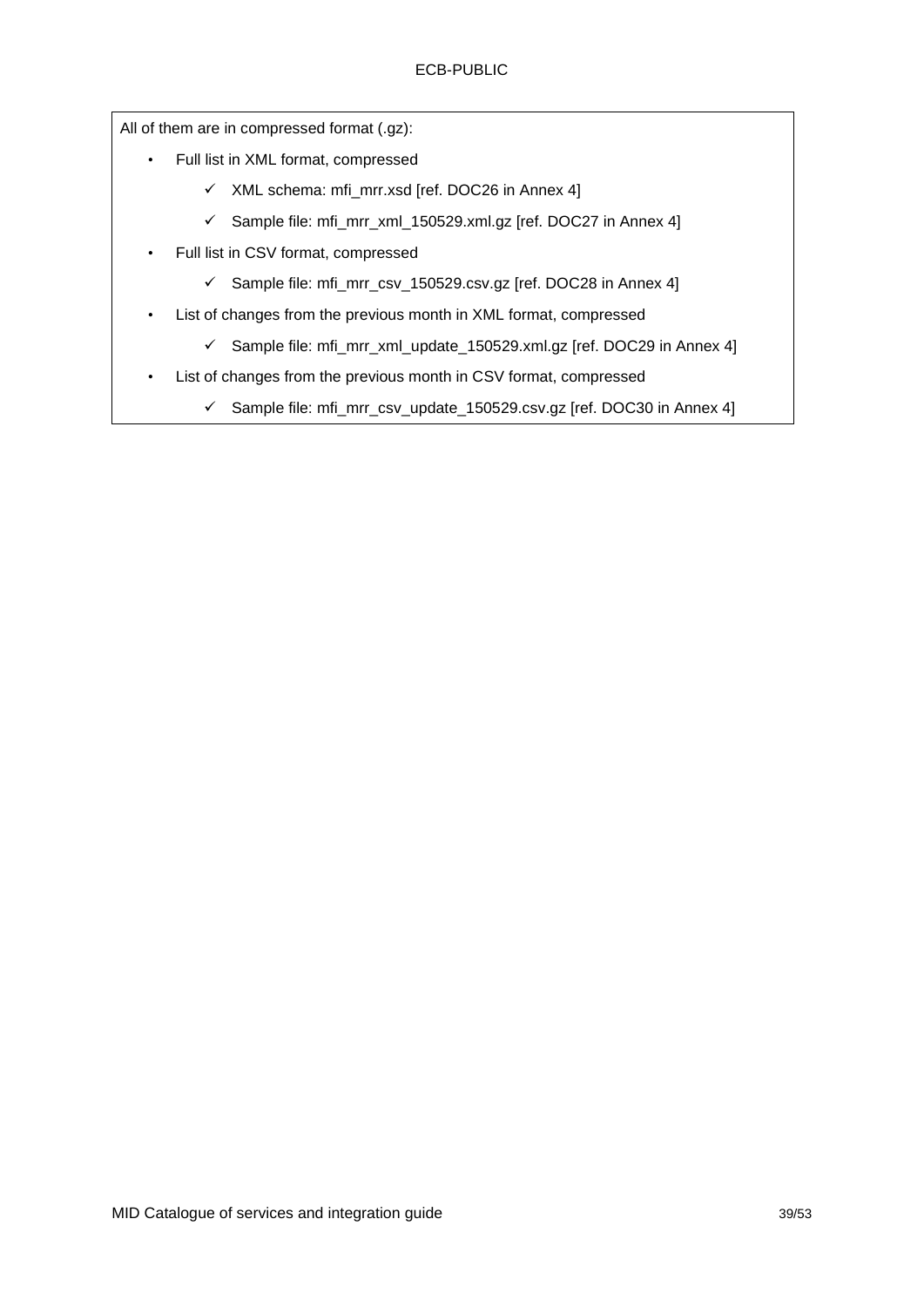## <span id="page-39-0"></span>**Annex 2: Release body format**

TenderOperationAnnouncement

XML schema: top\_ann.xsd\_ [ref. DOC31 in Annex 4]

Sample file: sample\_top\_ann20150063.xml [ref. DOC32 in Annex 4]

TenderOperationAllotment

XML schema: top\_all.xsd [ref. DOC33 in Annex 4]

Sample file: sample\_top\_all20150063.xml [ref. DOC34 in Annex 4]

EligibleAssetsList

Free text describing the content of the message

MonetaryFinancialInstitutionsIncludingMRR

Free text describing the content of the message

MonetaryFinancialInstitutionsList

Free text describing the content of the message

EuroForeignExchangeReferenceRates

XML schema: eurofx.xsd [ref. DOC35 in Annex 4]

Sample file: sample\_eurofx.xml [ref. DOC36 in Annex 4]

LiquidityMangementPublication

XML schemas: [ref DOC37 in Annex 4]

Sample files: [ref DOC38 in Annex 4]

#### TARGET2OperationalStatusMessage

Free text in body.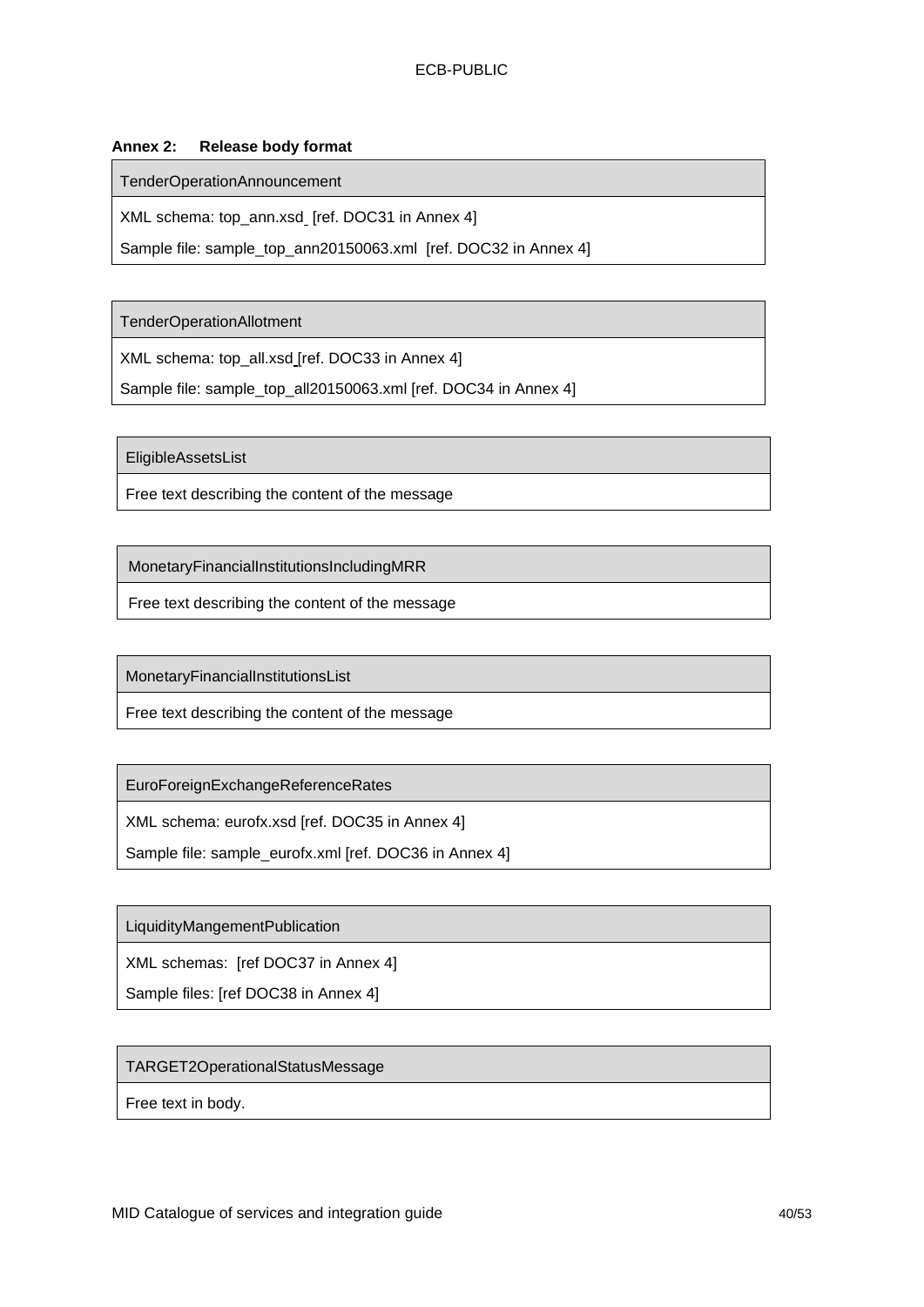T2SOperationalStatusMessage

Free text in body.

TIPSOperationalStatusMessage

Free text in body.

PressReleaseMonPolDecision

Free text in body.

PressReleaseM3

Free text in body.

EURO-SHORT-TERM-RATEDailyPublication

XML schema:

 EURO-SHORT-TERM-RATE\_pub\_MID\_body\_schema.xsd [ref. DOC39 in Annex 4] Sample file:

sample\_EURO-SHORT-TERM-RATE\_pub\_body.xml [ref. DOC40 in Annex 4]

Signature validation instructions:

signature validation.docx [ref. DOC41 in Annex 4]

# Compounded\_EURO-SHORT-TERM-RATE\_Indicators\_MSG

XML schema:

COMPOUNDED\_EURO\_SHORT\_TERM\_RATE\_MID\_MESSAGE\_BODY.xsd [ref. DOC44 in Annex 4]

Sample file:

*Compounded\_EURO-SHORT-TERM-RATE\_Indicators\_MSG.xml* [ref. DOC45 in Annex 4]

Signature validation instructions:

signature validation.docx [ref. DOC41 in Annex 4]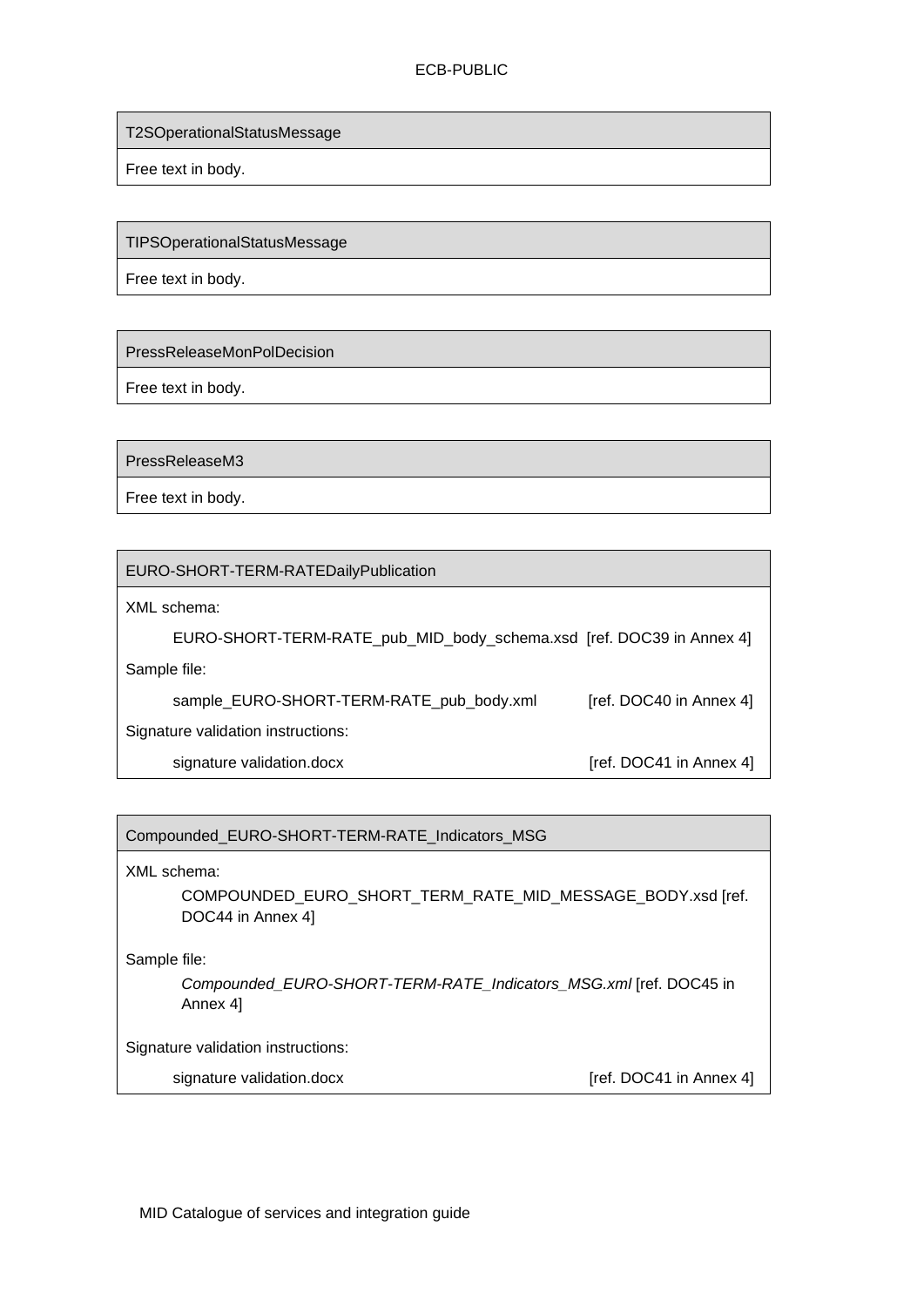MID Maintenance Release

Free text in body.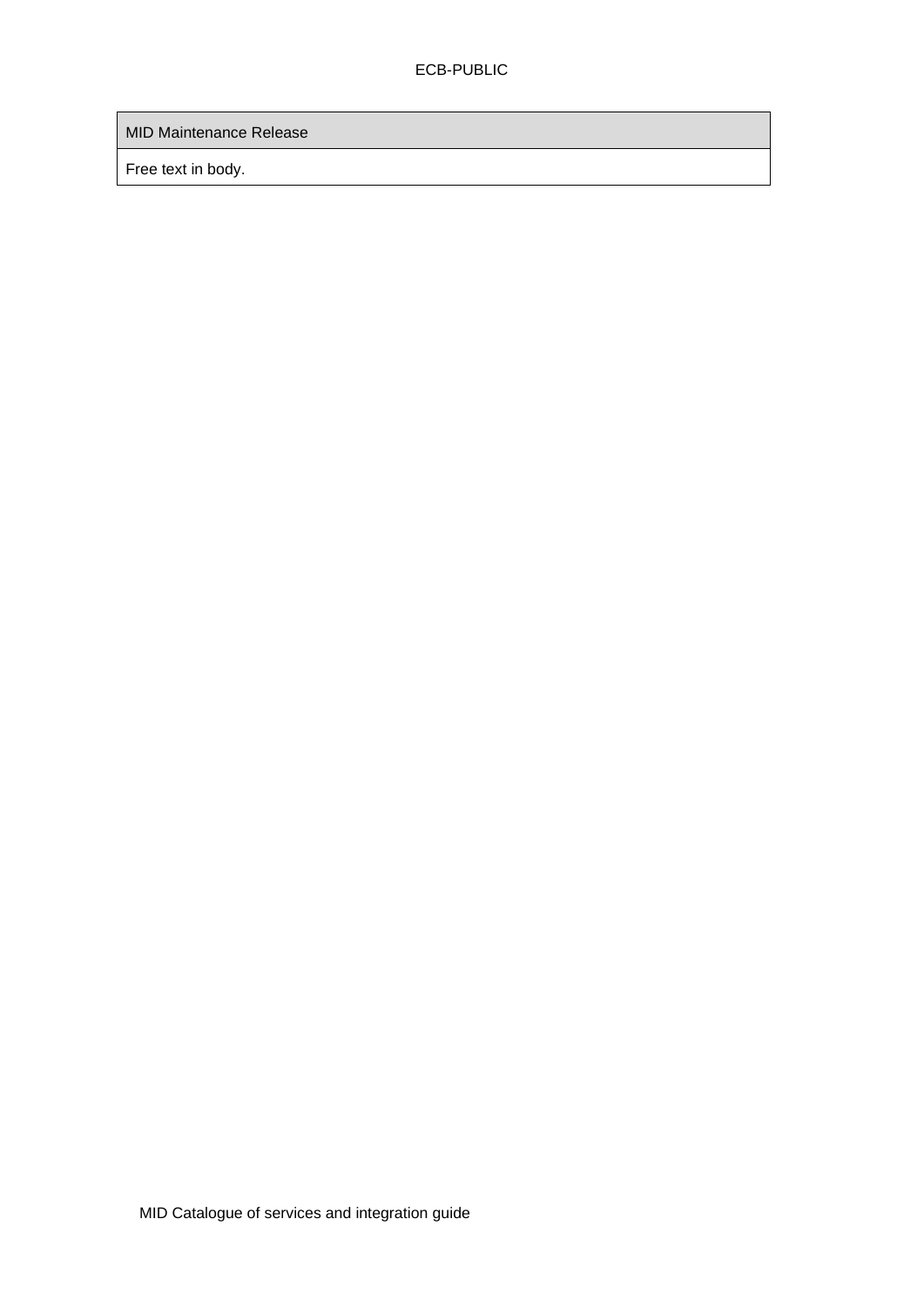# **Annex 3: Summary of all release messages**

<span id="page-42-0"></span>

| <b>Release type</b>                       | <b>Content description</b>                                                                      | <b>Periodicity</b>                             | <b>Release Date/Time</b>                                                                                                                                                                                     |
|-------------------------------------------|-------------------------------------------------------------------------------------------------|------------------------------------------------|--------------------------------------------------------------------------------------------------------------------------------------------------------------------------------------------------------------|
| TenderOperationAnnouncement               | Publication of operation<br>announcements of<br>tenders                                         | Ad-hoc<br>(can be daily, weekly or<br>monthly) | Mostly scheduled, depending on situation time can<br>vary                                                                                                                                                    |
| <b>TenderOperationAllotment</b>           | <b>Publication of allotments</b><br>(results of the tender)                                     | Ad-hoc<br>(can be daily, weekly or<br>monthly) | Mostly scheduled, depending on situation time can<br>vary                                                                                                                                                    |
| EligibleAssetsList                        | List of eligible assets                                                                         | Daily                                          | The list is updated from Monday to Friday regardless<br>of holidays after close of business.                                                                                                                 |
| MonetaryFinancialInstitutionsIncludingMRR | List of monetary financial<br>institutions including<br>minimum reserve<br>requirement features | Monthly                                        | At 17:00 CET<br>Last working day of the month                                                                                                                                                                |
| EuroForeignExchangeReferenceRates         | List of Euro foreign<br>exchange reference<br>rates.                                            | Daily                                          | Around 16:00 CET on every working day, except on<br>TARGET closing days, based on a regular daily<br>concertation procedure between central banks across<br>Europe, which normally takes place at 14:15 CET. |
| MonetaryFinancialInstitutionsList         | List of monetary financial<br>institutions                                                      | Daily                                          | At 18:00 CET                                                                                                                                                                                                 |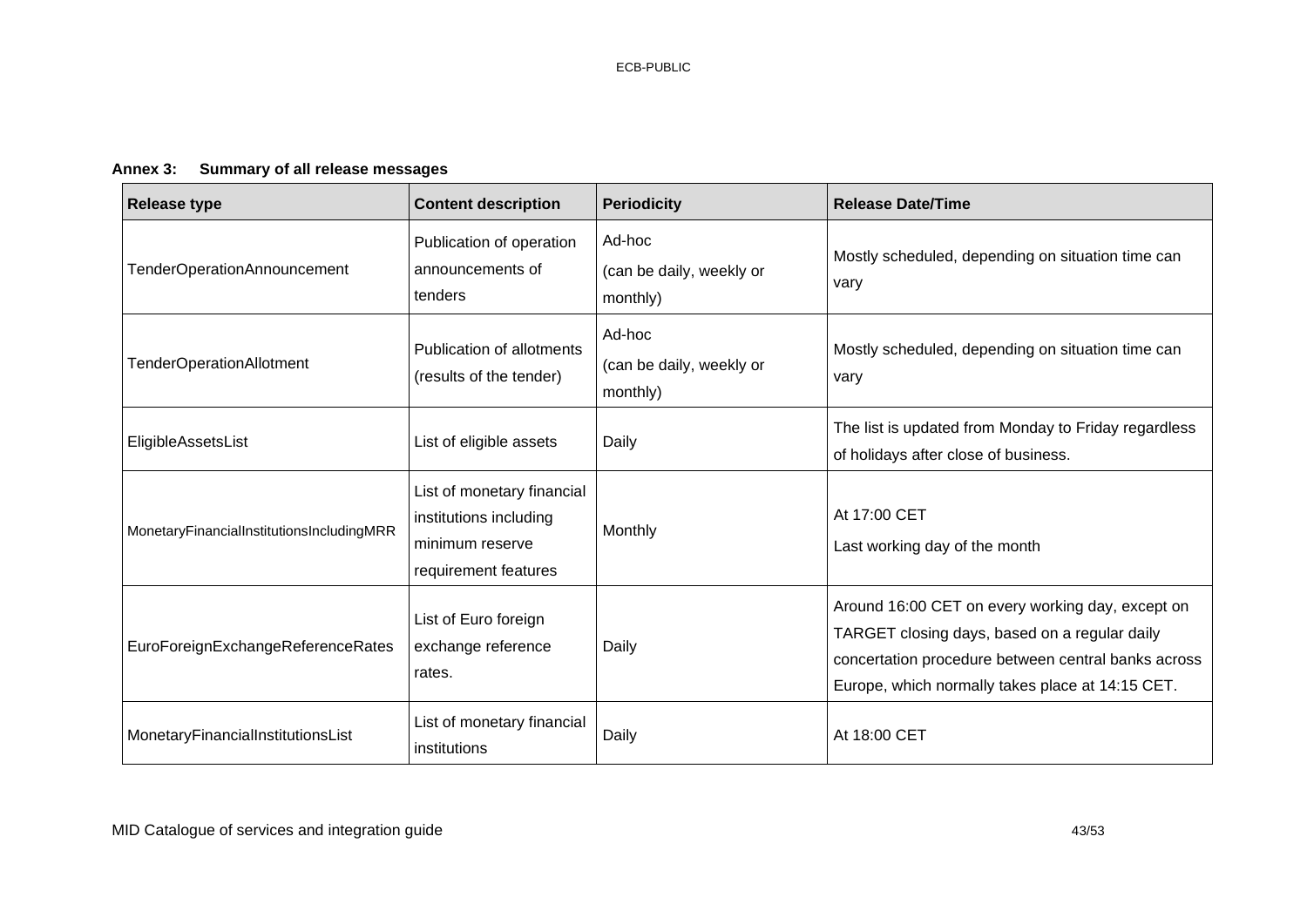| LiquidityManagementData         | Publication of various<br>liquidity management<br>data                                                                                                                                                  | Daily and Weekly |                                                                                                                                                                                                                                                                                                             |
|---------------------------------|---------------------------------------------------------------------------------------------------------------------------------------------------------------------------------------------------------|------------------|-------------------------------------------------------------------------------------------------------------------------------------------------------------------------------------------------------------------------------------------------------------------------------------------------------------|
| TARGET2OperationalStatusMessage | Up-to-date information on<br>the SSP's operational<br>status. This message<br>provides information on<br>any event affecting the<br>normal operation of<br>TARGET2, as well as<br>scheduled activities. | Daily            | On TARGET2 working days.<br>MID releases regular messages at 7:00 CET (normal<br>operation), 18:00 CET (day trade phase close) and<br>19:00 CET (new business day).<br>On particular events (e.g. incidents, re-establishment<br>of service after interruption, etc.), ad-hoc messages<br>will be released. |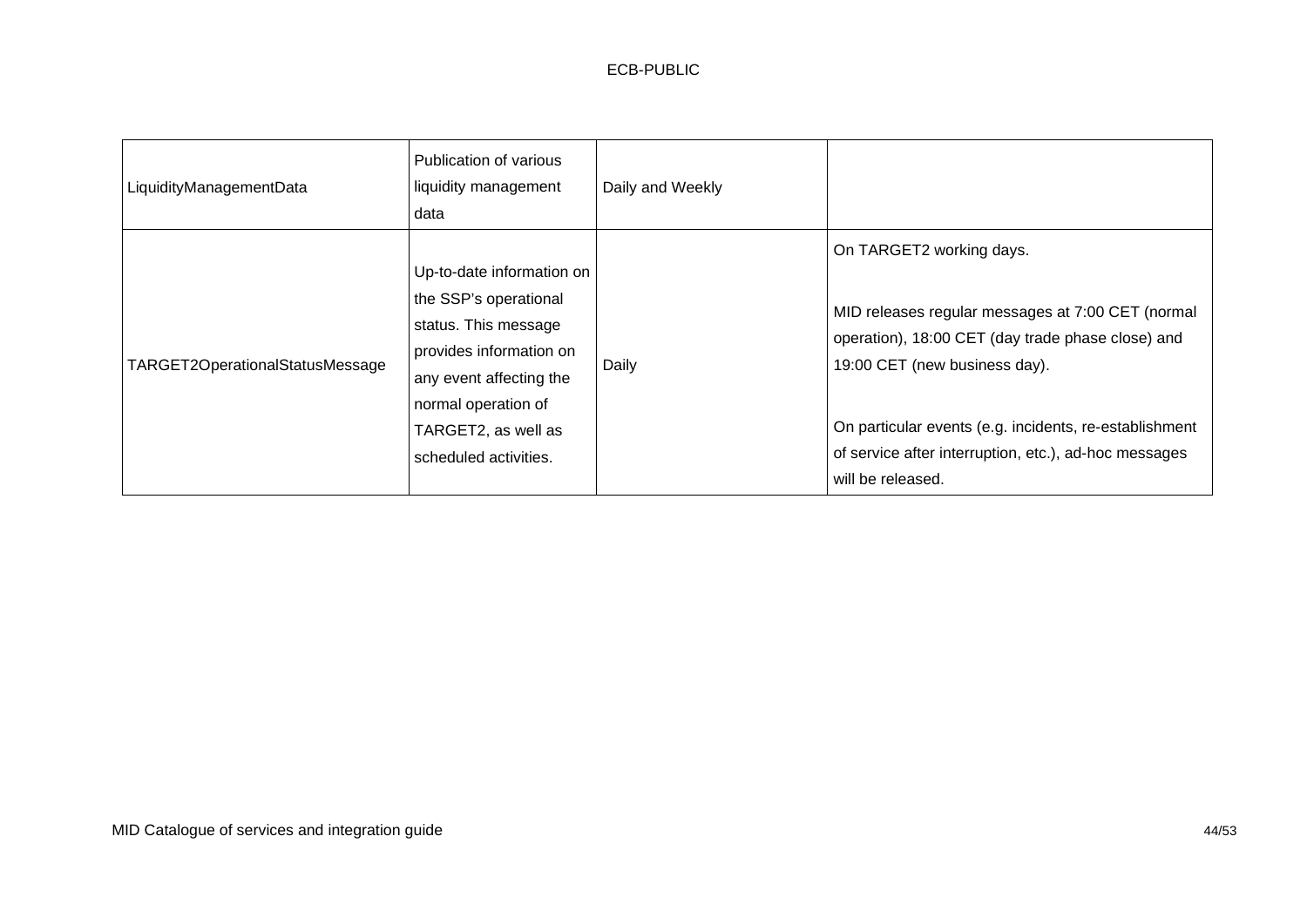|                                     |                                                                                                                                                                                                        |       | On TARGET2 working days.                                                                                                                                                                                                                                                               |
|-------------------------------------|--------------------------------------------------------------------------------------------------------------------------------------------------------------------------------------------------------|-------|----------------------------------------------------------------------------------------------------------------------------------------------------------------------------------------------------------------------------------------------------------------------------------------|
| <b>TIPSOperationalStatusMessage</b> | Up-to-date information on<br>the operational status of<br>TIPS. This message<br>provides information on<br>any event affecting the<br>normal operation of TIPS,<br>as well as scheduled<br>activities. | Daily | MID releases regular messages at 7:00 CET (normal<br>operation), 18:05 CET (TIPS new business day) and<br>20:00 CET (TIPS during TARGET2 night-time<br>operations).<br>On particular events (e.g. incidents, re-establishment<br>of service after interruption, etc.), ad-hoc messages |
|                                     |                                                                                                                                                                                                        |       | will be released.                                                                                                                                                                                                                                                                      |
|                                     | Up-to-date information on<br>the T2S operational<br>status. This message                                                                                                                               |       | On TARGET2 Securities working days.                                                                                                                                                                                                                                                    |
| TARGET2SOperationalStatusMessage    | provides information on<br>any event affecting the<br>normal operation of<br>TARGET2 Securities, as                                                                                                    | Daily | MID releases regular messages at 5:00 CET (normal<br>operation) and the closing message at 03:00 CET<br>Saturdays and T2S holidays.                                                                                                                                                    |
|                                     | well as scheduled<br>activities.                                                                                                                                                                       |       | On particular events (e.g. incidents, delays, etc.), ad-<br>hoc messages will be released.                                                                                                                                                                                             |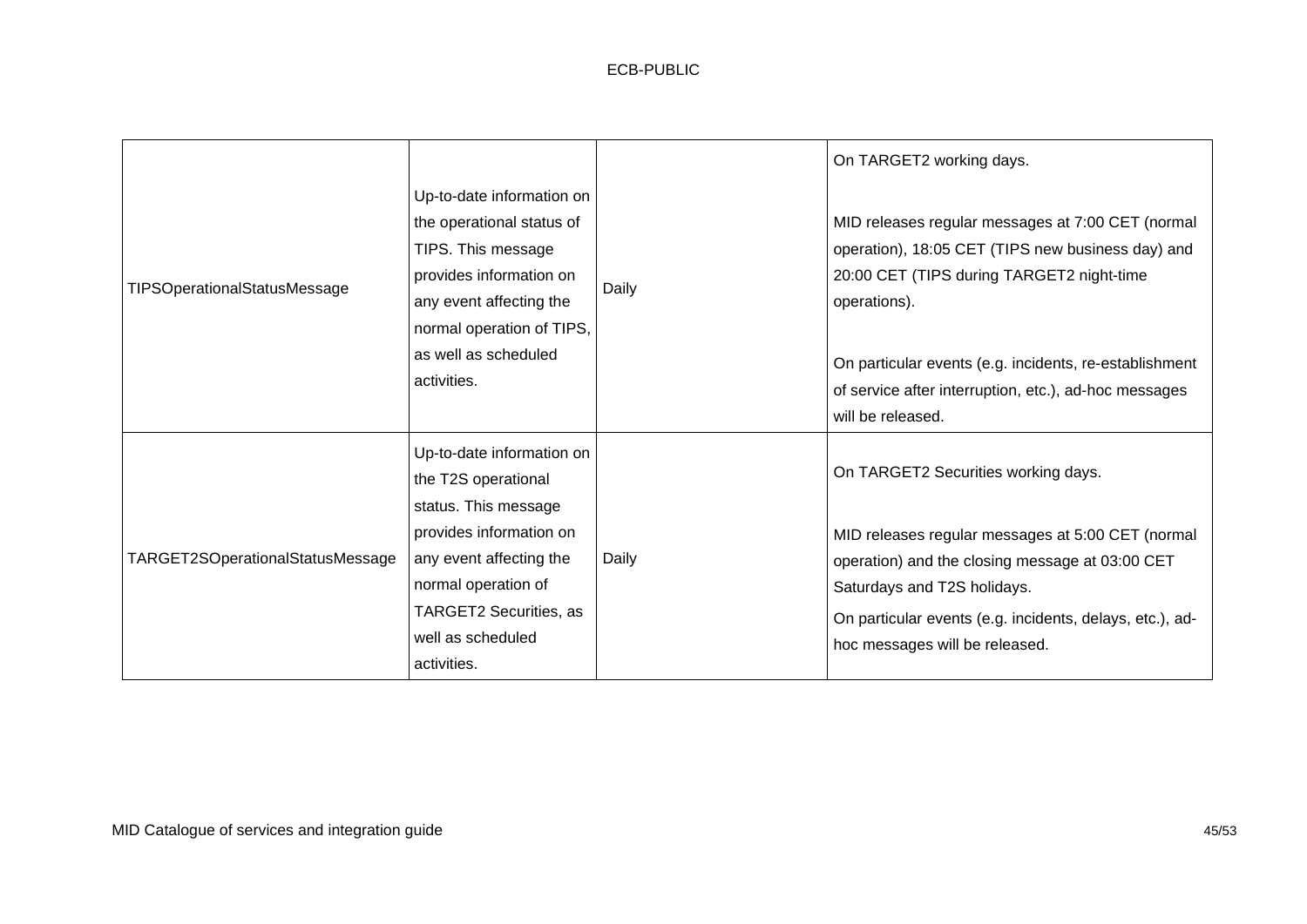| <b>PressReleaseMonPolDecision</b>                  | Press Release on<br><b>Monetary Policy</b><br>Decisions | Every six weeks (depending on<br>the meeting schedule of ECB<br>Governing Council meetings)                                           | 13:45h on days of the monetary policy Governing<br>Council meetings<br>(https://www.ecb.europa.eu/press/calendars/mgcgc/ht<br>ml/index.en.html)                   |
|----------------------------------------------------|---------------------------------------------------------|---------------------------------------------------------------------------------------------------------------------------------------|-------------------------------------------------------------------------------------------------------------------------------------------------------------------|
| PressReleaseM3                                     | Monetary developments<br>in the euro area               | Monthly (depending on the<br>release schedule:<br>https://www.ecb.europa.eu/pre<br>ss/calendars/statscal/mfm/html<br>/stprmp.en.html) | 10:00 CET on the release date                                                                                                                                     |
| EURO-SHORT-TERM-<br><b>RATEPublicationMessage</b>  | Daily publication of the EU<br>SHORT-TERM-RATE (€ST     | Daily on Target2 working days                                                                                                         | On Target2 working days:<br>MID releases regular messages at 8:00 CET<br>On particular events (e.g. incidents, delays, etc.), ad-ho<br>messages will be released. |
| Compounded_EURO-SHORT-TERM-<br>RATE_Indicators_MSG | Daily publication of the<br>TERM-RATE_Indicators        | Compounded_EURO-SHO Daily on Target2 working days                                                                                     | On Target2 working days:<br>MID releases regular messages at 9:15 CET<br>On particular events (e.g. incidents, delays, etc.), ad-ho<br>messages will be released. |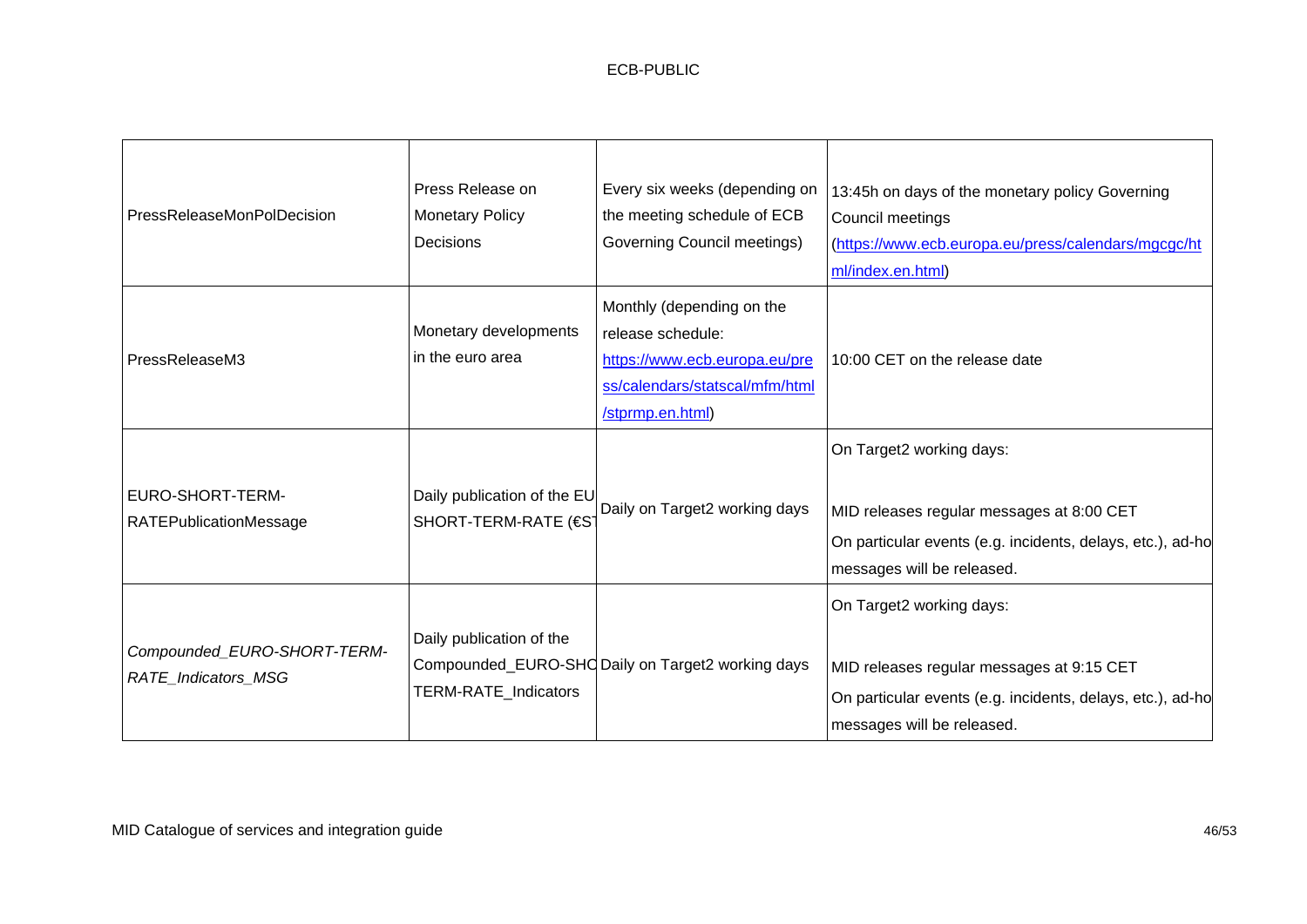## ECB-PUBLIC

|                          | Publication of maintenance      |                                                        |
|--------------------------|---------------------------------|--------------------------------------------------------|
| IMID Maintenance Release | announcements of the MID Ad-hoc | Mostly scheduled, depending on situation time can vary |
|                          | service                         |                                                        |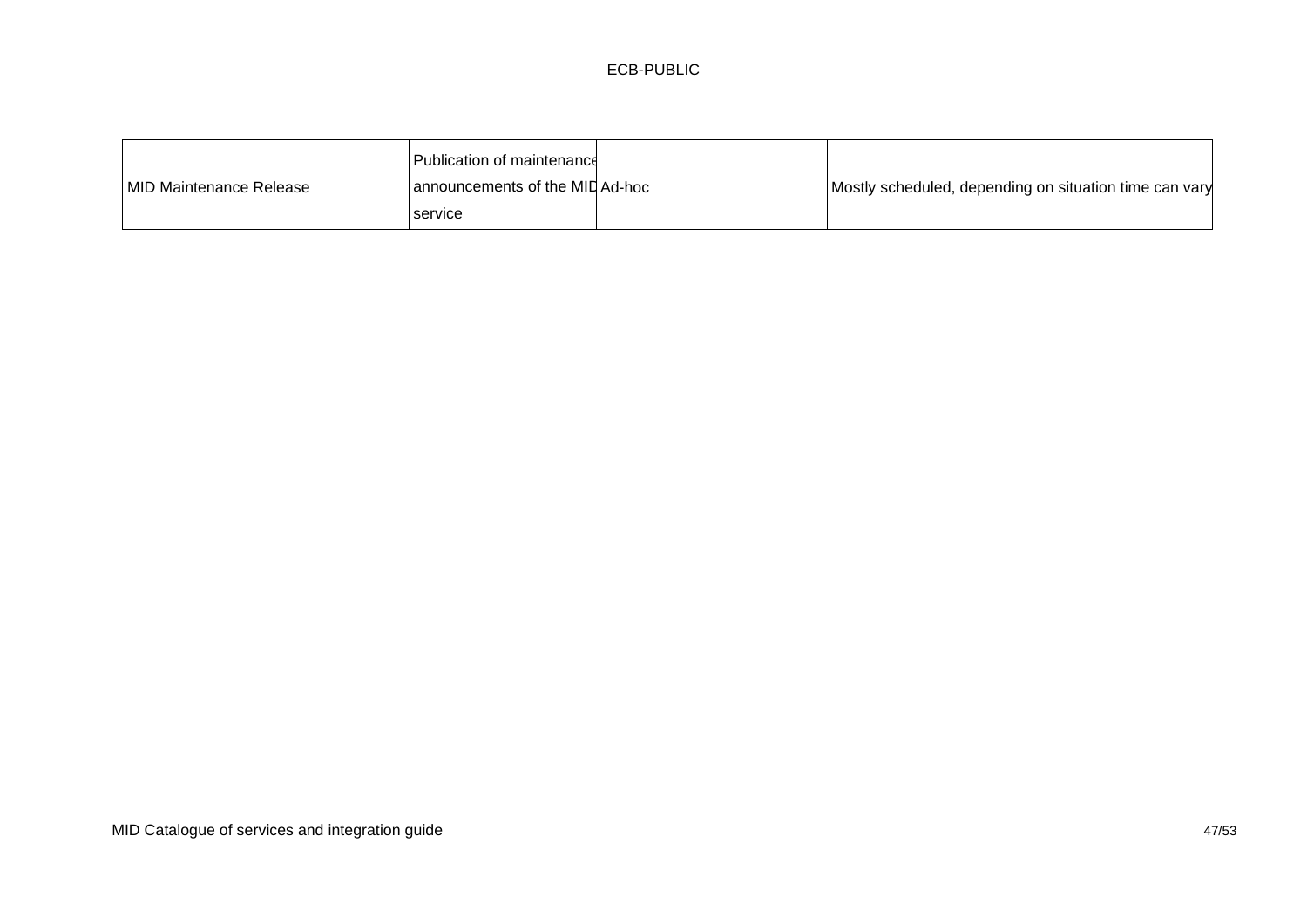### **Annex 4: List of references**

List of files in the .zip file linked to this integration guide available on: <http://www.ecb.europa.eu/press/html/mid.en.html>

<span id="page-47-0"></span>

| Ref. in<br>document | <b>File name</b>                | Path                           | <b>File content</b>                                                                                                 |
|---------------------|---------------------------------|--------------------------------|---------------------------------------------------------------------------------------------------------------------|
| DOC01               | sample-rss-ie-mid.xml           | mid\API_specs\rss\             | Sample of Internet Explorer generated RSS<br>message.                                                               |
| DOC <sub>02</sub>   | searchReleases.wsdl             | mid\API_specs\queries\wsdl\    | Sample of web query to search releases using<br>the different search criteria.                                      |
| DOC03               | search_all_criteria_request.xml | mid\API_specs\queries\samples\ | Sample XML file to search for all releases with<br>all criteria.                                                    |
| DOC04               | seach_all_criteria_response.xml | mid\API_specs\queries\samples\ | Sample XML file of the result of the above<br>search.                                                               |
| DOC05               | searchEaDictionary.wsdl         | mid\API_specs\queries\wsdl\    | WSDL file to query the eligible assets data<br>dictionary.                                                          |
| DOC <sub>06</sub>   | ea_dict_request.xml             | mid\API_specs\queries\samples\ | Sample file of query for the eligible assets data<br>dictionary.                                                    |
| DOC07               | queryEa.wsdl                    | mid\API_specs\queries\wsdl\    | WSDL file to query for eligible assets.                                                                             |
| DOC08               | ea_search_all_criteria.xml      | mid\API_specs\queries\samples\ | Sample file containing all possible criteria to<br>perform a content based query on the list of<br>eligible assets. |
| DOC09               | queryMfiMrr.wsdl                | mid\API_specs\queries\wsdl\    | WSDL file to query for MFIs including minimum<br>reserve requirements features (MRR).                               |

MID Catalogue of services and integration guide 48/53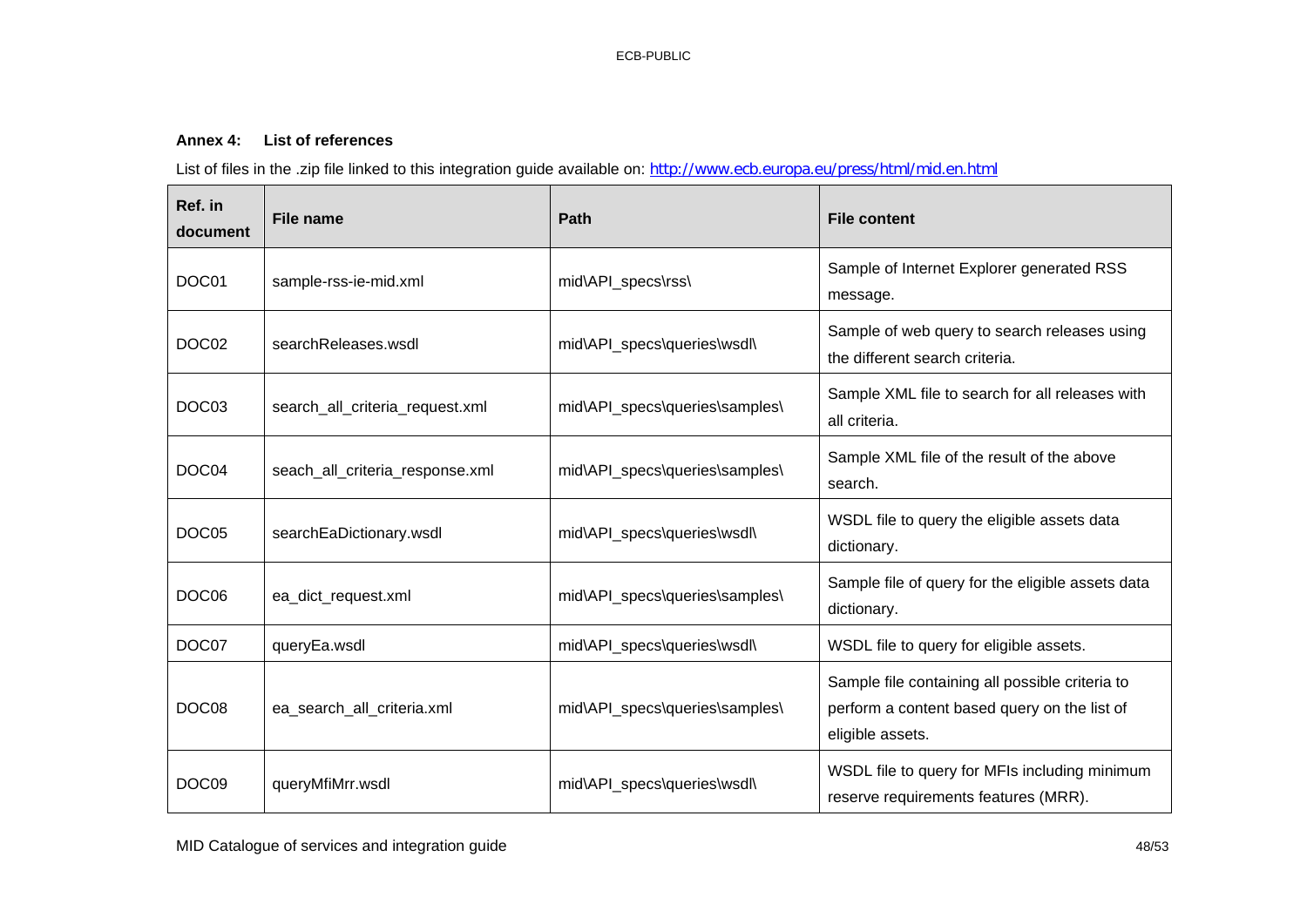| DOC <sub>10</sub> | mfi_mrr_search_all_criteria.xml | mid\API_specs\queries\samples\ | Sample file containing all possible criteria to<br>perform a content based query on the list of<br>MFIs including MRR. |
|-------------------|---------------------------------|--------------------------------|------------------------------------------------------------------------------------------------------------------------|
| DOC11             | queryMfi.wsdl                   | mid\API_specs\queries\wsdl\    | WSDL file to query for monetary financial<br>institutions                                                              |
| DOC <sub>12</sub> | mfi_search_all_criteria.xml     | mid\API_specs\queries\samples\ | Sample file containing all possible criteria to<br>perform a content based query on MFIs.                              |
| DOC <sub>13</sub> | ea.xsd                          | mid\data sets\ea               | XSD file (XML schema) for the full list of eligible<br>assets.                                                         |
| DOC <sub>14</sub> | ea_xml_191209.xml.gz            | mid\data sets\ea\download\xml  | Sample file of a full list of eligible assets in XML<br>format compressed (.gz).                                       |
| DOC <sub>15</sub> | ea_csv_191209.csv.gz            | mid\data sets\ea\download\csv  | Sample file of a full list of eligible assets in CSV<br>format compressed (.gz).                                       |
| DOC <sub>16</sub> | ea_update.xsd                   | mid\data sets\ea               | XSD file (XML schema) for the changes from<br>the previous day in the list of eligible assets.                         |
| DOC17             | ea_xml_update_191209.xml.gz     | mid\data sets\ea\download\xml  | Changes from the previous day in the list of<br>eligible assets in XML format, compressed (.gz).                       |
| DOC <sub>18</sub> | ea_csv_update_191209.csv.gz     | mid\data sets\ea\download\csy  | Changes from the previous day in the list of<br>eligible assets in CSV format, compressed (.gz).                       |
| DOC19             | ea_dictionary.xsd               | mid\data sets\ea               | XML schema for the data dictionary for eligible<br>assets.                                                             |
| DOC <sub>20</sub> | ea_dictionary.xml               | mid\data sets\ea\download\xml  | Eligible assets data dictionary XML sample file.                                                                       |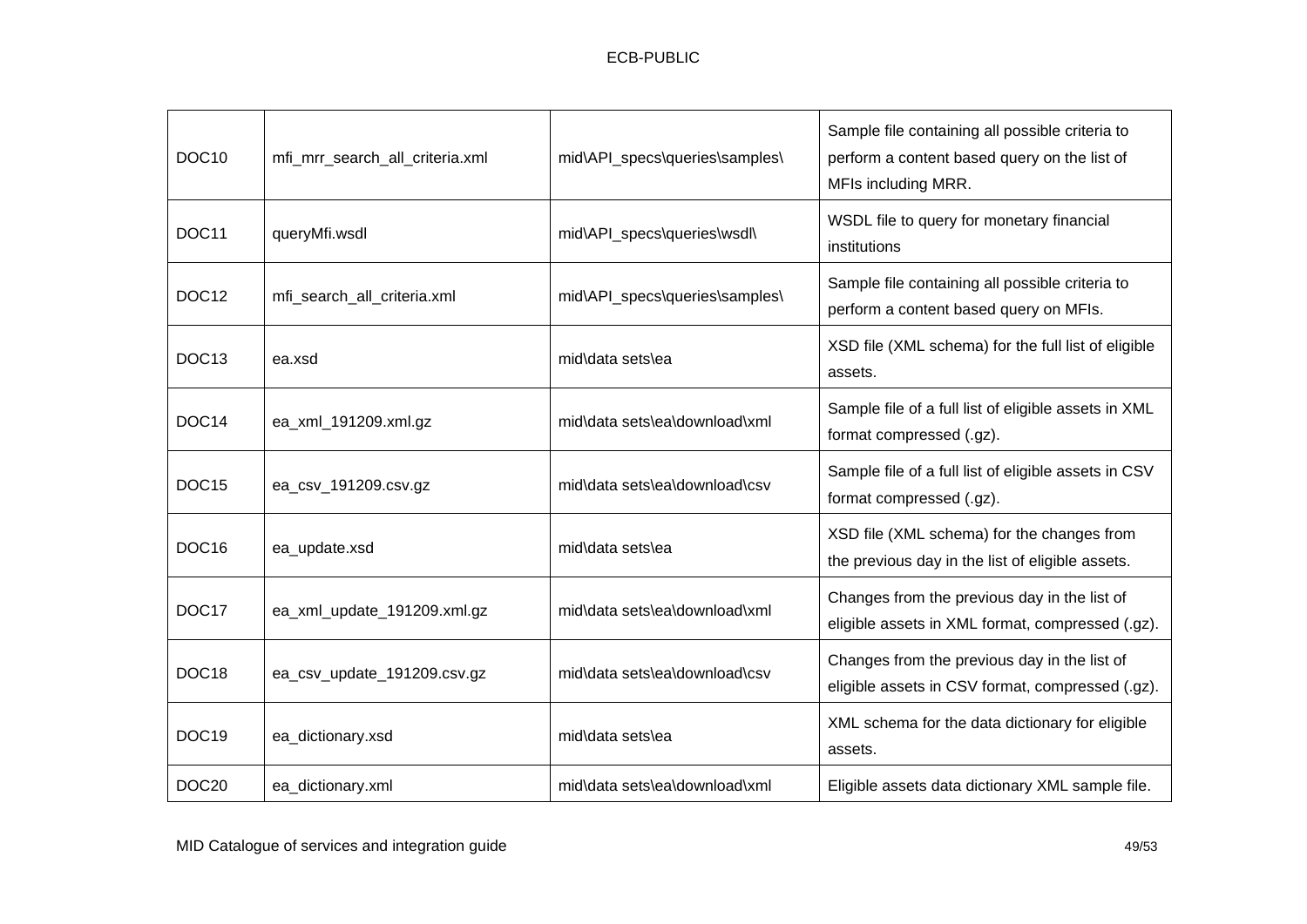| DOC21             | mfi.xsd                      | mid\data sets\mfi                  | XML schema for the list of monetary financial<br>institutions (MFIs).                                                       |
|-------------------|------------------------------|------------------------------------|-----------------------------------------------------------------------------------------------------------------------------|
| DOC22             | mfi_xml_180801.xml.gz        | mid\data sets\mfi\download\xml     | Sample file for the full list of MFIs in XML<br>format, compressed (.gz).                                                   |
| DOC <sub>23</sub> | mfi_csv_180801.csv.gz        | mid\data sets\mfi\download\csv     | Sample file for the full list of MFIs in CSV<br>format, compressed (.gz).                                                   |
| DOC24             | mfi_xml_update_180801.xml.gz | mid\data sets\mfi\download\xml     | Sample file for the changes in the MFI list from<br>the previous day, in XML fromat, compressed<br>$(gz)$ .                 |
| DOC <sub>25</sub> | mfi_csv_update_180801.csv.gz | mid\data sets\mfi\download\csv     | Sample file for the changes in the MFI list from<br>the previous day, in CSV format, compressed<br>$(gz)$ .                 |
| DOC <sub>26</sub> | mfi mrr.xsd                  | mid\data sets\mfi_mrr              | XML schema for the list of MFIs including<br>minimum reserve requirement features                                           |
| DOC27             | mfi_mrr_xml_150529.xml.gz    | mid\data sets\mfi_mrr\download\xml | Sample file of the full list of MFIs including<br>minimum reserve requirement features, in XML<br>format, compressed (.gz). |
| DOC28             | mfi_mrr_csv_150529.csv.gz    | mid\data sets\mfi_mrr\download\csv | Sample file of the full list of MFIs including<br>minimum reserve requirement features, in CSV<br>format, compressed (.gz). |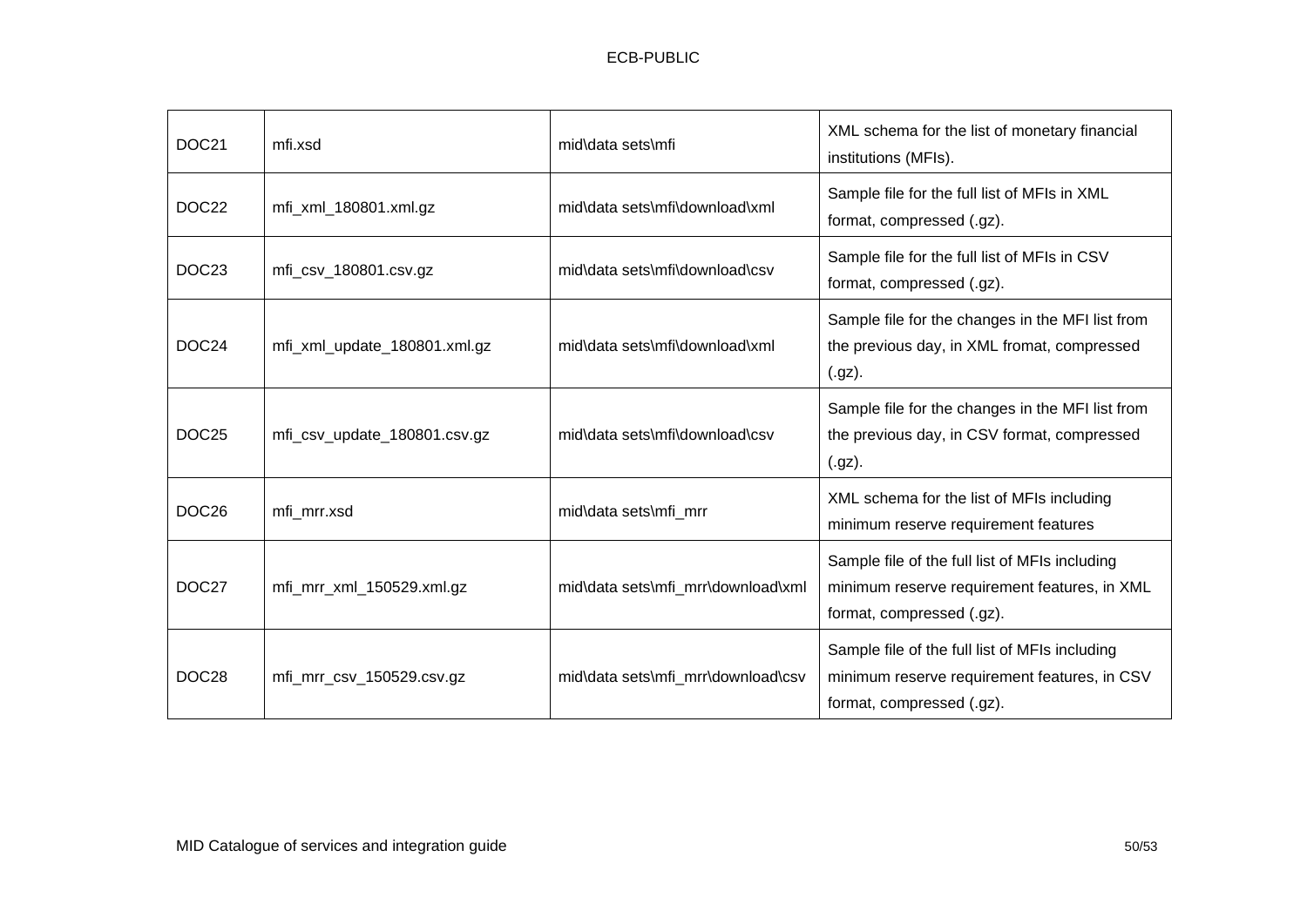| DOC <sub>29</sub> | mfi_mrr_xml_update_150529.xml.gz | mid\data sets\mfi_mrr\download\xml | Sample file of the changes from the previous<br>day in the list of MFIs including minimum<br>reserve requirement features, in XML format,<br>compressed (.gz). |
|-------------------|----------------------------------|------------------------------------|----------------------------------------------------------------------------------------------------------------------------------------------------------------|
| DOC <sub>30</sub> | mfi_mrr_csv_update_150529.csv.gz | mid\data sets\mfi_mrr\download\csv | Sample file of the changes from the previous<br>day in the list of MFIs including minimum<br>reserve requirement features, in CSV format,<br>compressed (.gz). |
| DOC31             | top_ann.xsd                      | mid\data sets\top_ann\             | XML schema for a tender operation<br>announcement message                                                                                                      |
| DOC32             | sample_top_ann20150063.xml       |                                    | Sample file of a tender operation announcement<br>message, in XML format                                                                                       |
| DOC33             | top_all.xsd                      | mid\data sets\top_all\             | XML schema for a tender operation allotment<br>message                                                                                                         |
| DOC34             | sample_top_all20150063.xml       |                                    | Sample file of a tender operation announcement<br>message, in CSV format                                                                                       |
| DOC35             | eurofx.xsd                       | mid\data sets\eurofx\              | XML schema for the list of foreign exchange<br>reference rates release.                                                                                        |
| DOC36             | sample_eurofx.xml                |                                    | Sample file of the list of foreign exchange<br>reference rates, in XML format.                                                                                 |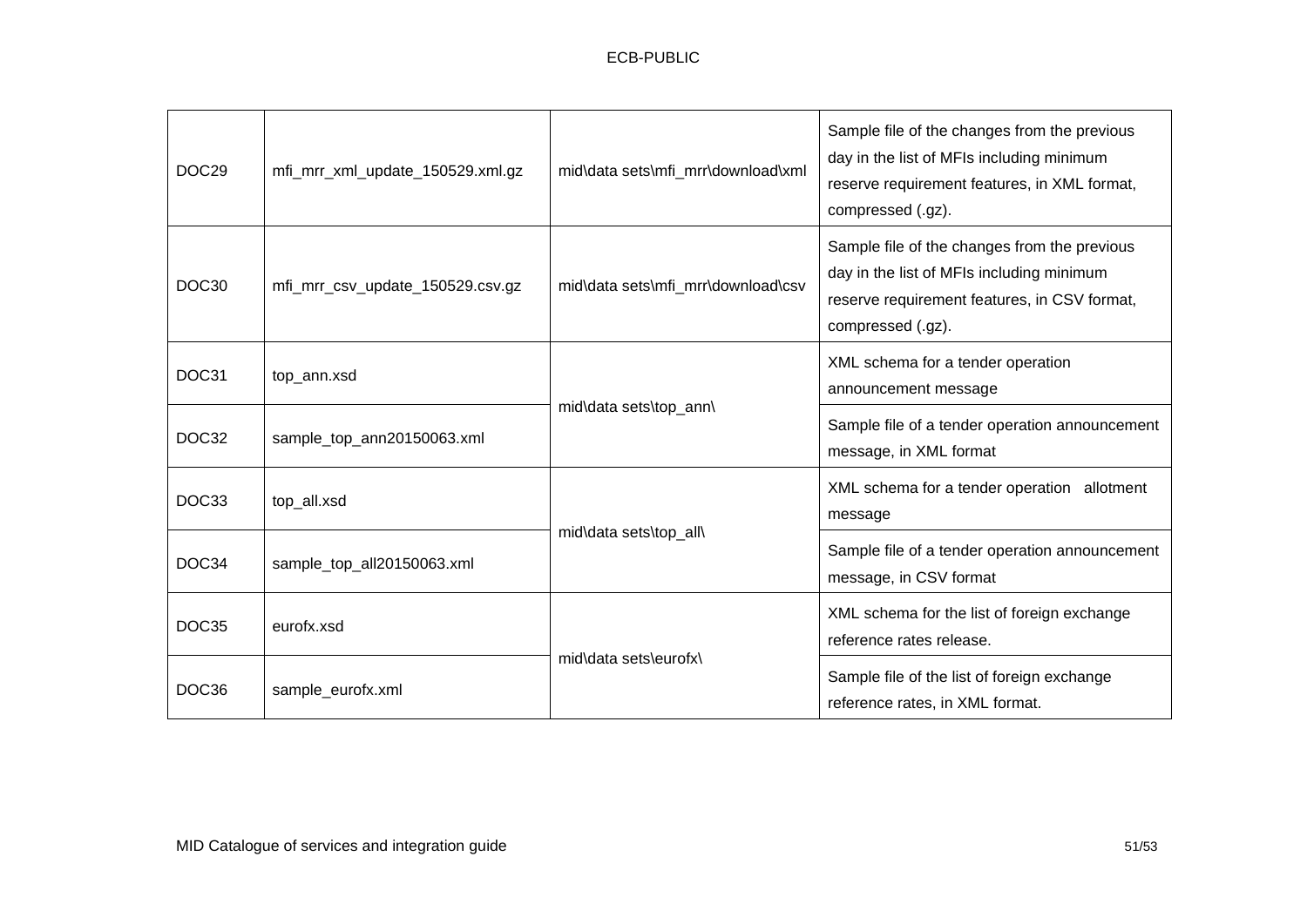# ECB-PUBLIC

| DOC37 | liq_man schema after 11<br>$\bullet$<br>December 2020.xsd<br>liq_man schema before 11<br>December 2020xsd                                                                                                                                                                                                                                                                                                                        | mid\data sets\liq_man              | XML schema for the Liquidity management<br>publication releases.  |
|-------|----------------------------------------------------------------------------------------------------------------------------------------------------------------------------------------------------------------------------------------------------------------------------------------------------------------------------------------------------------------------------------------------------------------------------------|------------------------------------|-------------------------------------------------------------------|
| DOC38 | • Sample MID tenderOperations.xml<br>• Sample MID<br>RequiredAndExcessReserves.xml<br>• Sample MID<br>monetaryPolicyPortfolios.xml<br>• Sample MID<br>LiquidityConditionsEuroArea.xml<br>• Sample MID<br>historyDuringMaintenancePeriod.xm<br>• Sample MID<br>EstimateBenchmark.xml<br>• Sample MID<br>EstimateAutonomousFactors.xml<br>• Sample MID<br>AnnouncementOperationalAspects.x<br>ml<br>• Sample MID TwoTierSystem.xml | mid\data sets\liq_man              | Sample files for the liquidity management<br>publication release. |
| DOC39 | • EURO-SHORT-TERM-<br>RATE_pub_MID_body_schema.xsd                                                                                                                                                                                                                                                                                                                                                                               | mid\data sets\euro-short-term-rate | XSD schema for validating the publication XML<br>message body.    |